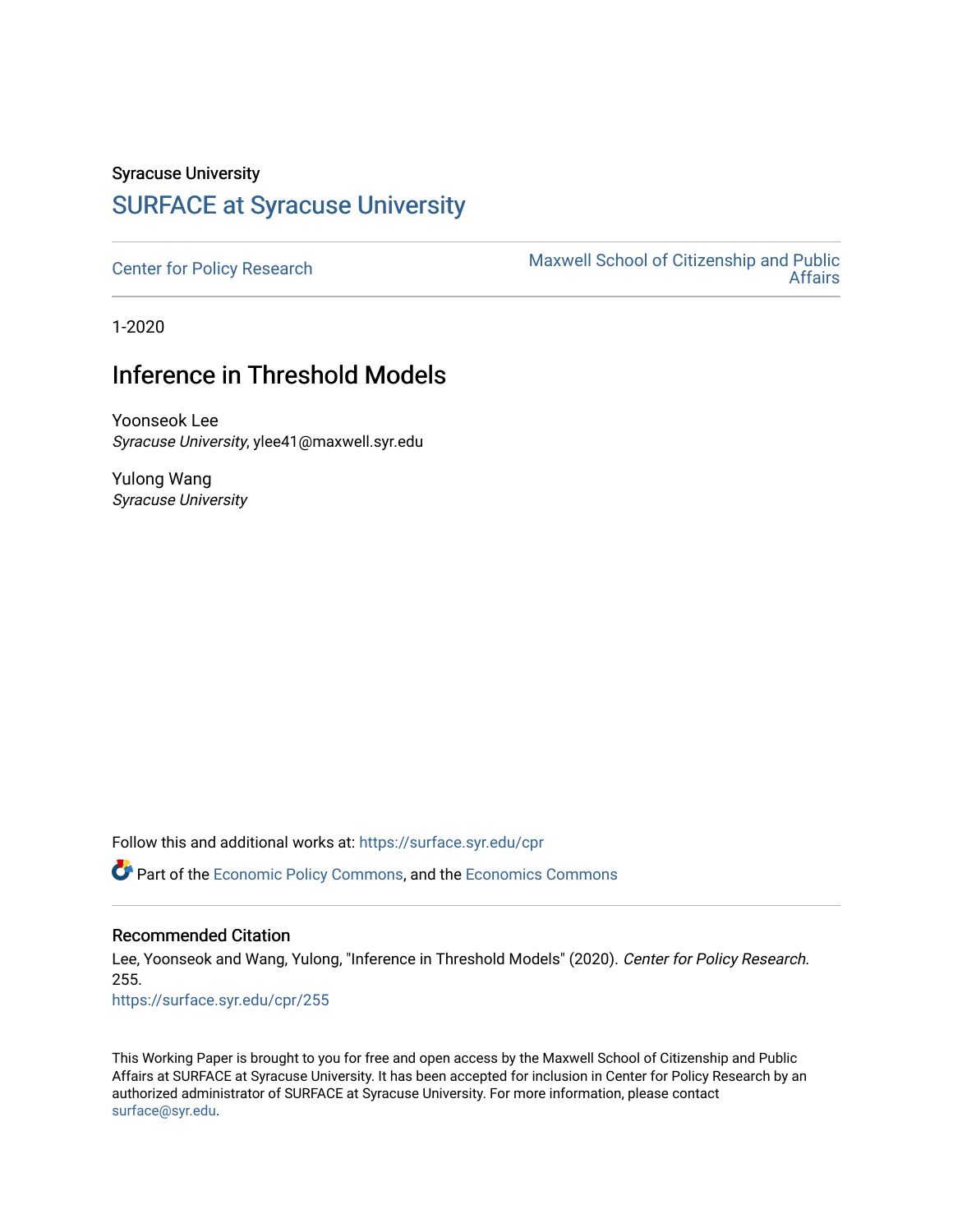# CENTER FOR POLICY RESEARCH

## THE MAXWELL SCHOOL

WORKING PAPER SERIES

# Inference in Threshold Models

Yoonseok Lee and Yulong Wang

Paper No. 223 January 2020

## **ISSN: 1525-3066**



**CENTER FOR** POLICY **RESEARCH** 

426 Eggers Hall **Syracuse University** Syracuse, NY 13244-1020 (315) 443-3114/ email: ctrpol@syr.edu http://www.maxwell.syr.edu/CPR\_Working\_Papers.aspx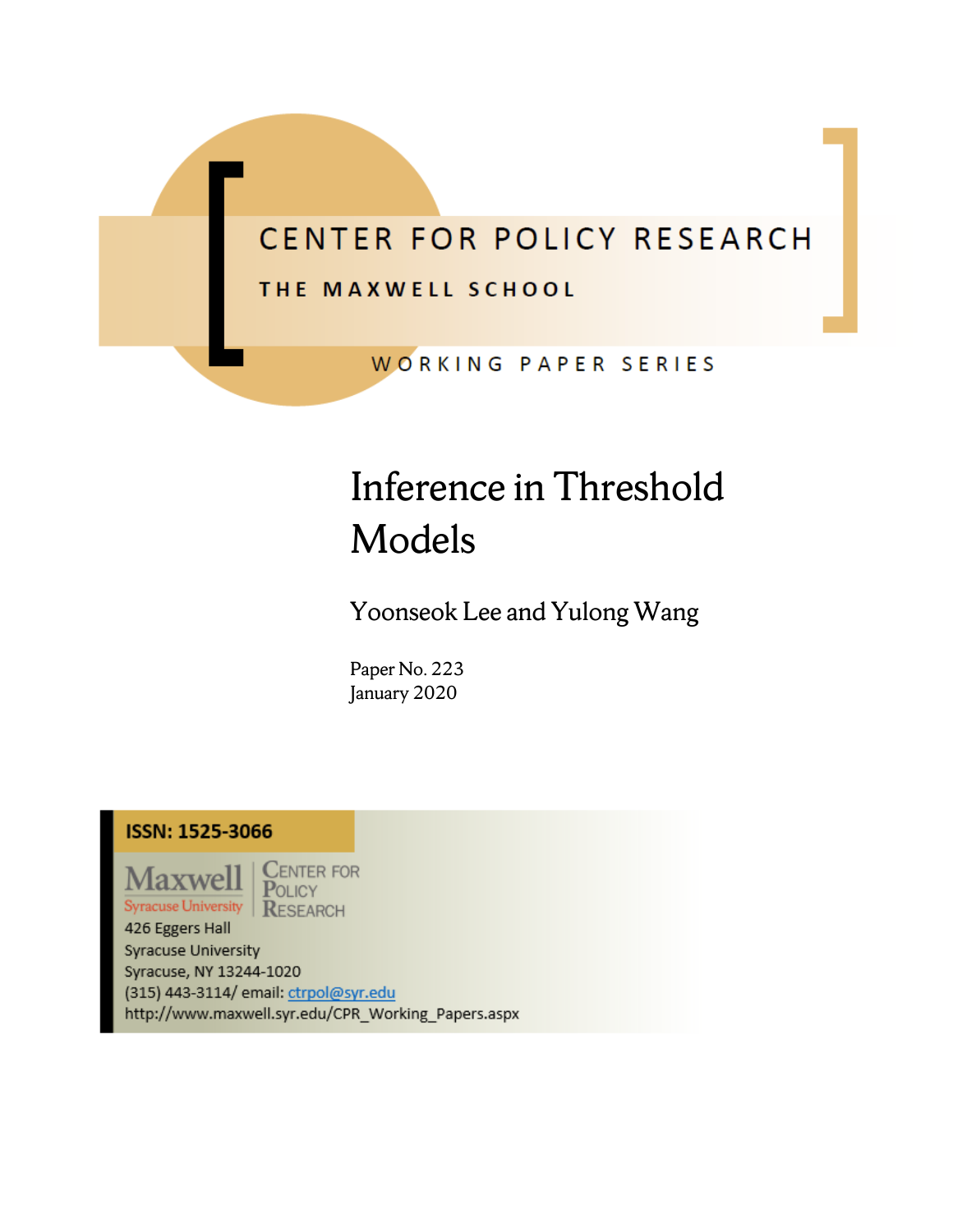#### **CENTER FOR POLICY RESEARCH – Spring 2020**

#### **Leonard M. Lopoo, Director Professor of Public Administration and International Affairs (PAIA)**

#### **Associate Directors**

Margaret Austin Associate Director, Budget and Administration

John Yinger Trustee Professor of Economics (ECON) and Public Administration and International Affairs (PAIA) Associate Director, Center for Policy Research

#### **SENIOR RESEARCH ASSOCIATES**

| Badi Baltagi, ECON            | Jeffrey Kubik, ECON           | Alexander Rothenberg, ECON    |
|-------------------------------|-------------------------------|-------------------------------|
| Robert Bifulco, PAIA          | Yoonseok Lee, ECON            | Rebecca Schewe, SOC           |
| Leonard Burman, PAIA          | Amy Lutz, SOC                 | Amy Ellen Schwartz, PAIA/ECON |
| Carmen Carrión-Flores, ECON   | Yingyi Ma, SOC                | Ying Shi, PAIA                |
| Alfonso Flores-Lagunes, ECON  | Katherine Michelmore, PAIA    | Saba Siddiki, PAIA            |
| Sarah Hamersma, PAIA          | Jerry Miner, ECON             | Perry Singleton, ECON         |
| Madonna Harrington Meyer, SOC | Shannon Monnat, SOC           | Yulong Wang, ECON             |
| Colleen Heflin, PAIA          | Jan Ondrich, ECON             | Michael Wasylenko, ECON       |
| William Horrace, ECON         | David Popp, PAIA              | Peter Wilcoxen, PAIA          |
| Yilin Hou, PAIA               | <b>Stuart Rosenthal, ECON</b> | Maria Zhu, ECON               |
| Hugo Jales, ECON              | Michah Rothbart, PAIA         |                               |

#### **GRADUATE ASSOCIATES**

| Rhea Acuña, PAIA               | Jeehee Han, PAIA                | Christopher Rick, PAIA |
|--------------------------------|---------------------------------|------------------------|
| Mariah Brennan, SOC. SCI.      | Mary Helander, Lerner           | David Schwegman, PAIA  |
| Jun Cai, ECON                  | Hyoung Kwon, PAIA               | Saied Toossi, PAIA     |
| Zigiao Chen, PAIA              | Mattie Mackenzie-Liu, PAIA      | Huong Tran, ECON       |
| Yoon Jung Choi, PAIA           | Maeve Maloney, ECON             | Joaquin Urrego, ECON   |
| Dahae Choo, PAIA               | Austin McNeill Brown, SOC. SCI. | Yao Wang, ECON         |
| Stephanie Coffey, ECON         | Qasim Mehdi, PAIA               | Yi Yang, ECON          |
| Giuseppe Germinario, ECON      | Claire Pendergrast, SOC         | Xiaoyan Zhang, ECON    |
| Myriam Gregoire-Zawilski, PAIA | Jonathan Presler, ECON          | Bo Zheng, PAIA         |
| Emily Gutierrez, PAIA          | Krushna Ranaware, SOC           | Dongmei Zhu, SOC. SCI. |

#### **STAFF**

Joanna Bailey, Research Associate Joseph Boskovski, Manager, Maxwell X Lab Katrina Fiacchi, Administrative Specialist Michelle Kincaid, Senior Associate, Maxwell X Lab

Emily Minnoe, Administrative Assistant Candi Patterson, Computer Consultant Samantha Trajkovski, Postdoctoral Scholar Laura Walsh, Administrative Assistant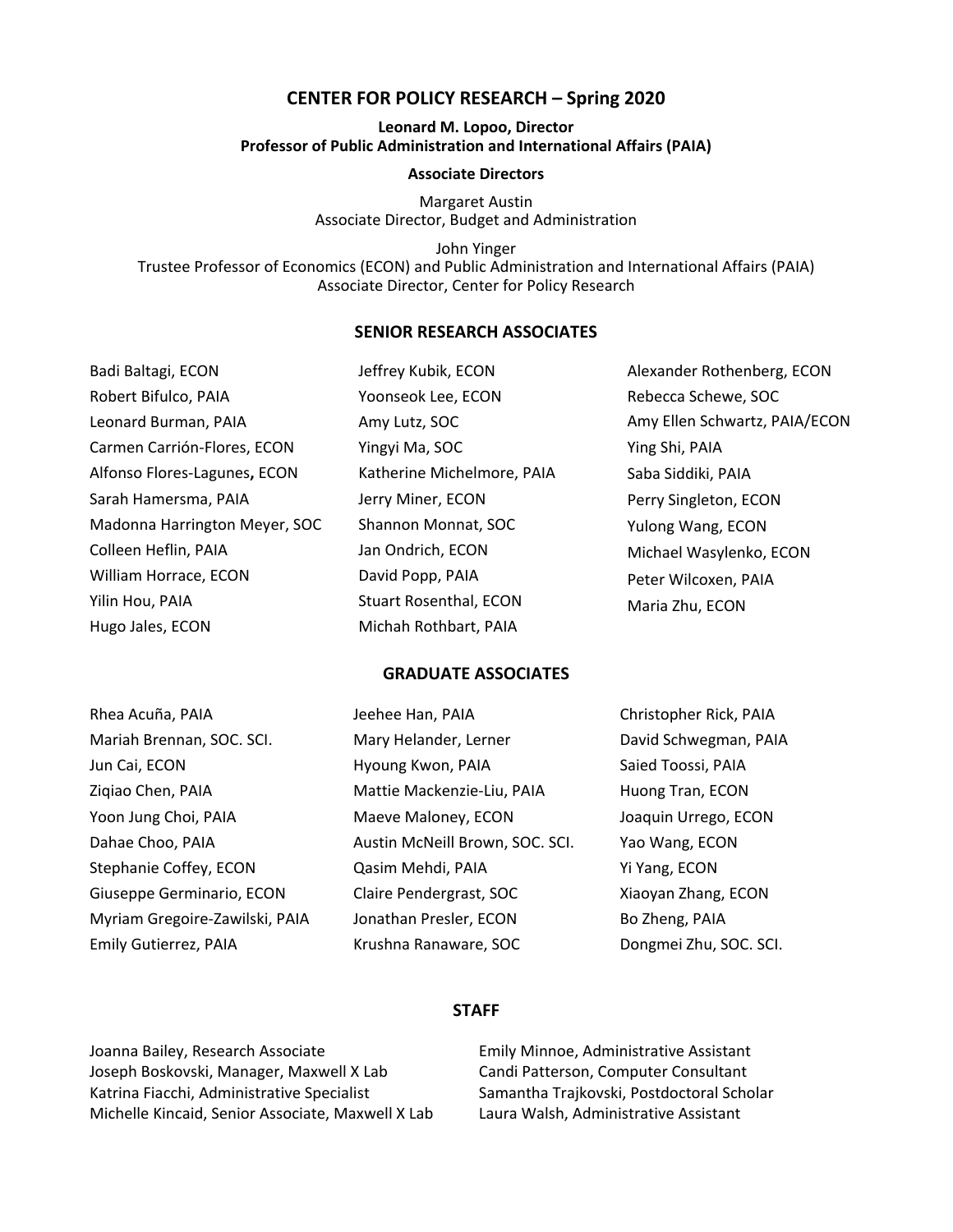### **Abstract**

This paper develops new statistical inference methods for the parameters in threshold regression models. In particular, we develop a test for homogeneity of the threshold parameter and a test for linear restrictions on the regression coefficients. The tests are built upon a transformed partial-sum process after re-ordering the observations based on the rank of the threshold variable, which recasts the crosssectional threshold problem into the time-series structural break analogue. The asymptotic distributions of the test statistics are derived using this novel approach, and the finite sample properties are studied in Monte Carlo simulations. We apply the new tests to the tipping point problem studied by Card, Mas, and Rothstein (2008), and statistically justify that the location of the tipping point varies acrosstracts..

#### **JEL No.:** C12, C24

**Keywords:** Threshold Regression, Test, Homogeneous Threshold, Linear Restriction, Tipping Point

**Authors**: Yoonseok Lee, Department of Economics and Center for Policy Research, 426 Eggers Hall, Syracuse University, Syracuse, NY 13244-1020, ylee41@maxwell.syr.edu; Yulong Wang, Department of Economics and Center for Policy Research, 127 eggers Hall, Syracuse University, Syracuse, NY 13244-1020, ywang402@maxwell.syr.edu

#### **Acknowledgement**

The authors thank Ulrich Müller, Bo Honoré, Mark Watson, Kirill Evidokimov, Simon Lee, Myung Seo, Zhijie Xiao, and particpants at numerous seminar/conference presentations for very helpful discussions. Lee acknowledges financial support from the CUSE grant; Wang acknowledges financial support from the Appleby-Mosher grant.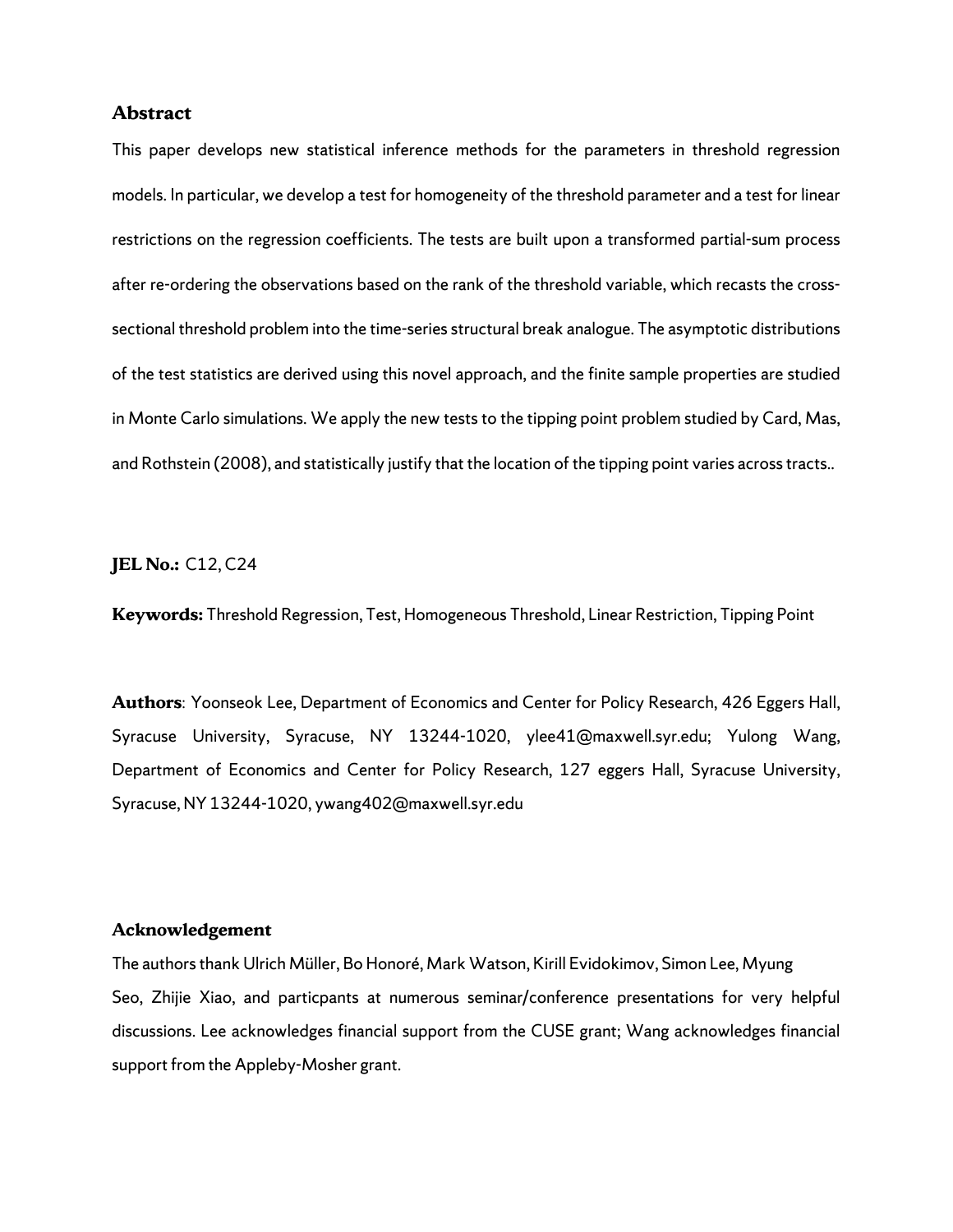## 1 Introduction

Threshold regression models have been widely used and studied in economics and statistics. See, among many others, Hansen (2000a), Caner and Hansen (2004), Seo and Linton (2007), Lee, Seo, and Shin (2011), Li and Ling (2012), Yu (2012), Lee, Liao, Seo, and Shin (2018), Hidalgo, Lee, and Seo (2019), and Yu and Fan (2019).

This paper proposes a new framework for testing hypotheses about the parameters in threshold regression models. In particular, we treat the rank statistics of the threshold variable as time and recast cross-sectional threshold models into the time-series structural break counterparts. Based on this transformation, we develop a test for homogeneity of the threshold parameter (i.e., a constant threshold) and a test for linear restrictions on the regression coefficients. The latter test can be used to test whether there exists a threshold effect. Both tests are empirically motivated by the tipping point problem.

The tipping point model is proposed by Schelling (1971) to analyze the phenomenon that the neighborhood's white population substantially decreases once the minority share exceeds a certain threshold, called the tipping point. Card, Mas, and Rothstein (2008) empirically study this phenomenon by considering the following threshold regression model:

$$
y_i = \beta_{01} + \delta_{01} \mathbf{1} \left[ q_i < \gamma_0 \right] + x_i^{\mathsf{T}} \beta_{02} + u_i \tag{1}
$$

for neighborhoods  $i = 1, \ldots, n$ , where the observed variables  $y_i$ ,  $q_i$ , and  $x_i$  denote the white population change in a decade, the initial minority share, and other social characteristics in the *i*th tract, respectively. The unknown parameters,  $(\beta_{01}, \beta_{02}^T, \delta_{01})^T$  and  $\gamma_0$ , denote the regression coefficients and the threshold, respectively. With the model (1), one is interested in testing whether  $\delta_{01} = 0$  or not, that is, testing if the tipping point phenomenon exists. More generally, we construct a new test for linear restrictions on the regression coefficients, the average likelihood-ratio (LR) type test (named as the  $AG$  test), which is inspired by Andrews (1993), Andrews and Ploberger (1994), and Elliott, Müller, and Watson (2015). In the problem of testing whether  $\delta_{01} = 0$ , the AG test strongly rejects the null hypothesis of no threshold effect and reinforces the existing founding in Card, Mas, and Rothstein (2008). See also Lee, Seo, and Shin (2011). Compared with existing methods, this new test has substantially higher powers as we show in Monte Carlo simulations.

When the test rejects the null hypothesis of no threshold, one wants to examine the assumption that the tipping point  $\gamma_0$  remains constant across neighborhoods. Card, Mas, and Rothstein (2008) first assume  $\gamma_0$  to be a constant within a city and estimate the model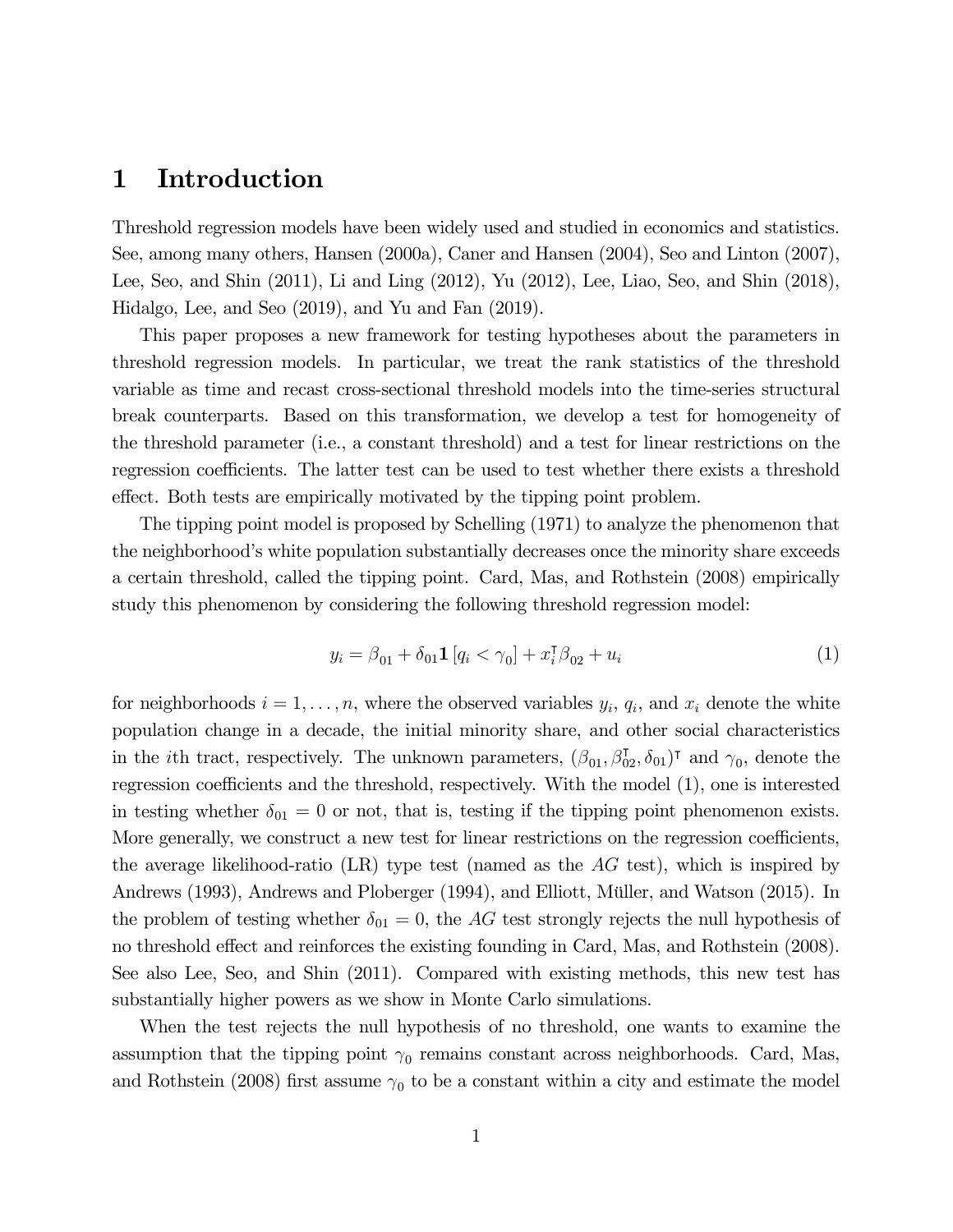(1) with tract-level data. After collecting the results from all the cities, they further regress the estimated  $\gamma_0$  on a measure of white population's attitude to the minority at the city level, and find that the tipping point highly depends on this measure. This finding raises the concern that  $\gamma_0$  may vary across neighborhoods (tracts), which motivates our constantthreshold test (named as the  $CT$  test). Specifically, we develop a test for a constant threshold  $\gamma_0$  against any types of heterogeneous thresholds  $\gamma_i$  (or nonparametric alternatives), which is new to the literature. This test strongly rejects the null hypothesis of a constant threshold, implying that the model (1) is insufficient to characterize the tipping phenomenon. See Lee and Wang (2019) and Yu and Fan (2019) for other motivating examples.

To develop the new tests, we first reframe the cross-sectional threshold model (1) into its time-series structural break analogue. This is done by re-ordering the data according to  $q_i$ and treating the rank statistic of  $q_i$  as time. We then construct the partial sum process of the re-ordered  $x_i\hat{u}_i$  along the rank of  $q_i$ , where  $\hat{u}_i$  is the fitted residual. We construct tests based on the limiting distribution of this partial sum process, which is close in spirit to the methods developed by the aforementioned works in structural break problems (e.g., Elliott and Müller (2007) and Elliott and Müller (2014)).

It should be noted that, however, this re-ordering does not allow us to directly apply the existing tests in the structural break literature. It is mainly because, once we see the rank based on the quantiles of  $q_i$  as time, the re-ordering results in time-varying moments of other induced order statistics that lead to a nonstandard limiting distribution of the partial sum process. In comparison, the corresponding moments are time invariant in the structural break models. To solve this nonstationarity issue, we construct a novel transformation that recovers the simple and tractable limiting observation, which consists of a standard Wiener process and a piecewise linear drift term. Recovering this simple limit allows us to develop tests whose limiting distributions are free from nuisance parameters.

The rest of the paper is organized as follows. Section 2 introduces the re-ordering and transformation idea and studies asymptotics of the partial sum process of the induced order statistics. Using this asymptotic results, Section 3 constructs two new tests and studies their limiting properties. Section 4 examines their finite sample performance by Monte Carlo simulations, and Section 5 revisits the tipping point problem as an illustration. Section 6 concludes with some remarks. All proofs are collected in the Appendix.

We use the following notations. Let  $\rightarrow_{p}$  denote convergence in probability,  $\rightarrow_{d}$  convergence in distribution, and  $\Rightarrow$  weak convergence of stochastic processes as  $n \to \infty$ . Let  $=_d$ denote equivalence in distribution. Let |a| denote the biggest integer smaller than a and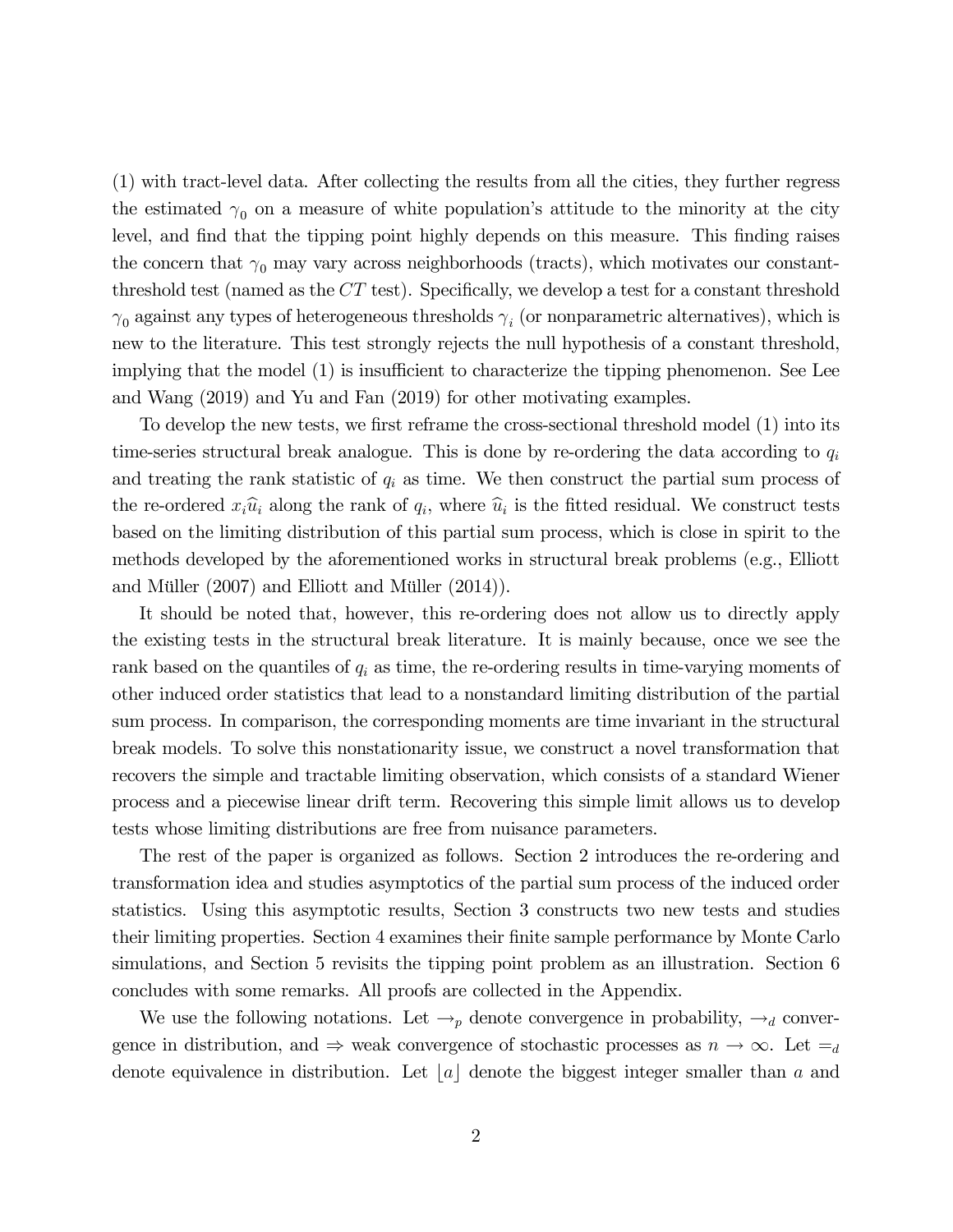$\mathbf{1}[A]$  the indicator function of a generic event A. Let  $||B||$  denote the Euclidean norm of a vector or matrix  $B$ .

## 2 Preliminaries

#### 2.1 Partial sum process

We consider a threshold regression model given by

$$
y_i = x_i^{\mathsf{T}} \beta_0 + x_i^{\mathsf{T}} \delta_0 \mathbf{1} \left[ q_i \le \gamma_0 \right] + u_i \tag{2}
$$

for  $i = 1, ..., n$ , where the variables  $(y_i, x_i^{\mathsf{T}}, q_i)^{\mathsf{T}} \in \mathbb{R}^{1+k+1}$  are observed but the threshold parameter  $\gamma_0 \in \mathbb{R}$  as well as the regression coefficients  $\theta_0 = (\beta_0^{\dagger}, \delta_0^{\dagger})^{\dagger} \in \mathbb{R}^{2k}$  are unknown. All these parameters can be consistently estimated by the standard profile least squares method as Bai and Perron (1998) and Hansen (2000a). Specifically, we estimate  $\gamma_0$  by minimizing

$$
\sum_{i=1}^{n} \left( y_i - x_i^{\mathsf{T}} \widehat{\beta}(\gamma) + x_i^{\mathsf{T}} \widehat{\delta}(\gamma) \mathbf{1} \left[ q_i \le \gamma \right] \right)^2
$$

in  $\gamma$ , where  $(\widehat{\beta}^{\mathsf{T}}(\gamma), \widehat{\delta}^{\mathsf{T}}(\gamma))^{\mathsf{T}}$  are the least squares estimators of (2) with a fixed  $\gamma$ . Once  $\widehat{\gamma}$  is obtained, we let  $\widehat{\theta} = (\widehat{\beta}^{\mathsf{T}}, \widehat{\delta}^{\mathsf{T}})^{\mathsf{T}} = (\widehat{\beta}^{\mathsf{T}}(\widehat{\gamma}), \widehat{\delta}^{\mathsf{T}}(\widehat{\gamma}))^{\mathsf{T}}$ .

Similarly as Nyblom (1989) and Elliott and Müller (2007), we develop tests based on the partial sum process of  $x_i\hat{u}_i$ , where  $\hat{u}_i$  is the fitted residual. When the index *i* has some natural ordering, such as time in the structural break model, the definition of the partial sum is straightforward. However, we do not have such natural ordering for the cross-sectional observations in general. In this section, we propose an ordering method based on the rank of the threshold variable  $q_i$ , and study the partial sum process with the re-ordered observations.

We suppose  $q_i$  is a continuous random variable whose distribution function,  $F(\cdot)$ , is continuous and monotonically increasing. We define  $r_0 = F(\gamma_0) \in (0,1)$ . Then we can rewrite (2) as

$$
y_i = x_i^{\mathsf{T}} \beta_i + u_i,
$$

where

$$
\beta_i = \beta_0 + \delta_0 \mathbf{1} \left[ F(q_i) \le r_0 \right]. \tag{3}
$$

In this setup, the threshold variable  $q_i$  affects the parameter stability through  $F(q_i)$ , where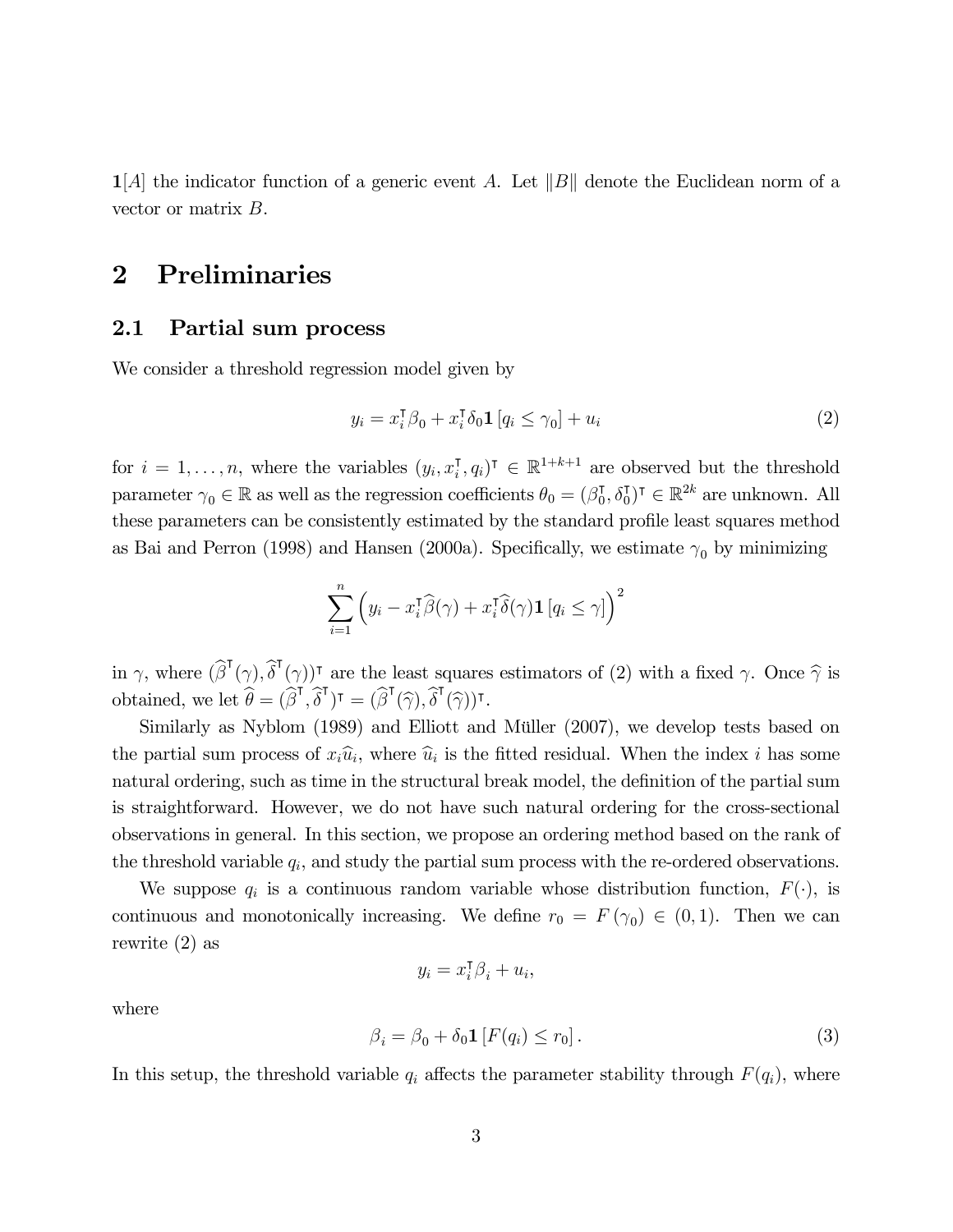$F(q_i)$  is a standard uniform random variable. Once we sort  $\{F(q_i)\}_{i=1}^n$  ascendingly, we can treat them as an irregularly-spaced "time" from the perspective of structural break. In practice, we replace  $F(\cdot)$  with the empirical distribution,  $\widehat{F}_n(\cdot)$ , and then  $\widehat{F}_n(q_i)$  equals to  $R_i/n$ , where  $R_i$  denotes the rank statistic of  $q_i$ . By doing so, we can form an equi-spaced time (i.e., ordering) induced by the rank of  $q_i$ .

More precisely, we let  $Q(\cdot) = F^{-1}(\cdot)$  denote the quantile function of  $q_i$ . We assume the density of  $q_i$ , denoted as  $f(\cdot)$ , to be continuous and positive over the support of  $q_i$ , implying that  $Q(\cdot)$  is continuous and strictly increasing. By sorting  $\{q_i\}_{i=1}^n$  into the order statistics  $q_{(1:n)} \leq q_{(2:n)} \leq ... \leq q_{(n:n)}$  and re-arranging the data according to their ranks, we denote the re-ordered observations  $(y_i, x_i^{\intercal})^{\intercal}$  associated with  $q_{(i:n)}$  as  $(y_{[i:n]}, x_{[i:n]}^{\intercal})^{\intercal}$ , that is,  $(y_{[i:n]}, x_{[i:n]}^{\mathsf{T}})^{\mathsf{T}} = (y_j, x_j^{\mathsf{T}})^{\mathsf{T}}$  if  $q_{(i:n)} = q_j$ . Such re-ordered values are called induced order statistics or concomitants in the statistics literature (e.g., Bhattacharya (1974) and Yang (1985)). Similarly, we write the re-ordered  $\beta_i$  as

$$
\beta_{[i:n]} = \beta_0 + \delta_0 \mathbf{1} \left[ F(q_{(i:n)}) \le r_0 \right].
$$

Such a re-ordering naturally covers structural break models, in which  $q_{(i:n)} = q_i = i$  is the time. In what follows, we drop ":  $n$ " in the subscripts for simplicity. The subscript [i] is reserved for the *i*th induced order statistics associated with the order statistic  $q_{(i:n)}$ .

Based on the re-ordering, we now construct the partial sum of  $x_i\hat{u}_i$  along the rank of  $q_i$ as

$$
\widehat{G}_n\left(s\right) = \frac{1}{\sqrt{n}} \sum_{i=1}^{\lfloor sn \rfloor} x_{[i]} \widehat{u}_{[i]}
$$
\n
$$
\tag{4}
$$

for  $s \in [0, 1]$ , where  $\widehat{u}_i = y_i - x_i^{\dagger} \widehat{\beta} - x_i^{\dagger} \widehat{\delta} \mathbf{1}$  [ $q_i \leq \widehat{\gamma}$ ]. In order to derive the weak limit of  $\widehat{G}_n(\cdot)$ , we impose the following regularity conditions, which are similar to Condition 1 in Hansen (2000a). We define

$$
D(r) = \mathbb{E}\left[x_i x_i^{\mathsf{T}} | q_i = Q(r)\right]
$$

$$
V(r) = \mathbb{E}\left[x_i x_i^{\mathsf{T}} u_i^2 | q_i = Q(r)\right]
$$

for  $r \in [0, 1]$ .

<sup>&</sup>lt;sup>1</sup>Since  $q_i$  is continuous, the probability of seeing ties is negligible. In finite samples, we may simply drop duplicate (i.e., tied) observations of  $q_i$ .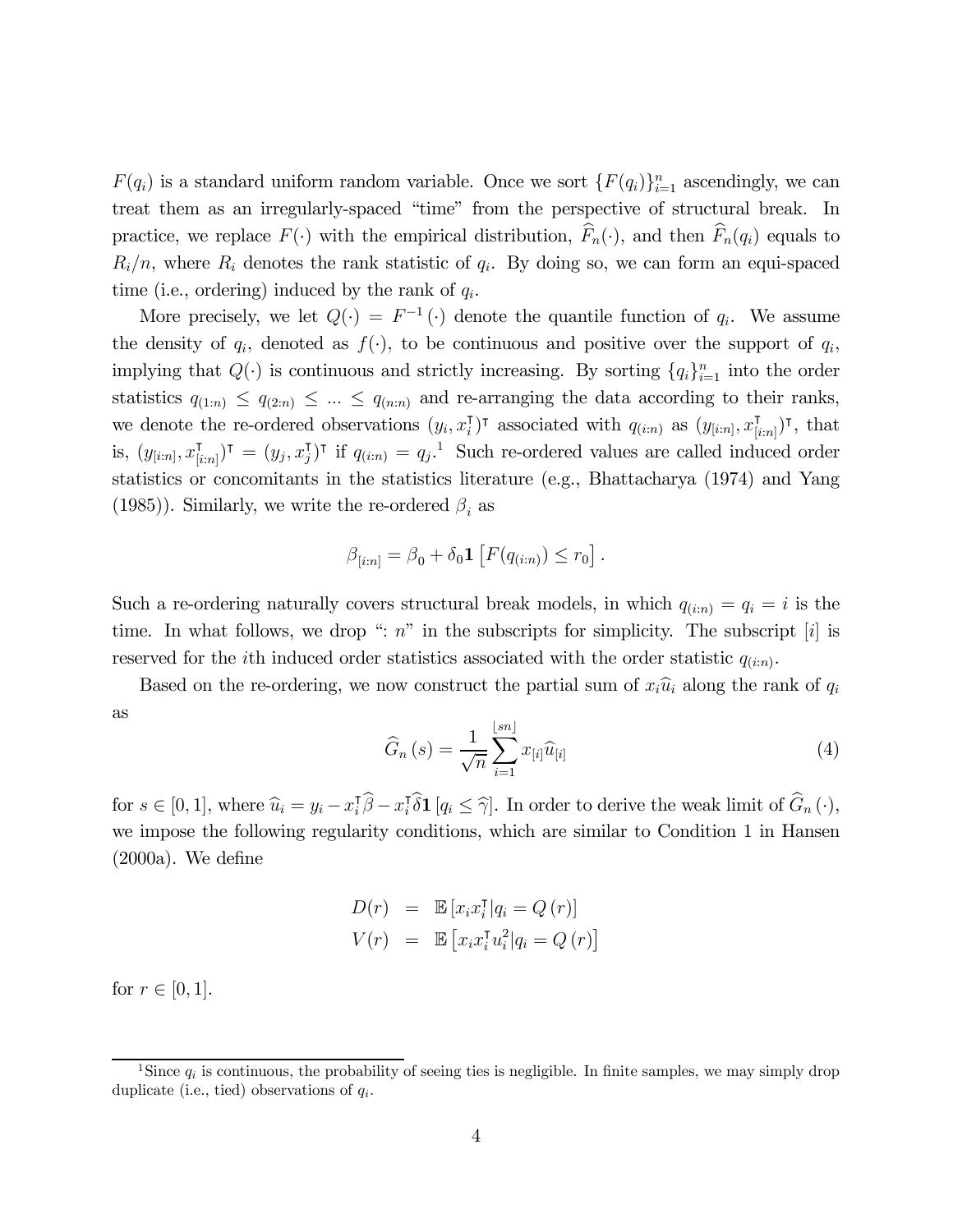#### Condition 1

- 1.  $(x_i^{\mathsf{T}}, u_i, q_i)^{\mathsf{T}}$  is i.i.d.
- 2.  $\mathbb{E}[x_i u_i | q_i] = 0$  almost surely.
- 3.  $q_i$  has a continuous density function f such that for all  $q$ ,  $0 < f(q) < C$  for some  $C<\infty$ .
- 4.  $\delta_0 = c_0 n^{-\epsilon}$  for some  $c_0 \neq 0$  and  $\epsilon \in (0, 1/2)$ ;  $(c_0^{\dagger}, \beta_0^{\dagger})^{\dagger}$  belongs to some compact subset of  $\mathbb{R}^{2k}$ .
- 5.  $r_0 \in [\tau, 1 \tau]$  for some  $\tau \in (0, 1/2)$ .
- 6.  $D(r)$  and  $V(r)$  are well-defined matrix-valued functions that are positive definite and continuously differentiable with bounded derivatives at all  $r \in (0,1)$ .
- 7.  $\mathbb{E}[x_i x_i^{\intercal}] > \mathbb{E}[x_i x_i^{\intercal} \mathbf{1} | F(q_i) \leq r]] > 0$  for all  $r \in (0,1)$ .
- 8.  $\sup_{q \in \mathbb{R}} \mathbb{E}[||x_i u_i||^4 | q_i = q] < \infty$  and  $\sup_{q \in \mathbb{R}} \mathbb{E}[||x_i||^4 | q_i = q] < \infty$ .

Condition 1.1 assumes i.i.d. observations. Under this condition, we can show that  ${x_{[i]}u_{[i]}}_{i=1}^n$  is a martingale difference array, which is a key condition for our main result. Weak dependence would break such a martingale property after re-ordering and hence dramatically complicates the analysis. We leave this to future research. Condition 1.2 assumes a correctly specified model. Condition 1.3 implies that the quantile function of  $q_i$  is continuous and uniquely defined for all  $i$ . Condition 1.4 adopts the widely used shrinking change size setup as in Bai and Perron (1998) and Hansen (2000a), under which  $\hat{\theta} = (\hat{\beta}^{\mathsf{T}}, \hat{\delta}^{\mathsf{T}})^{\mathsf{T}}$  is  $\sqrt{n}$ -consistent and asymptotically normal.<sup>2</sup> In Condition 1.5, the truncation is to avoid the threshold being close to the boundary so that there are infinitely many observations on both sides of the threshold. This is commonly assumed in both the structural break and the threshold model literature.

Condition 1.6 requires the moment function to be smooth so that  $D(\cdot)$  and  $V(\cdot)$  are well defined. These two functions are usually treated as constant matrices in the structural break literature (e.g., Li and Müller (2009) and Elliott and Müller (2014)). However, they can

<sup>&</sup>lt;sup>2</sup>The case with  $\epsilon = 0$  is also allowed in our approach by using the argument in Chan (1993). In this case, the limiting distribution of  $\hat{\gamma}$  is non-standard and non-pivotal. However, it is still consistent and converges at the rate  $n$ , which is sufficient for constructing our tests. We do not consider this case for illustrational simplicity.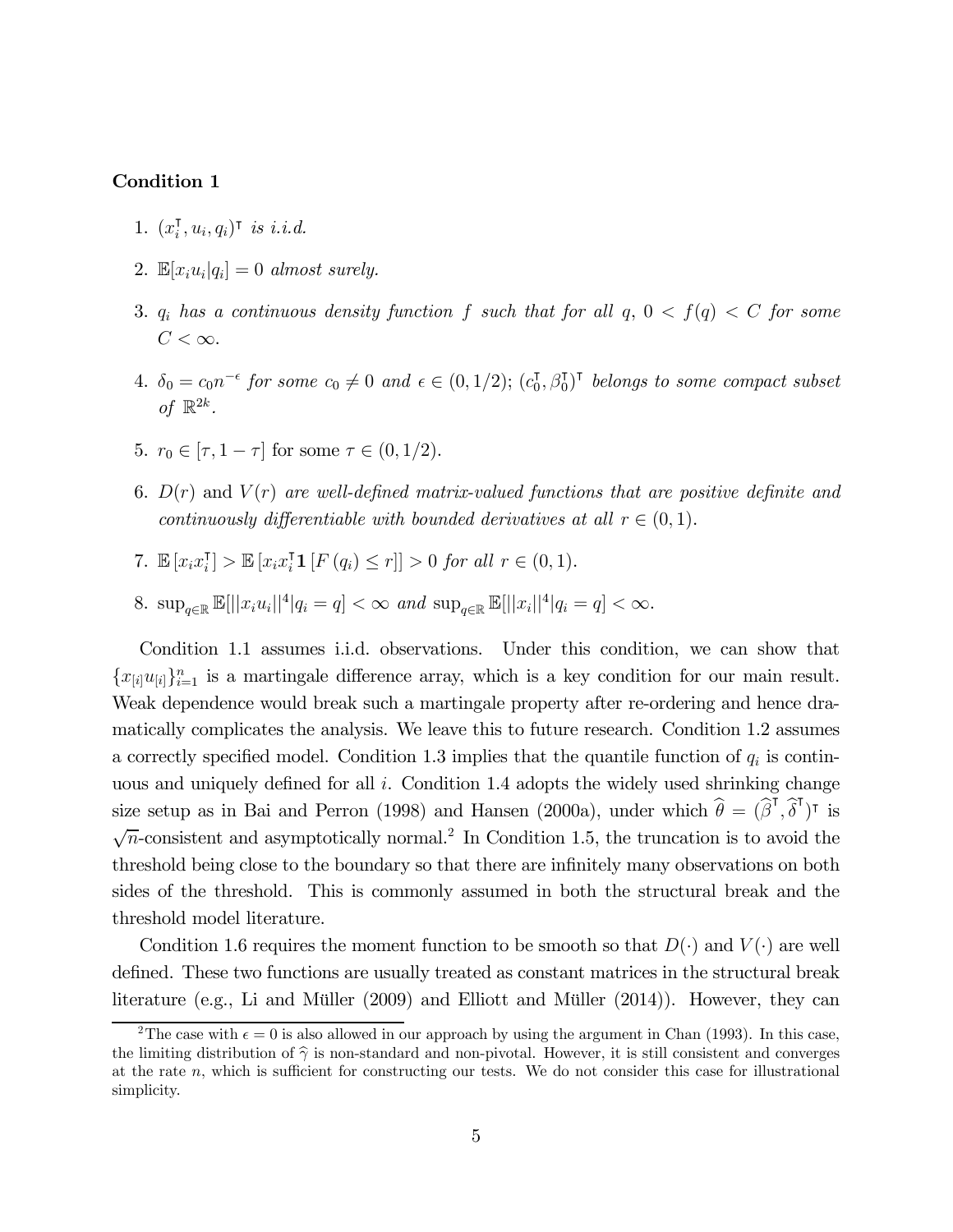be any continuous matrix-valued functions here. The smoothness of  $D(\cdot)$  and  $V(\cdot)$  can be generalized to piecewise smoothness with a finite number of jumps. It is worth noting that invertibility of  $D(\cdot)$  excludes the situation that  $q_i$  is a linear combination of  $x_i$  or  $q_i$  is one of the elements of  $x_i$  when including a constant term. Condition 1.7 is a full-rank condition, and Condition 1.8 bounds the conditional moments.

Under Condition 1 and from Hansen (2000a), we can verify that the least squares esti mator  $\hat{\gamma}$  is consistent and asymptotically independent of  $\hat{\theta} = (\hat{\beta}^{\mathsf{T}}, \hat{\delta}^{\mathsf{T}})^{\mathsf{T}}$ . Furthermore, it holds that (e.g., eq.(11) in Hansen  $(2000a)$ )

$$
\sqrt{n} \begin{pmatrix} \hat{\beta} - \beta_0 \\ \hat{\delta} - \delta_0 \end{pmatrix} \rightarrow_d \begin{pmatrix} \Phi_{\beta} \\ \Phi_{\delta} \end{pmatrix}
$$
 (5)

as  $n \to \infty$  for some k-dimensional normal random vectors  $\Phi_{\beta}$  and  $\Phi_{\delta}$ . The following theorem derives the weak limit of  $\widehat{G}_n (s)$  in (4).

**Theorem 1** Suppose Condition 1 holds. Then,  $\widehat{G}_n(\cdot) \Rightarrow G(\cdot)$  as  $n \to \infty$ , where

$$
G(s) =_d \int_0^s V(t)^{1/2} dW_k(t) - \left(\int_0^s D(t) dt\right) \Phi_\beta - \left(\int_0^{\min\{s, r_0\}} D(t) dt\right) \Phi_\delta \tag{6}
$$

for  $s \in [0,1], \Phi_{\beta}$  and  $\Phi_{\delta}$  are given in (5), and  $W_k(\cdot)$  is the  $k \times 1$  vector standard Wiener process defined on  $[0, 1]$ .

Theorem 1 lays the foundation of our asymptotic analysis. In particular, the limiting observation  $G(s)$  is to be used to motivate the key structure of our test statistics. Note that, in the special case that the functions  $D(\cdot)$  and  $V(\cdot)$  are respectively constant matrices D and V,  $G(s)$  reduces to

$$
\bar{V}^{1/2}W_k(s) - \bar{D}s\Phi_\beta - \bar{D}\min\{s, r_0\}\Phi_\delta. \tag{7}
$$

This is the limiting observation studied by Elliott and Müller (2014) and Elliott, Müller, and Watson (2015) for structural break problems. Comparing (6) with (7), the nuisance functions  $D(\cdot)$  and  $V(\cdot)$  substantially complicate the limiting expression. In the following subsection, we construct a novel transformation that recasts  $G(s)$  into to its simpler form in (7).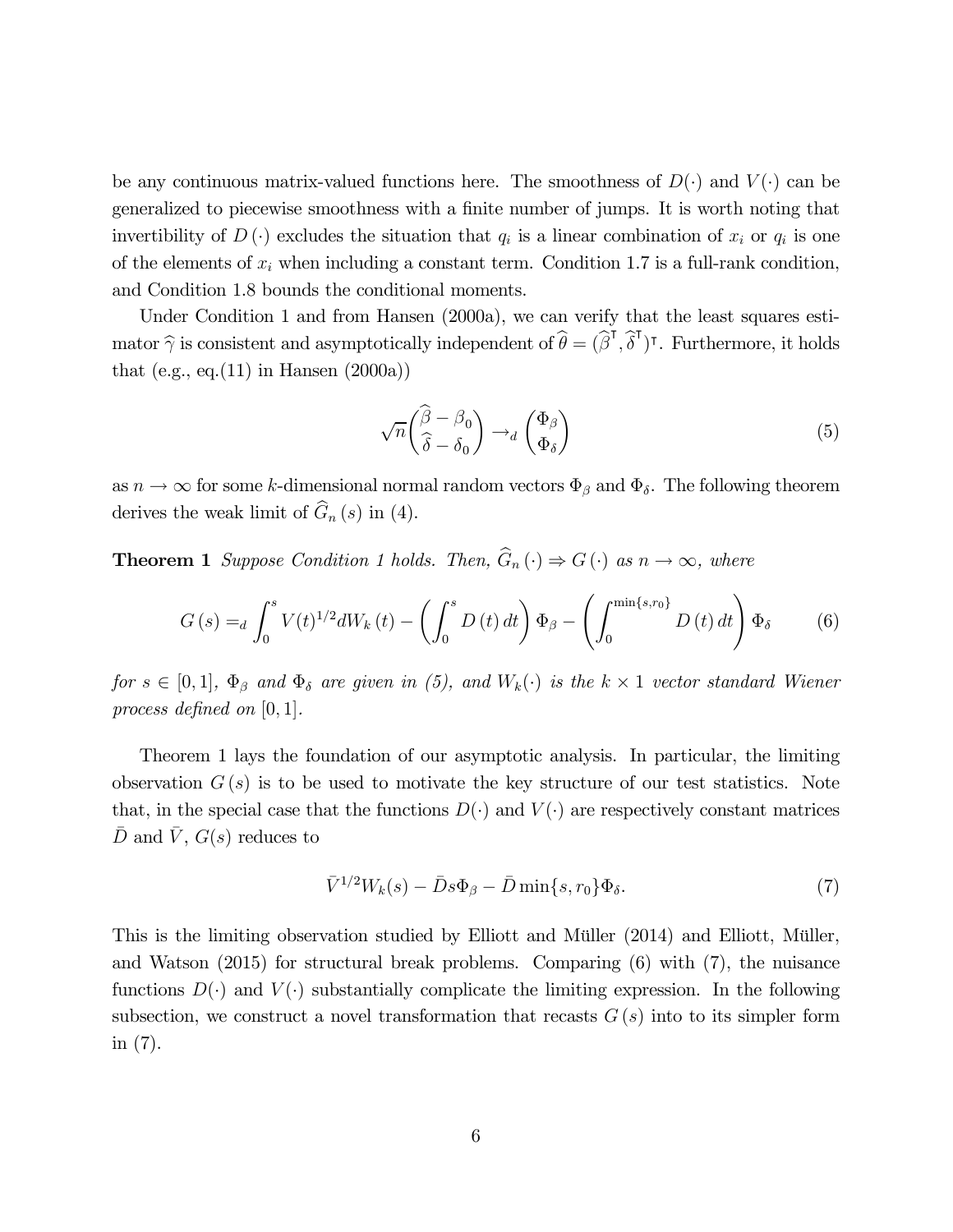## 2.2 Transformation

To construct the transformation, for any  $k \times 1$  vector v satisfying  $v^{\dagger} v = 1$ , we first define two continuous and strictly increasing functions:

$$
h(r) = \int_{\tau}^{r} \frac{1}{v^{\tau} D(t)^{-1} V(t) (D(t)^{-1})^{\tau} v} dt \text{ and } g(r) = \frac{h(r)}{h(1-\tau)}
$$
(8)

for  $r \in [\tau, 1 - \tau]$ , where the truncation parameter  $\tau$  is specified in Condition 1.5. It sets to ensure  $0 < h(r) < \infty$  since  $D(\cdot)$  and  $V(\cdot)$  may not be well defined near the boundary of 0 or 1. Since the mapping  $g : [\tau, 1 - \tau] \mapsto [0, 1]$  is strictly increasing with  $g(\tau) = 0$  and  $q(1 - \tau) = 1$ , we can treat  $q(\cdot)$  as a transformed and rescaled time over the unit interval. |<br>|<br>|

Using (8), we define the transformed process of  $G(s)$  in (6) as

$$
\mathcal{G}_{v}(s) = h_{\tau}^{1/2} \int_{g^{-1}(0)}^{g^{-1}(s)} g^{(1)}(t) v^{\mathsf{T}} D(t)^{-1} dG(t), \qquad (9)
$$

where  $h_{\tau} = h(1-\tau)$ ,  $g^{(1)}(t) = \partial g(t) / \partial t = 1 / \{v^{\dagger} D(t)^{-1} V(t) (D(t)^{-1})^{\dagger} v h_{\tau}\}\$ , and  $g^{-1}(\cdot)$  is the inverse function of  $g(\cdot)$ .<sup>3</sup> In what follows, the calligraphic letter  $\mathcal G$  and its variants are reserved for the transformed processes.

The intuition for constructing  $\mathcal{G}_v$  can be explained as follows. First, we standardize the non-constant variance-covariance matrix  $D(\cdot)$  by pre-multiplying its inverse matrix function  $D(\cdot)^{-1}$ . Second, to standardize  $V(\cdot)$ , we set  $g^{(1)}(t)$  as the weighting function that is proportional to the inverse local Fisher information,  $v^T D(t)^{-1} V(t) (D(t)^{-1})^T v$ . Finally, because  $\int_{g^{-1}(0)}^{g^{-1}(s)} g^{(1)}(t) dt = s$  for any  $s \in [0,1]$ , we can transform the stochastic integral to a standard Wiener process while maintaining the deterministic term as a piecewise linear function. If  $V(\cdot)$  and  $D(\cdot)$  are respectively the constant matrices  $\overline{V}$  and  $\overline{D}$ , this transformation is essentially the same as pre-multiplying  $v^{\dagger} \bar{V}^{-1/2}$  to (7), which yields

$$
W_1(s) - sv^\mathsf{T} \bar{V}^{-1/2} \bar{D} \Phi_\beta - \min\{s, r_0\} v^\mathsf{T} \bar{V}^{-1/2} \bar{D} \Phi_\delta. \tag{10}
$$

The novelty of such transformation lies on the design of  $g(\cdot)$  and the integral defined in the last step. In comparison, a transformation of the form  $\int_0^s \mathcal{T}(t) dG(t)$  with any weighting function  $\mathcal{T}(\cdot)$  can simplify only either the stochastic integral or the deterministic function,

<sup>&</sup>lt;sup>3</sup>We do not have an explicit form of  $g^{-1}(\cdot)$  in this case. However, it is well defined as  $g^{-1}(s) = h^{-1}(sh_{\tau})$ , where the inverse function of  $h(\cdot)$ ,  $h^{-1}(\cdot)$ , exists and is differentiable since  $v^{\intercal} D(t)^{-1} V(t) (D(t)^{-1})^{\intercal} v$  is strictly positive for all  $t \in [\tau, 1 - \tau]$ .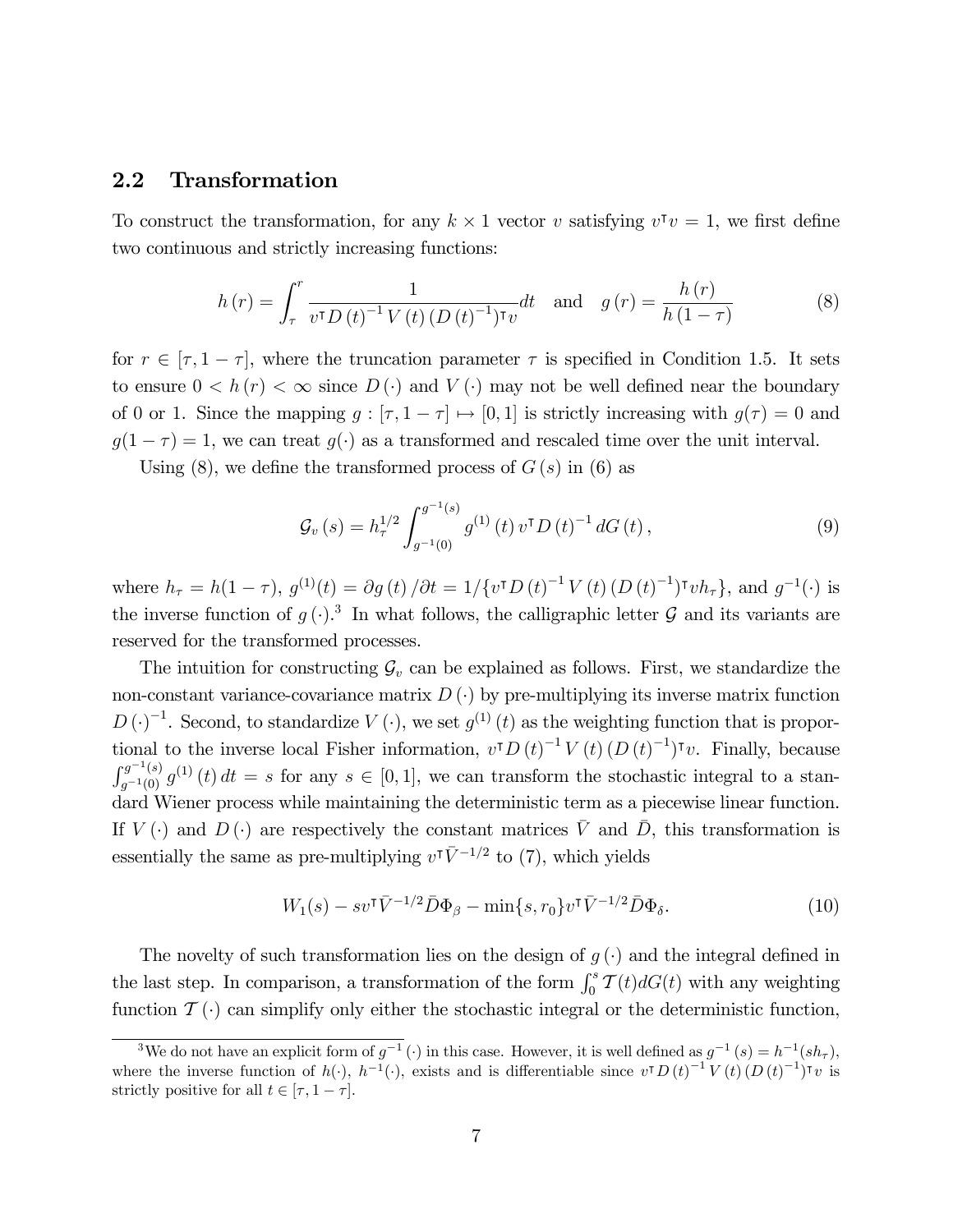but not both of them simultaneously. Hence, our time transformation is different from those studied in the nonstationary time-series literature (e.g., Park and Phillips (1999)).

The following theorem gives the main motivation of this transformation:  $\mathcal{G}_v(s)$  in (9), the transformed process of the limiting observation  $G(s)$ , is distributionally equivalent to the simple form in (10). Recall that we define  $r_0 = F(\gamma_0)$ .

**Theorem 2** The transformed process  $\mathcal{G}_v(s)$  in (9) satisfies

$$
\mathcal{G}_{v}(s) =_{d} W_{1}(s) - sv^{\mathsf{T}} \Phi_{\beta}^{h} - \min\{s, g(r_{0})\} v^{\mathsf{T}} \Phi_{\delta}^{h}
$$
\n(11)

for  $s \in [0, 1]$ , where  $\Phi_{\beta}^{h} = h_{\tau}^{1/2} \Phi_{\beta}$  and  $\Phi_{\delta}^{h} = h_{\tau}^{1/2} \Phi_{\delta}$ .

Theorem 2 implies that the complicate  $G(s)$  process can be transformed into the simple  $\mathcal{G}_v(s)$ , which consists of a standard Wiener process and (piecewise) linear drift terms. Therefore, once properly eliminating the drift terms by demeaning, we can construct test statistics whose limiting distributions are free from nuisance parameters. This idea is similar to some approaches in the structural break models (e.g., Elliott and Müller (2014) and Elliott, Müller, and Watson (2015)) that develop tests based on the partial-sum limit in (7), which resembles  $(11)$ .

## 3 Tests for Threshold Models

In this section, we consider two testing problems: testing for homogeneity of the threshold parameter (i.e., a constant threshold) and testing for linear restrictions on the regression coefficients. Both problems can be analyzed in the unified framework introduced in the previous section.

## 3.1 Test for homogeneous threshold

For the structural break models and threshold regression models, most of the existing studies focus on testing for whether the coefficient change exists. However, once we reject the null hypothesis of no change, a natural question is then to consider whether one single threshold is sufficient to characterize the model. In this subsection, we develop a test for homogeneity of the threshold parameter, which is novel in the threshold model literature.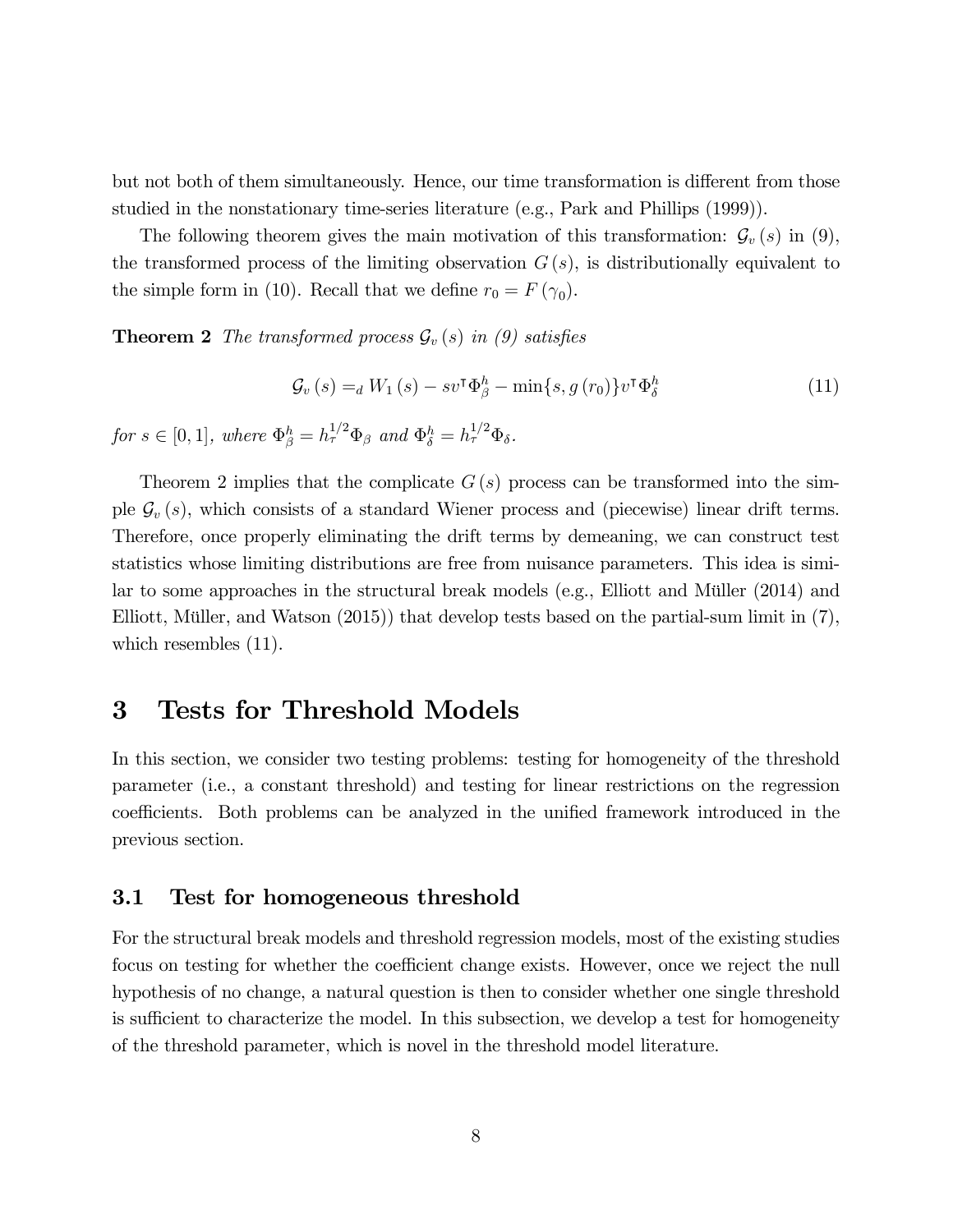To construct the new test, we consider a heterogeneous threshold case given by

$$
\beta_i = \beta_0 + \delta_0 \mathbf{1} \left[ F(q_i) \le r_i \right]
$$

instead of (3), where  $r_i$  denotes a random variable defined on  $(0, 1)$ . More precisely, as in Condition 1.5, we assume that  $r_i \in [\tau, 1 - \tau]$  for some  $\tau \in (0, 1/2)$ . The hypotheses are then formulated as

$$
H_0: \mathbb{P}(r_i = r_0) = 1 \text{ for some } r_0 \in [\tau, 1 - \tau]
$$
  
\n
$$
H_1: \mathbb{P}(r_i = r_0) < 1 \text{ for any } r_0 \in [\tau, 1 - \tau].
$$
\n(12)

Note that the alternative hypothesis is very general. It covers the case with multiple thresholds that are the same for all  $i$  (cf. Bai and Perron (1998) in the structural break model) and the case with heterogeneous thresholds that vary across  $i$ . Moreover,  $r_i$  can be a function of some random variables  $z_i$ . Examples include an index form,  $r_i = z_i^{\mathsf{T}} r$  for some parameter r, as in Yu and Fan (2019); and even a nonparametric from,  $r_i = r(z_i)$  for some unknown function  $r(\cdot)$ , as in Lee and Wang (2019). This setup also covers the tipping point problem, where  $z_i$  includes some demographic characteristics of the *i*th neighborhood that affect the heterogeneous tipping points through some unknown function  $r(\cdot)$ .

We construct a test statistic for (12), which only requires estimating the model under the null hypothesis (i.e., the constant threshold regression model with (3)). To this end, we first obtain the sample analogue of  $\mathcal{G}_{v}(s)$ , denoted as  $\widehat{\mathcal{G}}_{vn}(s)$ , and study its asymptotic properties.

We first estimate  $D(r)$  and  $V(r)$  as<sup>4</sup>

$$
\widehat{D}(r) = \frac{\sum_{i=1, i \neq \lfloor rn \rfloor}^{n} K\left(\frac{(i/n) - r}{b_n}\right) x_{[i]} x_{[i]}^{\mathsf{T}}}{\sum_{i=1, i \neq \lfloor rn \rfloor}^{n} K\left(\frac{(i/n) - r}{b_n}\right)}
$$
(13)

4We can instead estimate them as

$$
\widehat{D}(r) = \frac{1}{nb_n} \sum_{i \neq \lfloor rn \rfloor} K\left(\frac{(i/n) - r}{b_n}\right) x_{[i]} x_{[i]}^{\mathsf{T}} \text{ and } \widehat{V}(r) = \frac{1}{nb_n} \sum_{i \neq \lfloor rn \rfloor} K\left(\frac{(i/n) - r}{b_n}\right) x_{[i]} x_{[i]}^{\mathsf{T}} \widehat{u}_{[i]}^2,
$$

because (after multuplying  $(nb_n)^{-1}$ ) the denominator in (13) or (14) converges to the pdf of  $U[0, 1]$  at r by construction and hence 1 in probability.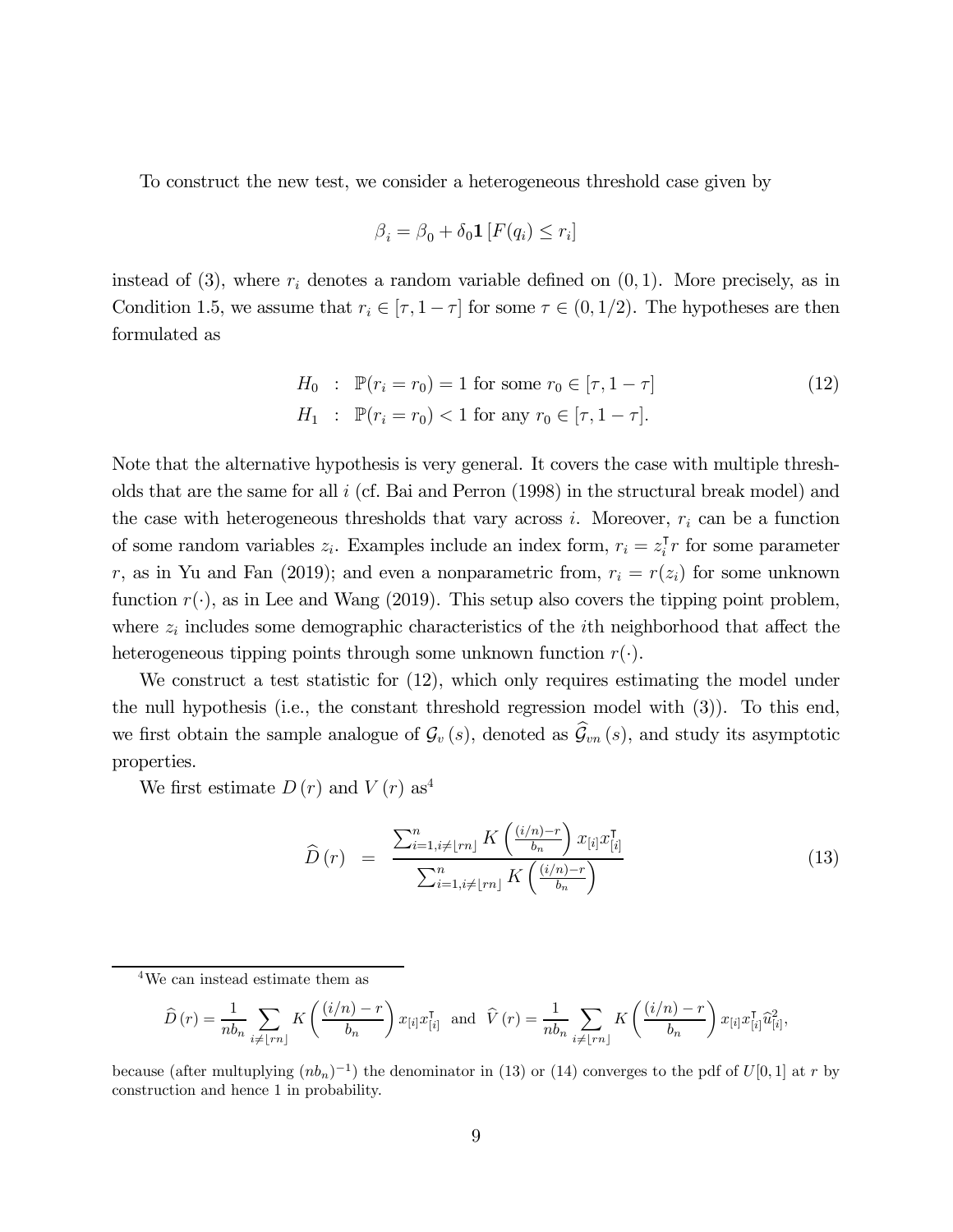$$
\widehat{V}(r) = \frac{\sum_{i=1, i \neq \lfloor rn \rfloor}^n K\left(\frac{(i/n) - r}{b_n}\right) x_{[i]} x_{[i]}^\mathsf{T} \widehat{u}_{[i]}^2}{\sum_{i=1, i \neq \lfloor rn \rfloor}^n K\left(\frac{(i/n) - r}{b_n}\right)} \tag{14}
$$

for some kernel function  $K(\cdot)$  and some bandwidth  $b_n$ , where  $\hat{u}_{[i]}$  denotes the re-ordered regression residual under the null hypothesis:  $\hat{u}_i = y_i - x_i^T \hat{\beta} - x_i^T \hat{\delta} \mathbf{1}[q_i \leq \hat{\gamma}]$ . We use the leave-one-out kernel. Given (13) and (14), functions in (8) are estimated by

$$
\widehat{h}(r) = \frac{1}{n} \sum_{i=\lfloor \tau n \rfloor + 1}^{\lfloor \tau n \rfloor} \frac{1}{v^{\tau} \widehat{D}(i/n)^{-1} \widehat{V}(i/n) \left( \widehat{D}(i/n)^{-1} \right) \tau v} \quad \text{and} \quad \widehat{g}(r) = \frac{\widehat{h}(r)}{\widehat{h}(1-\tau)}. \tag{15}
$$

Under the following conditions (e.g., Li and Racine (2007) and Yang (1981)), we can verify that all these kernel estimators are uniformly consistent.

#### Condition 2

- 1.  $K(\cdot)$  is Lipschitz continuous, continuously differentiable with bounded derivative, and symmetric around zero, which satisfies  $\int K(t) dt = 1, \int tK(t) dt = 0, 0 <$  $\int t^2 K(t) dt < \infty$ ,  $\lim_{t \to \infty} |t| K(t) = 0$ , and  $\lim_{t \to \infty} t^2 (\partial K(t)/\partial t) = 0$ .
- 2.  $b_n \to 0$ ,  $nb_n/\log n \to \infty$ , and  $n^{1/4}b_n \to \infty$  as  $n \to \infty$ .

Second, since  $\widehat{D}(\widehat{F}_n(q_{(i)})) = \widehat{D}(i/n)$  and  $\widehat{V}(\widehat{F}_n(q_{(i)})) = \widehat{V}(i/n)$ , we can construct the sample analogue of  $\mathcal{G}_v$  in (9) as

$$
\widehat{\mathcal{G}}_{vn}(s) = \frac{\widehat{h}_{\tau}^{1/2}}{\sqrt{n}} \sum_{i=\lfloor \tau n \rfloor + 1}^{\lfloor \widehat{g}^{-1}(s)n \rfloor} \widehat{g}^{(1)}(i/n) v^{\mathsf{T}} \widehat{D}(i/n)^{-1} x_{[i]}\widehat{u}_{[i]},
$$
\n(16)

where  $\hat{h}^{1/2} = \hat{h} (1-\tau)^{1/2}, \hat{g}^{-1}(\cdot)$  is computed as the numerical inverse of  $\hat{g}(\cdot)$ , and  $\widehat{g}^{(1)}(i/n) = 1/{\{v^{\intercal}\widehat{D}(i/n)^{-1}\widehat{V}(i/n)\widehat{D}(i/n)^{-1}\}}$ <sup>T</sup> $v\widehat{h}_{\tau}$ . The following lemma establishes that  $\widehat{\mathcal{G}}_{vn}(\cdot)$  weakly converges to  $\mathcal{G}_v(\cdot)$  as in (11).

**Lemma 1** Suppose Conditions 1 and 2 hold. Then under the null hypothesis in  $(12)$ , (i)  $D(r)$ ,  $V(r)$ ,  $h(r)$ , and  $\hat{g}(r)$  are uniformly consistent on  $[\tau, 1 - \tau]$ ; (ii)  $\widehat{\mathcal{G}}_{vn}(\cdot) \Rightarrow \mathcal{G}_v(\cdot)$  as  $n \to \infty$ , where  $\mathcal{G}_v(s)$  is given in (11) for  $s \in [0,1]$ .

Lemma 1 implies that the transformed partial sum process  $\widehat{\mathcal{G}}_{vn}(s)$  has a well-defined weak limit under the null hypothesis. It also shows that the testing problem essentially reduces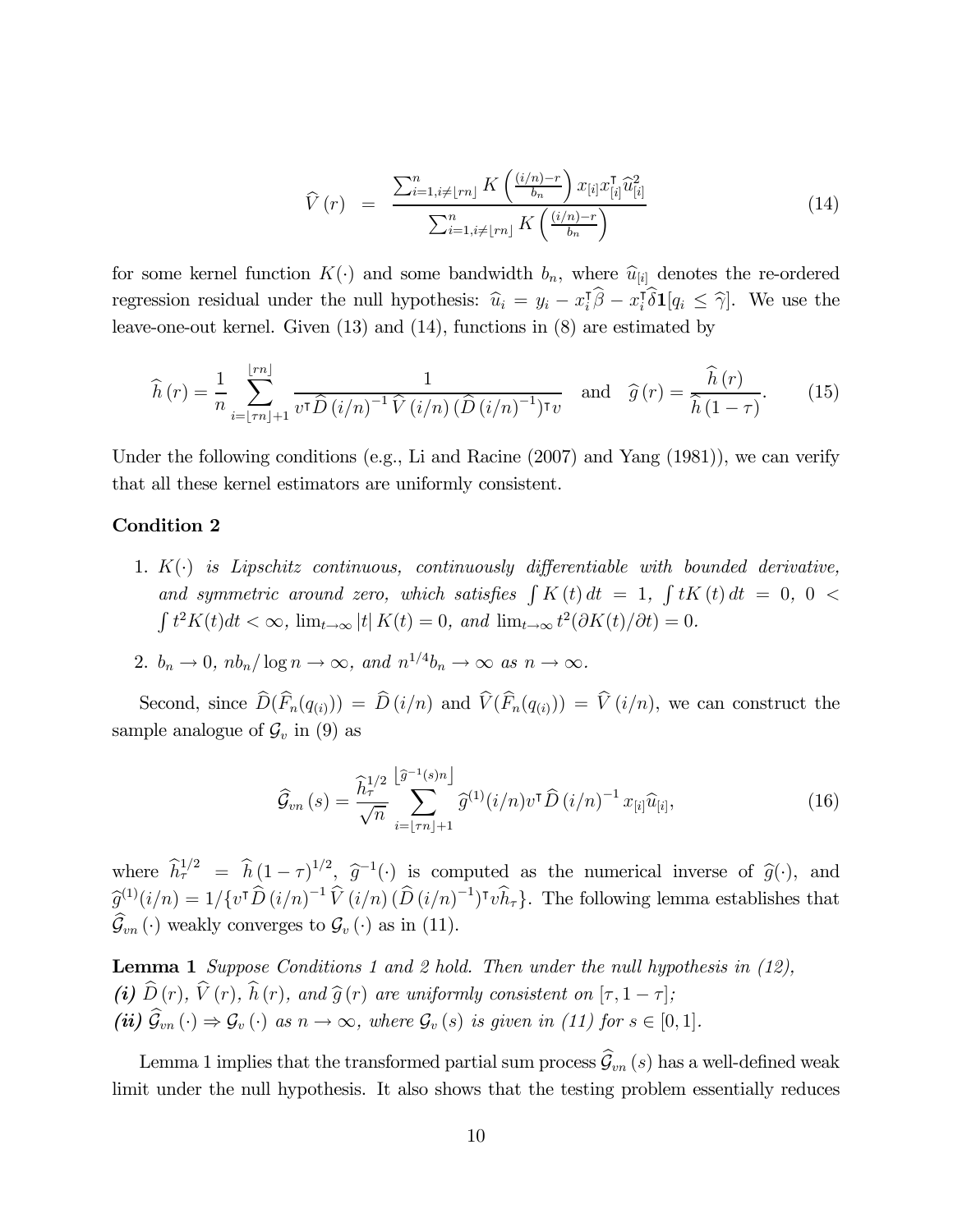to testing for additional changes either before or after  $g(r_0)$ . In order to use this result for the inference purpose, however, we need to eliminate the nuisance terms  $\Phi_{\beta}^{h}$  and  $\Phi_{\delta}^{h}$ . It can be done by constructing some statistic that is invariant to location shift. In particular, we consider the following re-scaled and demeaned sample process

$$
\widehat{\mathcal{G}}_n^*(s) = \begin{cases} \widehat{\mathcal{G}}_{1n}^*(s) & \text{if } s \le \widehat{g}(\widehat{r}) \\ \widehat{\mathcal{G}}_{2n}^*(s) & \text{otherwise,} \end{cases}
$$
\n(17)

where  $\widehat{r} = F_n(\widehat{\gamma}),$ 

$$
\widehat{\mathcal{G}}_{1n}^{*}\left(s\right) = \frac{1}{\sqrt{\widehat{g}(\widehat{r})}}\left\{\widehat{\mathcal{G}}_{vn}\left(s\right) - \frac{s}{\widehat{g}(\widehat{r})}\widehat{\mathcal{G}}_{vn}(\widehat{g}(\widehat{r}))\right\},
$$
\n
$$
\widehat{\mathcal{G}}_{2n}^{*}\left(s\right) = \frac{1}{\sqrt{1-\widehat{g}(\widehat{r})}}\left\{\widehat{\mathcal{G}}_{vn}\left(1\right) - \widehat{\mathcal{G}}_{vn}\left(s\right) - \frac{1-s}{1-\widehat{g}(\widehat{r})}\left(\widehat{\mathcal{G}}_{vn}\left(1\right) - \widehat{\mathcal{G}}_{vn}(\widehat{g}(\widehat{r})\right)\right\}.
$$

By the continuous mapping theorem and the consistency of  $\widehat{g}(\widehat{r})$  to  $g(r_0)$ , the  $\Phi_{\beta}^h$  and  $\Phi_{\delta}^h$ terms are canceled out asymptotically so that the weak limits of  $\mathcal{G}_{1n}^*(s)$  and  $\mathcal{G}_{2n}^*(s)$  are free of nuisance terms. By construction, they behave as the standard Brownian bridges defined on  $[0, 1]$  in the limit.

We now define the constant-threshold test statistic, or the  $CT$  test statistic, as

$$
CT_n = \frac{1}{\left[\widehat{g}(\widehat{r})n\right]} \sum_{i=1}^{\left[\widehat{g}(\widehat{r})n\right]} \left\{\widehat{\mathcal{G}}_n^*(i/n)\right\}^2 + \frac{1}{\left[n-\widehat{g}(\widehat{r})n\right]} \sum_{i=\left[\widehat{g}(\widehat{r})n\right]+1}^n \left\{\widehat{\mathcal{G}}_n^*(i/n)\right\}^2 \tag{18}
$$

in a similar vein to Nyblom (1989) and Elliott and Müller (2007). Theorem 3 below establishes that  $CT_n$  converges to the integral of the squared Brownian bridges under the null hypothesis of a constant threshold but diverges under the alternative hypothesis.

**Theorem 3** Suppose Conditions 1 and 2 hold. Then as  $n \to \infty$ ,

$$
CT_n \to_d \int_0^1 \mathcal{B}_2(t)^\intercal \mathcal{B}_2(t) dt \tag{19}
$$

under the null hypothesis in (12), where  $\mathcal{B}_2(t)$  is the  $2 \times 1$  vector standard Brownian bridge on [0, 1]. In addition,  $CT_n \to \infty$  under the alternative hypothesis in (12).

The limiting distribution of  $CT_n$  is pivotal under the null hypothesis of a constant threshold. Therefore, we can easily simulate the critical values, which are given in Table 1. The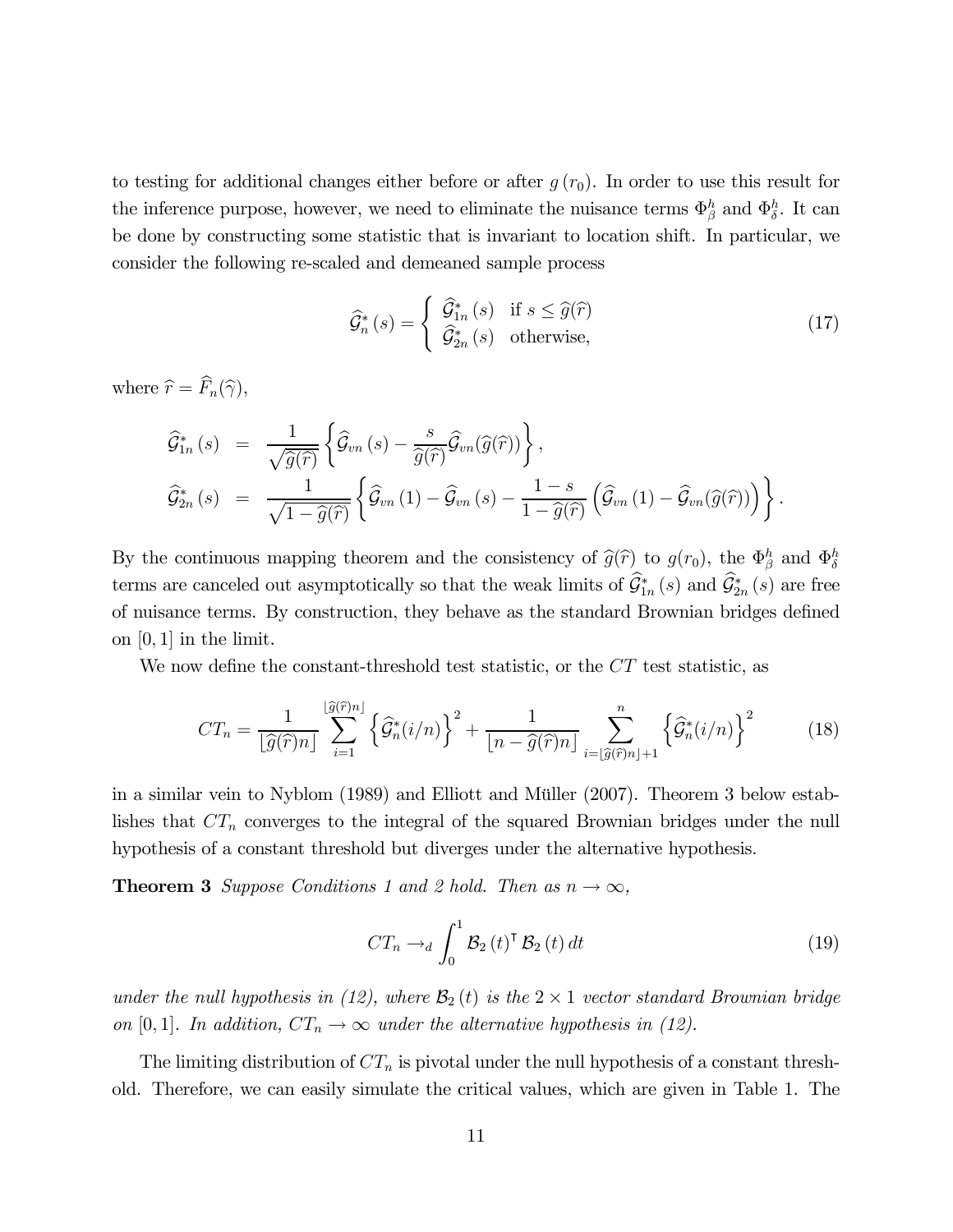| Table 1: Simulated critical values of the CT test |  |
|---------------------------------------------------|--|
|---------------------------------------------------|--|

| $\mathbb{P}(\int_0^1 \mathcal{B}_2(t)^\intercal \, \mathcal{B}_2(t) \, dt > c \text{v})$ 0.800 0.850 0.900 0.925 0.950 0.975 0.990 |  |                                           |  |  |
|------------------------------------------------------------------------------------------------------------------------------------|--|-------------------------------------------|--|--|
|                                                                                                                                    |  | 0.467 0.527 0.608 0.666 0.744 0.888 1.066 |  |  |

Note: Entries are based on 50,000 replications and 5000 step approximations to the continuous time process.

test for (12) is then conducted as a one-sided test that rejects the null hypothesis if  $CT_n$  is larger than the corresponding critical values.

We conclude this subsection by summarizing the steps of implementing the  $CT$  test.

**Step 1** Obtain the profile least squares estimators  $\hat{\theta}$  and  $\hat{\gamma}$ .

- **Step 2** For each  $r \in \{(\lceil \tau n \rceil + 1)/n, (\lceil \tau n \rceil + 2)/n, ..., \lceil (1 \tau)n \rceil/n\}$ , obtain the kernel estimators  $\widehat{D}(r)$  and  $\widehat{V}(r)$  as in (13) and (14), and the estimators  $\widehat{h}(r)$ ,  $\widehat{g}(r)$ , and  $\widehat{g}^{(1)}(r)$ as in (15). Obtain  $\hat{g}^{-1}(\cdot)$  by numerically inverting  $\hat{g}(\cdot)$ .
- **Step 3** Construct  $\mathcal{G}_n^*(s)$  for  $s \in \{1/n, 2/n, ..., 1\}$  as (17).
- **Step 4** Compute the  $CT_n$  statistic as in (18) and compare it with the critical values from Table 1.

## 3.2 Test for linear restrictions

With a minor modification to the previous section, we can develop a test for linear restrictions on the regression coefficients. We focus on inference about  $\delta_0$  for illustration, which covers the important question about the existence of the threshold.<sup>5</sup> Specifically, we consider the following hypotheses:

$$
H_0: \lambda^{\dagger} \delta_0 = 0 \quad \text{against} \quad H_1: \lambda^{\dagger} \delta_0 \neq 0 \tag{20}
$$

for some non-zero  $k \times 1$  vector  $\lambda$ . For example, one can consider  $\lambda = (1, 0, \ldots, 0)$ <sup>T</sup> for testing whether the first element of  $\beta_i = \beta_0 + \delta_0 \mathbf{1} [F(q_i) \le r_0]$  in (3) has a coefficient change, which is the case of the tipping point problem.

<sup>&</sup>lt;sup>5</sup> Inference about  $\beta_0$  can also be studied by combining the transformation idea and the test developed in Elliott and Müller (2014).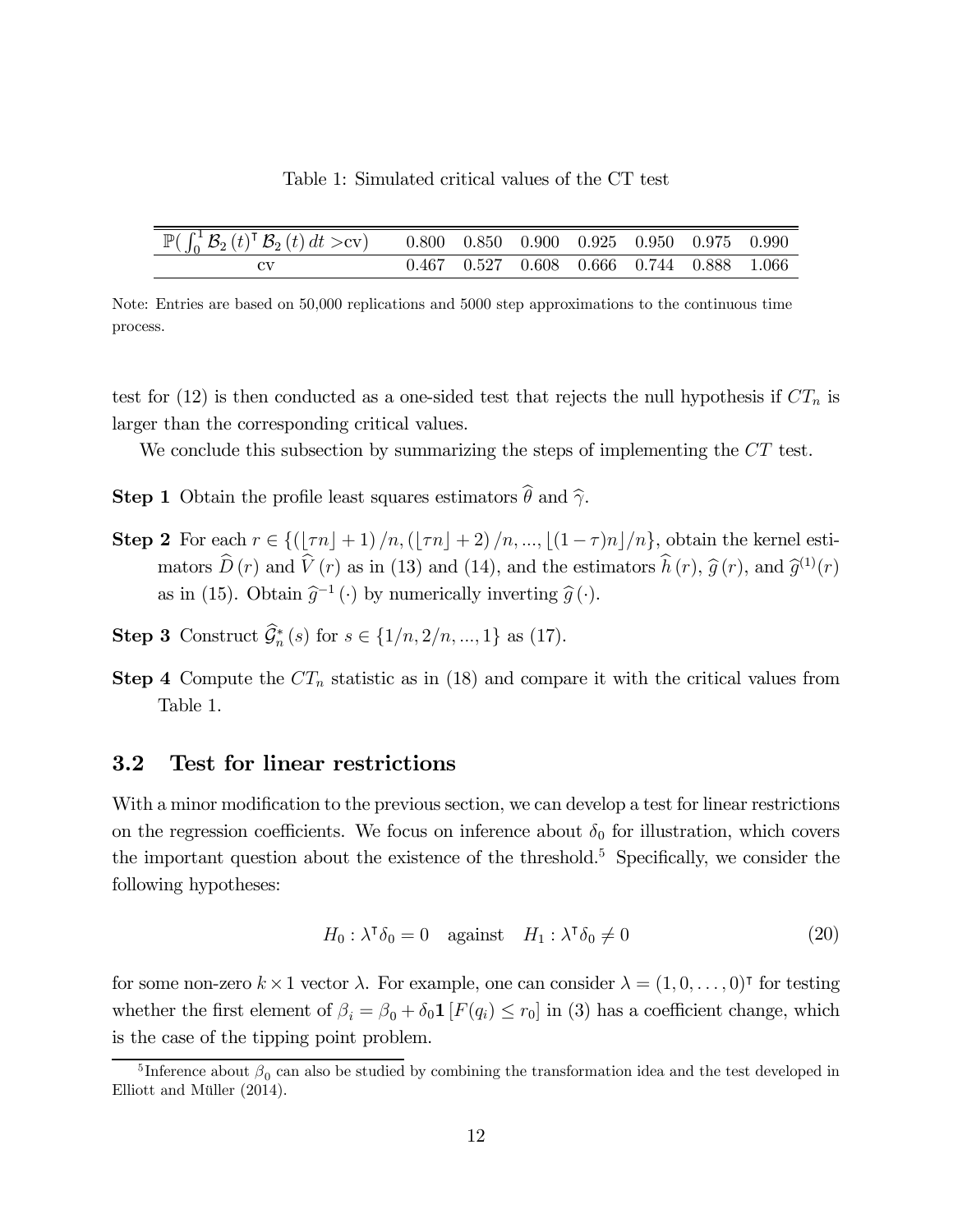When  $\gamma_0$  can be consistently estimated, inference about  $\beta_0$  and  $\delta_0$  becomes straightforward since their least squares estimators based on  $\hat{\gamma}$  are still  $\sqrt{n}$ -consistent and asymptotically normal (e.g., Lemma A.12 in Hansen (2000a)). Therefore, we focus on the more challenging case where  $\gamma_0$  cannot be consistently estimated. In particular, we consider a local alternative  $\delta_0 = n^{-1/2}c_0$  (i.e.,  $\epsilon = 1/2$  in Condition 1.4) for some  $c_0 \neq 0$ , which is contiguous to the no-threshold case. This local alternative leads to non-degenerate asymptotic powers for the hypothesis testing problem (20), as similarly considered in Hansen (2000b), Elliott and Müller (2007), and Elliott, Müller, and Watson (2015).

Now we let  $\hat{u}_i$  be the residual by regressing  $y_i$  on  $x_i$  only and  $v = \lambda/(\lambda^{\dagger} \lambda)$ . Then, we can construct  $\hat{\mathcal{G}}_{vn}$  in (16) in the same way as described in the previous section. In particular, a similar (and even simpler) argument as Lemma 1 yields that  $\hat{\mathcal{G}}_{vn}(\cdot) \Rightarrow \mathcal{G}_v(\cdot)$  as  $n \to \infty$ , where

$$
\mathcal{G}_{v}(s) =_{d} W_{1}(s) - sv^{\mathsf{T}} \Phi_{\beta}^{h} - \min\{s, g(r_{0})\} v^{\mathsf{T}} c_{0} h_{\tau}^{1/2}
$$

for  $s \in [0, 1]$ . In this case, the nuisance term  $v^{\dagger} \Phi_{\beta}^{h}$  can be eliminated by constructing

$$
\widehat{\mathcal{G}}_{n}^{*}\left(s\right)=\widehat{\mathcal{G}}_{vn}\left(s\right)-s\widehat{\mathcal{G}}_{vn}\left(1\right).
$$

Then, by the continuous mapping theorem, we have  $\mathcal{G}_n^* (\cdot) \Rightarrow \mathcal{G}_v^* (\cdot)$  as  $n \to \infty$ , where

$$
\mathcal{G}_{v}^{*}(s) =_{d} \left( W_{1}(s) - sW_{1}(1) \right) - \left( \min \{ s, g(r_{0}) \} - s g(r_{0}) \right) v^{\mathsf{T}} c_{0} h_{\tau}^{1/2} \tag{21}
$$

for  $s \in [0,1]$ . Under the null hypothesis in (20),  $v^{\dagger} c_0 h_{\tau}^{1/2} = 0$  and hence the right-hand-side of (21) reduces to the standard Brownian bridge.

By Girsanov's theorem, the Radon-Nikodym derivative of the distribution of  $\mathcal{G}_v^*(s)$  relative to the distribution of the standard Brownian bridge  $W_1(s) - sW_1(1)$ , evaluated at  $\mathcal{G}_v^*(s)$ , is given by (e.g., Chapter 7 in Liptser and Shiryaev (2013))

$$
lr(\mathcal{G}_v^*; g(r_0), v^\intercal c_0 h_\tau^{1/2}) = \exp\left(v^\intercal c_0 h_\tau^{1/2} \mathcal{G}_v^*(g(r_0)) - \frac{\left(v^\intercal c_0 h_\tau^{1/2}\right)^2}{2} g(r_0) \left(1 - g(r_0)\right)\right), \quad (22)
$$

which yields the likelihood ratio. With two nuisance terms  $r_g = g(r_0)$  and  $c_v = v^{\dagger} c_0 h_{\tau}^{1/2}$ that appear only under the alternative hypothesis, we follow Andrews and Ploberger (1994) and Elliott, Müller, and Watson (2015) to construct a weighted likelihood-ratio test that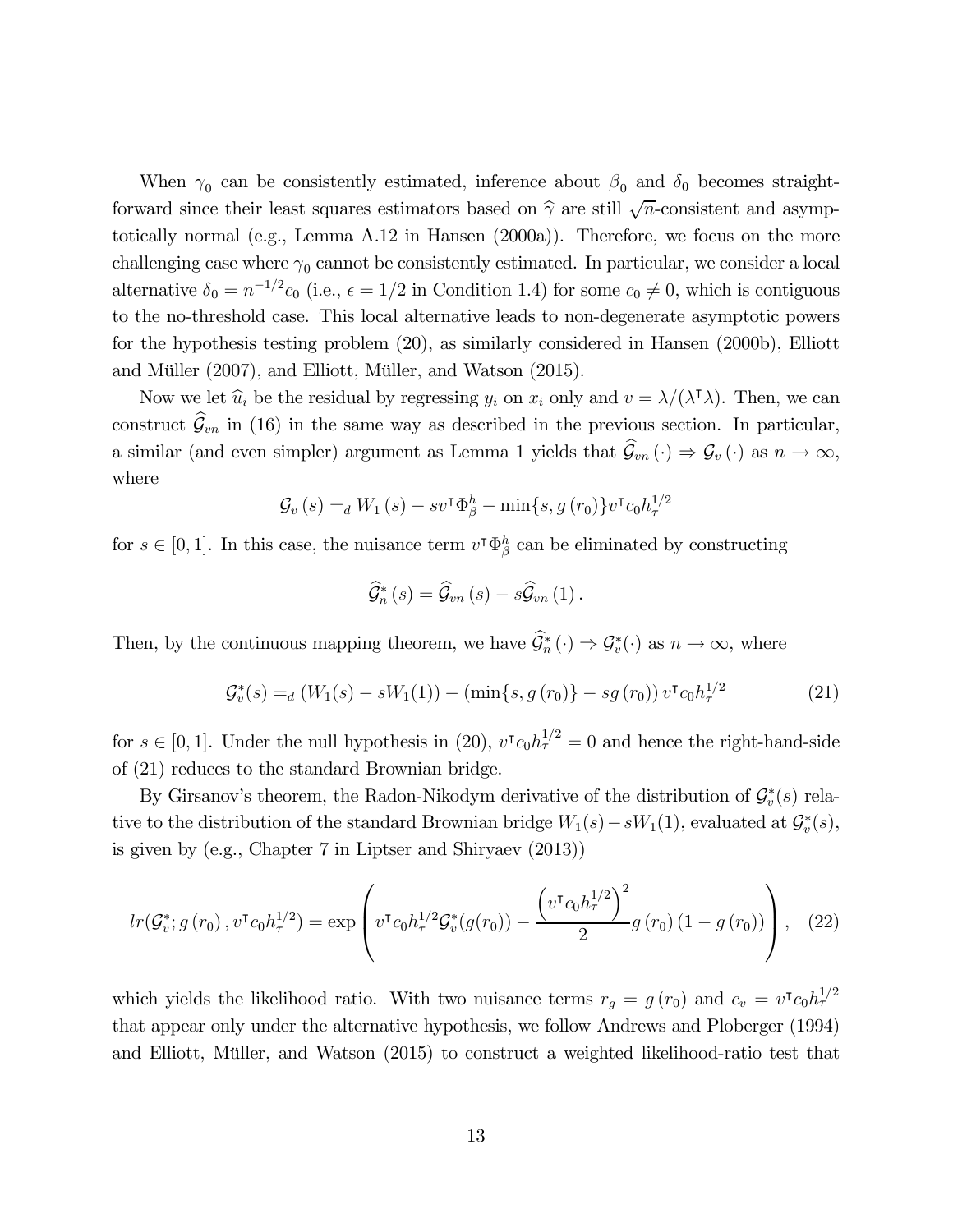maximizes the weighted average power criterion:

$$
WLR = \int lr\left(\mathcal{G}_v^*; r_g, c_v\right) d\mu(r_g, c_v)
$$

for some weight function  $\mu(\cdot, \cdot)$  over the values of  $(r_g, c_v)$ .

For an easy implementation, we choose  $\mu(\cdot, \cdot)$  such that the test statistic has a closed-form expression. This can be done by choosing the uniform weight on  $r_g$  and the normal-density weight on  $c_v$ . Then, we can show that  $WLR$  can be written as an integrated form of  $\mathcal{G}_{v}^{*}(s)^{2}/(s(1-s))$  as follows.

**Lemma 2** With the choice of  $r_g \sim U[\tau, 1-\tau]$  and  $c_v|(r_g = s) \sim \mathcal{N}(0, \omega^2/s(1-s))$  for some  $\omega^2>0,$ 

$$
\lim_{\omega^2 \to 0} \frac{2}{\omega^2} \left( \sqrt{1 + \omega^2} WLR - 1 \right) = \frac{1}{1 - 2\tau} \int_{\tau}^{1 - \tau} \frac{\mathcal{G}_v^*(s)^2}{s(1 - s)} ds. \tag{23}
$$

Note that the limit expression in (23) coincides with the "average LR" statistic with a uniform weight in Andrews and Ploberger (1994), which can be obtained by combining equations (2.5) and (3.3) in their paper. Lemma 2 leads to the average  $\mathcal{G}_n^*$  test statistic, namely the  $AG$  test, defined as

$$
AG_n = \frac{1}{(1 - 2\tau)n} \sum_{i = \lfloor \tau n \rfloor + 1}^{\lfloor (1 - \tau)n \rfloor} \frac{(\widehat{\mathcal{G}}_n^*(i/n))^2}{(i/n)(1 - (i/n))},\tag{24}
$$

whose limiting distribution is the same as  $(23)$ . This is established in the following theorem.

**Theorem 4** Suppose Conditions 1 and 2 hold with  $\epsilon = 1/2$  in Condition 1.4. Then as  $n \to \infty$ ,

$$
AG_n \to_d \frac{1}{1 - 2\tau} \int_{\tau}^{1 - \tau} \frac{\mathcal{G}_v^*(s)^2}{s(1 - s)} ds \tag{25}
$$

where  $\mathcal{G}_{v}^{*}(\cdot)$  is defined in (21).

Under the null hypothesis that  $v^{\dagger} c_0 = 0$ ,  $\mathcal{G}_v^*(s)$  reduces to  $W_1(s) - sW_1(1)$ , and hence the limiting distribution of  $AG_n$  is the same as the average LR test established by Andrews and Ploberger (1994). Then using the critical values tabulated in their Table II (pp. 1401-1402), the  $\overline{AG}$  test controls size asymptotically.

As a remark, we heuristically discuss the asymptotic admissibility of the  $AG$  test. A formal study requires analyzing the higher-order approximation biases in the nonparametric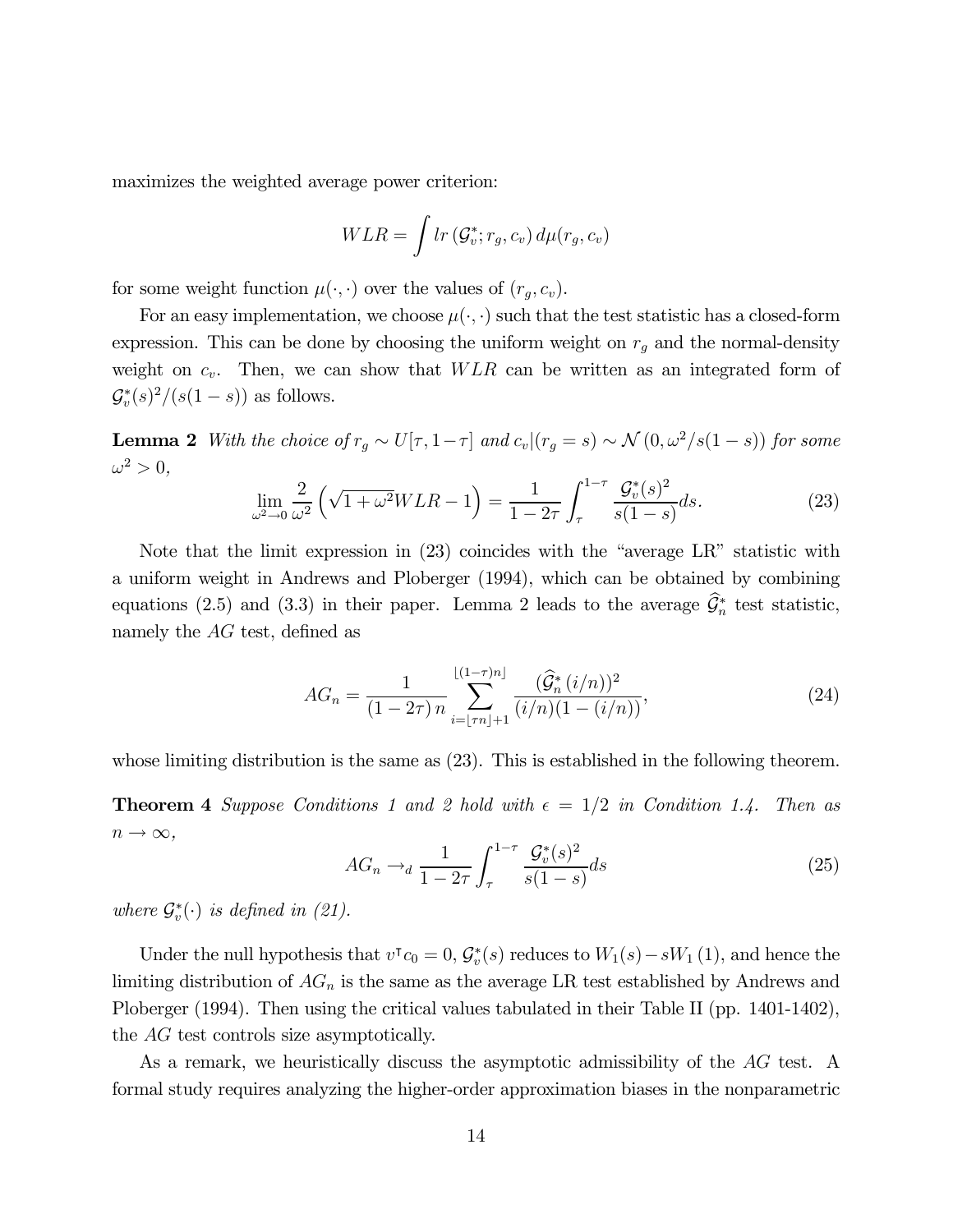estimation, which is beyond the scope of this paper. On the one hand, nonparametrically estimating  $D(\cdot)$  and  $V(\cdot)$  may cost efficiency; on the other hand, the fact that the transformation is one-to-one implies that the  $AG$  test also shares the optimality of the average LR test established by Andrews and Ploberger (1994). We investigate such ambiguity in Section 4 by Monte Carlo experiments. The results show that the  $\overline{AG}$  test could be substantially more efficient than the average LR test with adjusted critical values, especially when  $D(\cdot)$ and  $V(\cdot)$  are highly nonlinear. Such a finding is close in spirit to the efficiency gain of the feasible generalized least squares (GLS) regression relative to the ordinary least squares with robust standard errors in the context of classical linear regression with heteroskedasticity.

## 4 Monte Carlo Experiments

## 4.1 The  $CT$  test

This section examines the small sample performance of the  $CT$  test in (18). We consider the following data generating processes (DGPs):

**DGP CT-1**  $y_i = x_i^{\text{T}} \beta_0 + x_i^{\text{T}} \delta_0 \mathbf{1} [q_i \leq 0] + u_i;$ **DGP CT-2**  $y_i = x_i^{\mathsf{T}} \beta_0 + x_i^{\mathsf{T}} \delta_0 \mathbf{1} [q_i \leq \sin(z_i)/2] + u_i;$ **DGP CT-3**  $y_i = x_i^{\mathsf{T}} \beta_0 + x_i^{\mathsf{T}} \delta_0 (\mathbf{1} [q_i \leq 0] + \mathbf{1} [q_i > 0.1]) + u_i,$ 

where  $x_i = (x_{1i}, x_{2i})^{\dagger} \in \mathbb{R}^2$  with the first element  $x_{1i} = 1$  and  $z_i$  is some scalar random variable specified later. We set  $\beta_0 = 0 \iota_2$  and consider  $\delta_0 = \delta \iota_2$  for  $\delta \in \{0.25, 0.50, 0.75, 1.00\},$ where  $\iota_2 = (1, 1)$ .

These DGPs correspond to each of the following three different threshold specifications: (i) one single threshold at 0; (ii) a functional threshold of  $\sin(z_i) / 2$  for some scalar random variable  $z_i$ ; and (iii) two thresholds at 0 and 0.1. The first one corresponds to the null hypothesis of the homogeneous threshold in (12), while the other two are for the alternative hypothesis in (12). We set  $v = (1,0)^T$ , and use the rule-of-thumb choice of the bandwidth  $b_n = (1/12)^{1/2} n^{-1/5}$  and the Gaussian kernel. The truncation parameter  $\tau$  is 0.1. Other choices of bandwidth, kernel, and  $\tau$  are also implemented, which lead to negligible changes. The sample sizes are  $n = 500$ , 1000, and 1500, and the significance level is 5%. The results are based on 1000 simulations.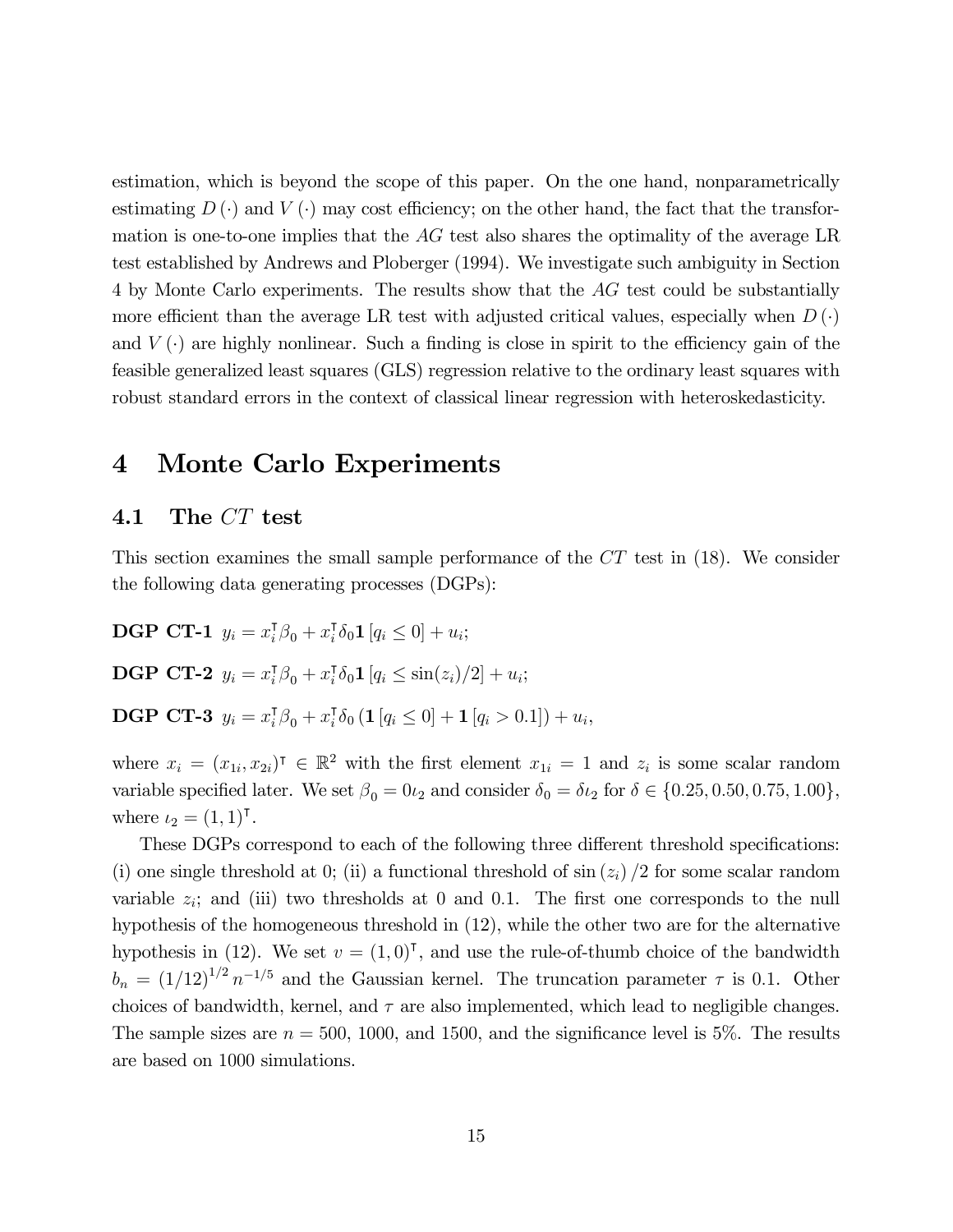For comparison, we implement two existing methods. The first one is the  $F(2|1)$  test proposed by Bai and Perron (1998), which is designed for testing one against two structural breaks. Note that this test is developed for the time-series case with (piecewise) stationary data only, which corresponds to the case that  $V(\cdot)$  and  $D(\cdot)$  are both constant matrices. To implement this test, one obtains the sum of squared residuals  $SSR_1$  and  $SSR_2$ , which are from the change-point regression models with one and two breaks, respectively. The test statistic is then constructed as  $F_n(2|1) = n(SSR_1 - SSR_2)/SSR_1$ . We use their choice of the parameter  $\varepsilon = 0.05n$ , which is the minimum number of observations between the two breaks.

The second one is the model selection approach proposed by Gonzalo and Pitarakis (2002). Specifically, Gonzalo and Pitarakis (2002) introduce the following information criterion

$$
IC_n(m) = \log SSR_m + \frac{\varphi_n}{n}k(m+1),
$$

where *m* denotes the number of thresholds,  $SSR_m$  is the sum of squared residuals from the regression with *m* thresholds, and  $\varphi_n$  is some tuning parameter that satisfies  $\varphi_n \to \infty$  and  $\varphi_n/n \to 0$ . The number of thresholds is determined by minimizing  $IC_n(m)$  over m. To compare with the aforementioned tests for (12), we count the mis-selection probability when  $m = 1$  as the rejection probability. We follow Gonzalo and Pitarakis (2002) to choose the BIC approach by setting  $\varphi_n = \log n$  and  $3 \log n$ , denoted BIC1 and BIC3 respectively in Tables 2 and 3 below. The minimum number of observations between the two thresholds is also chosen as  $0.05n$ .

Table 2 reports the results under the i.i.d. case with  $(q_i, z_i, u_i, x_i) \sim \mathcal{N}(0, I_4)$ . Several findings can be summarized as follows. First, since  $q_i$  is independent of other variables, re-ordering the data leads to the canonical structural break model, in which time is deterministic. Thus both the  $CT$  and the  $F(2|1)$  tests should control size under the null hypothesis, as illustrated in the first three columns. Second, the  $F(2|1)$  test is very conservative while the  $CT$  test has approximately the correct size. The middle three columns show the (sizeadjusted) powers under the smooth threshold alternative, where the  $CT$  test dominates the  $F(2|1)$  test. Third, the last three columns show the powers under the alternative with two thresholds. This is the exact alternative that the  $F(2|1)$  test is designed for, while our  $CT$ test still achieves comparable powers. Finally, the model selection based on BIC has good selection probabilities, especially when the change size is large. However, its performance is very sensitive to the choice of the tuning parameter as we compare the results for BIC1 and BIC3. In particular, BIC3 uses a larger tuning parameter (i.e., heavier penalty) than BIC1,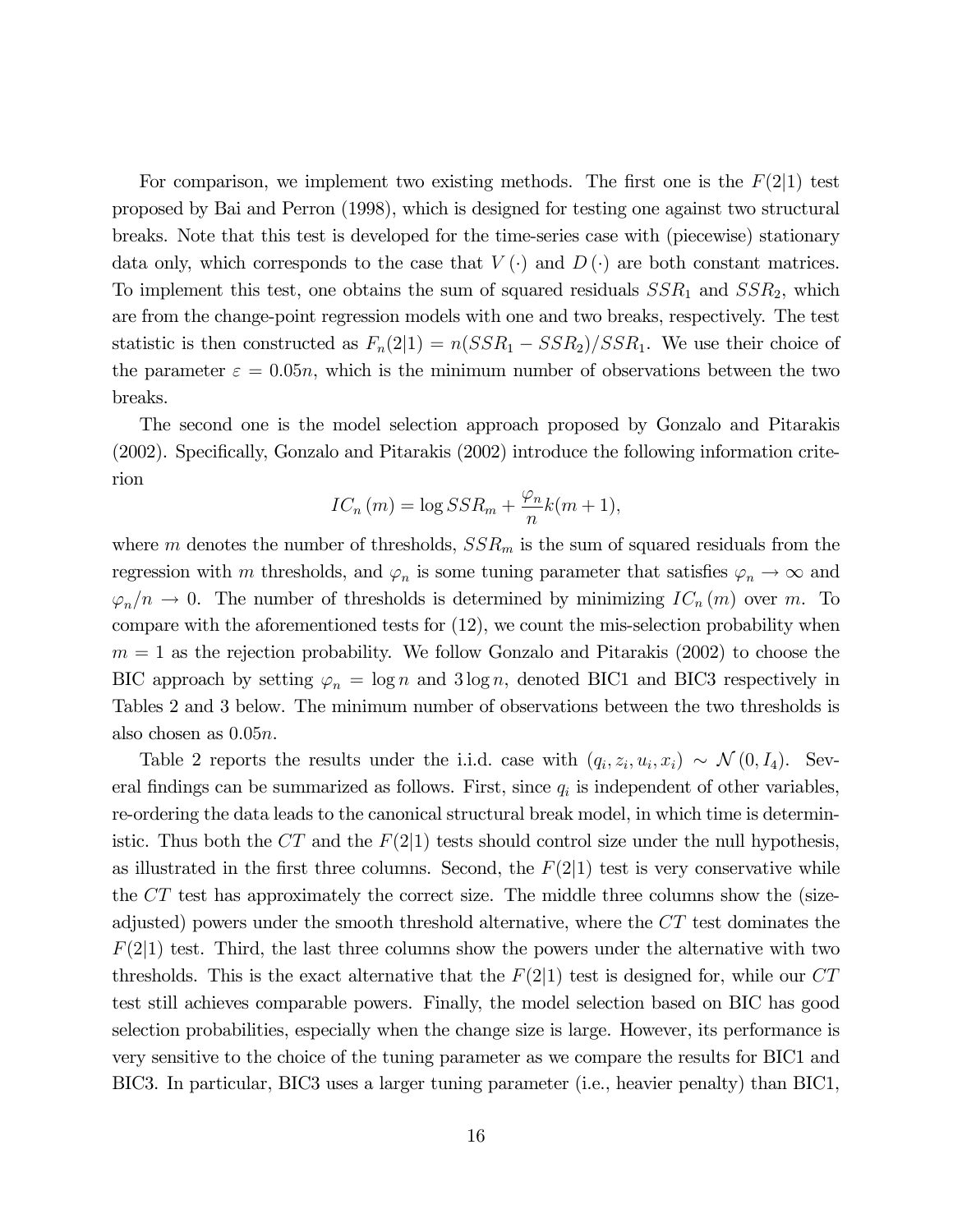|                  |       |      | DGP CT-1<br>DGP CT-2<br>DGP CT-3 |      |      |  |      |      |  |      |      |          |
|------------------|-------|------|----------------------------------|------|------|--|------|------|--|------|------|----------|
| $\delta$         | $n =$ | 500  | 1000                             | 1500 | 500  |  | 1000 | 1500 |  | 500  | 1000 | 1500     |
| CT test          |       |      |                                  |      |      |  |      |      |  |      |      |          |
| 0.25             |       | 0.06 | 0.05                             | 0.05 | 0.05 |  | 0.05 | 0.10 |  | 0.08 | 0.08 | 0.11     |
| 0.50             |       | 0.06 | 0.05                             | 0.05 | 0.14 |  | 0.41 | 0.66 |  | 0.14 | 0.19 | 0.30     |
| 0.75             |       | 0.07 | 0.05                             | 0.05 | 0.43 |  | 0.82 | 0.97 |  | 0.22 | 0.39 | 0.55     |
| 1.00             |       | 0.08 | 0.05                             | 0.05 | 0.68 |  | 0.95 | 1.00 |  | 0.31 | 0.55 | 0.72     |
| F(2 1)           | test  |      |                                  |      |      |  |      |      |  |      |      |          |
| 0.25             |       | 0.01 | 0.01                             | 0.01 | 0.01 |  | 0.01 | 0.02 |  | 0.01 | 0.03 | $0.04\,$ |
| 0.50             |       | 0.01 | 0.01                             | 0.01 | 0.02 |  | 0.19 | 0.41 |  | 0.08 | 0.22 | 0.37     |
| 0.75             |       | 0.01 | 0.01                             | 0.02 | 0.18 |  | 0.67 | 0.90 |  | 0.24 | 0.54 | 0.68     |
| 1.00             |       | 0.00 | 0.01                             | 0.01 | 0.43 |  | 0.92 | 1.00 |  | 0.44 | 0.73 | 0.88     |
| BIC1             |       |      |                                  |      |      |  |      |      |  |      |      |          |
| 0.25             |       | 0.24 | 0.04                             | 0.01 | 0.34 |  | 0.08 | 0.03 |  | 0.04 | 0.02 | 0.03     |
| 0.50             |       | 0.05 | 0.03                             | 0.02 | 0.11 |  | 0.27 | 0.50 |  | 0.14 | 0.28 | 0.41     |
| 0.75             |       | 0.07 | 0.03                             | 0.03 | 0.44 |  | 0.82 | 0.96 |  | 0.43 | 0.72 | 0.89     |
| 1.00             |       | 0.06 | 0.04                             | 0.03 | 0.78 |  | 0.99 | 1.00 |  | 0.71 | 0.93 | 0.98     |
| BIC <sub>3</sub> |       |      |                                  |      |      |  |      |      |  |      |      |          |
| 0.25             |       | 0.97 | 0.74                             | 0.34 | 0.99 |  | 0.94 | 0.76 |  | 0.04 | 0.00 | 0.00     |
| 0.50             |       | 0.04 | 0.00                             | 0.00 | 0.32 |  | 0.01 | 0.00 |  | 0.00 | 0.00 | 0.00     |
| 0.75             |       | 0.00 | 0.00                             | 0.00 | 0.00 |  | 0.01 | 0.08 |  | 0.00 | 0.06 | 0.17     |
| 1.00             |       | 0.00 | 0.00                             | 0.00 | 0.00 |  | 0.17 | 0.47 |  | 0.09 | 0.36 | 0.61     |

Table 2: Rejection probabilities with independent q

Note: Entries are rejection probabilities under the null hypothesis in  $(12)$  of the  $CT$  test, the  $F(2|1)$  test by Bai and Perron (1998), and the model selection using the BIC by Gonzalo and Pitarakis (2002), based on 1000 simulations. The significance level is 5%. Data are generated from DGPs CT-1 to CT-3 with  $(q_i, z_i, u_i, x_i) \sim \text{iidN}(0, I_4)$ . The first three columns are based on  $\gamma_0(s)=0$ ; the middle three are based on  $\gamma_0 \left( s \right) = \sin \left( s \right) /2;$  the third three are based on two thresholds at 0 and 0.1.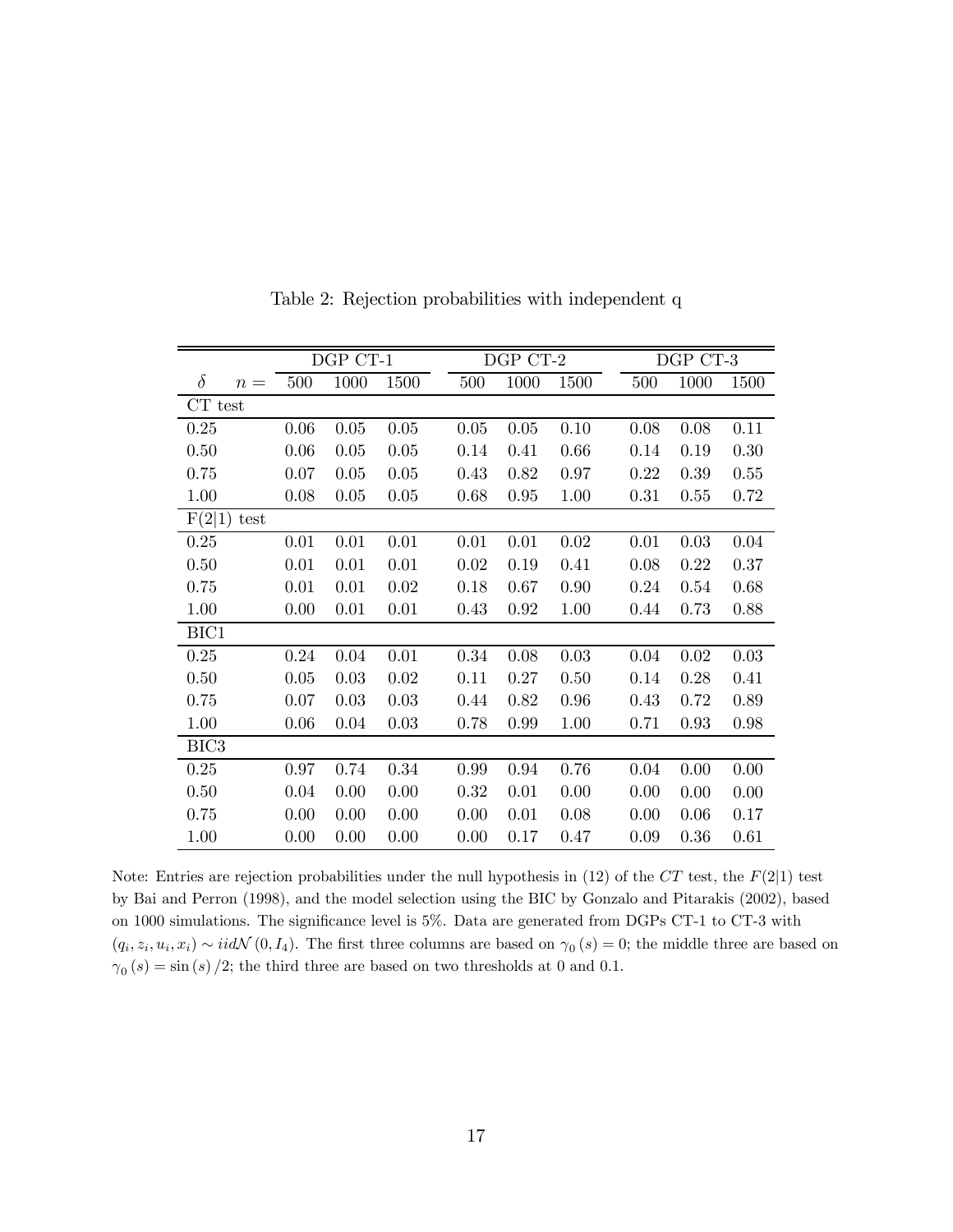|          |       | $CT$ test |      |      |      | F(2 1) | test | $F(2 1)$ -Boot. |                  |      |  |
|----------|-------|-----------|------|------|------|--------|------|-----------------|------------------|------|--|
| $\delta$ | $n =$ | 500       | 1000 | 1500 | 500  | 1000   | 1500 | 500             | 1000             | 1500 |  |
| 0.25     |       | 0.07      | 0.06 | 0.05 | 0.09 | 0.12   | 0.14 | 0.21            | 0.26             | 0.24 |  |
| 0.50     |       | 0.07      | 0.05 | 0.06 | 0.08 | 0.11   | 0.14 | 0.23            | 0.22             | 0.25 |  |
| 0.75     |       | 0.08      | 0.07 | 0.06 | 0.08 | 0.10   | 0.12 | 0.24            | 0.25             | 0.26 |  |
| 1.00     |       | 0.09      | 0.07 | 0.07 | 0.09 | 0.12   | 0.14 | 0.20            | 0.24             | 0.26 |  |
|          |       |           |      |      |      | BIC1   |      |                 | BIC <sub>3</sub> |      |  |
| $\delta$ | $n =$ |           |      |      | 500  | 1000   | 1500 | 500             | 1000             | 1500 |  |
| 0.25     |       |           |      |      | 0.62 | 0.38   | 0.26 | 0.99            | 0.96             | 0.89 |  |
| 0.50     |       |           |      |      | 0.27 | 0.26   | 0.23 | 0.59            | 0.06             | 0.00 |  |
| 0.75     |       |           |      |      | 0.29 | 0.24   | 0.21 | 0.02            | 0.00             | 0.00 |  |
| 1.00     |       |           |      |      | 0.30 | 0.27   | 0.25 | 0.00            | 0.00             | 0.00 |  |

Table 3: Rejection probabilities with dependent q

Note: Entries are rejection probabilities under the null hypothesis in (12) of the  $CT$  test, the  $F(2|1)$  test by Bai and Perron (1998), the  $F(2|1)$  test with bootstrap critical values from 100 bootstrap samples, and the model selection using the BIC by Gonzalo and Pitarakis (2002). The results are based on 1000 simulations. The significance level is 5%. Data are generated from DGP CT-1 with  $(q_i, z_i) \sim \text{i} i d\mathcal{N}(0, I_2)$ ,  $x_i | (q_i, z_i) = (q, s) \sim \text{i} i d\mathcal{N}(0, 1/(1 + s^2 + q^2))$ , and  $y_i | x_i = x \sim \text{i} i d\mathcal{N}(0, 1 + x^2)$ .  $x_i | (q_i, z_i) = (q, s) \sim i i d \mathcal{N} (0, 1/(1 + s^2 + q^2)),$  and  $u_i | x_i = x \sim i i d \mathcal{N} (0, 1 + x^2).$ 

which leads to substantially lower powers as BIC3 always chooses one threshold even if the true number of thresholds is more. This feature is also seen in Table 3.

In Table 3, we introduce some correlation between  $q_i$  and  $(x_i, u_i)$  and investigate the size properties of these three tests. The powers are not presented since only the  $CT$  test controls size. In particular, we generate data under the null hypothesis of a single threshold at 0 and use  $(q_i, z_i) \sim \text{iidN}(0, I_2), x_i | (q_i, z_i) = (q, s) \sim \text{iidN}(0, 1/(1 + s^2 + q^2))$  and  $u_i | x_i =$  $x \sim \text{iidN}(0, 1 + x^2)$ . Several findings can be summarized as follows. First, as expected, the  $F(2|1)$  test fails to control size since its asymptotic distribution is contaminated by the rank-varying moments. Second, as a remedy, Hansen (1997) suggests using the original test statistics with bootstrap critical values. However, bootstrap is not expected to perform well in this case since the  $F(2|1)$  test statistics is not pivotal. This is verified in the top last three columns, where the results are based on 100 bootstrap samples and the residuals from the null model with one single threshold. Third, the  $CT$  test performs well in terms of controlling size if the sample size and the break size are large enough, while the  $F(2|1)$  test fails to control size with either the original or the bootstrap critical values. Finally, misselection probabilities from the BIC are far from 5% because the strong correlation between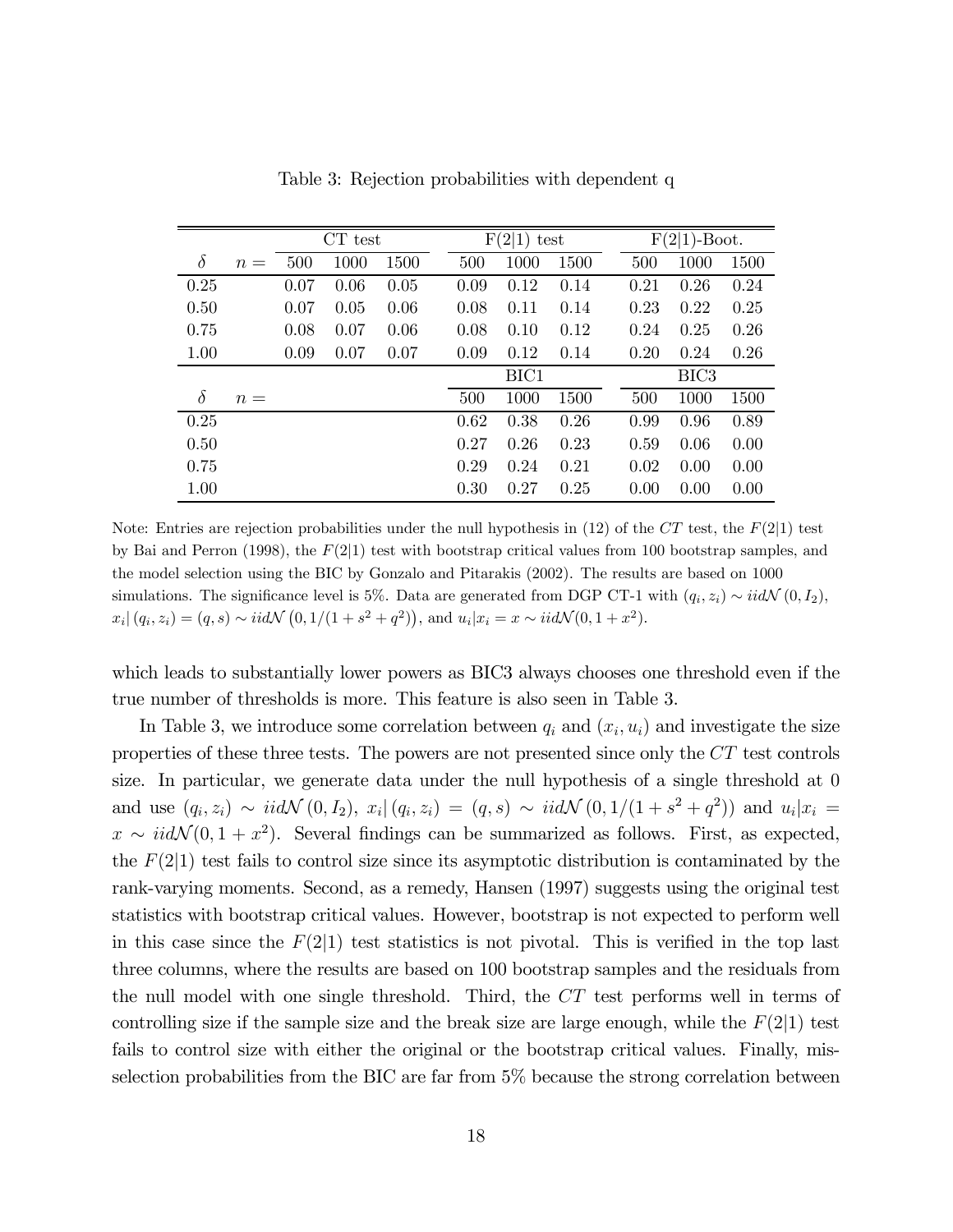$q_i$  and  $x_i$  and the conditional heteroskedasticity are difficult to distinguish from the potential coefficient changes. This issue can be alleviated by choosing a larger tuning parameter as in BIC3, which again leads to severe under-rejections under the alternative.

## 4.2 The  $AG$  test

This section examines the small sample performance of the  $AG$  test in  $(24)$ . We consider the following DGPs:

$$
y_i = x_i^{\mathsf{T}} \beta_0 + x_i^{\mathsf{T}} \delta_0 \mathbf{1} \left[ q_i \le 0 \right] + u_i \tag{26}
$$

where  $x_i = (1, x_{2i})^{\dagger}$ ,  $(x_{2i}, q_i) \sim \text{i} i d \mathcal{N}(0_{2i}, (1, 0.5; 0.5, 1))$  and  $u_i | q_i = q \sim \text{i} i d \mathcal{N}(0, \sigma_u^2(q))$  with  $\sigma_u(q)$  given by

**DGP AG-1**  $\sigma_u(q) = 1 + |q|^0;$ **DGP AG-2**  $\sigma_u(q) = 1 + |q|^1;$ **DGP AG-3**  $\sigma_u(q) = 1 + |q|^2;$ **DGP AG-4**  $\sigma_u(q) = 1 + |q|^3$ .

In these specifications, the effect of  $q_i$  on  $V(\cdot)$  gets more substantial as the power of  $|q_i|$ gets higher. We set  $\beta_0 = (\beta_{01}, \beta_{02})^{\dagger} = 0_{\ell_2}$  and consider  $\delta_0 = (\delta_{01}, \delta_{02})^{\dagger} = \delta_{\ell_2}$  for  $\delta \in$  $\{0.00, 0.25, 0.50\}$ . We choose the same  $v, \tau, b_n$ , and the Gaussian kernel as in the previous experiment. The sample sizes are  $n = 500, 1000,$  and 1500, and the significance level is 5%. The results are based on 1000 simulations.

We are interested in testing whether the intercept term has a coefficient change (i.e.,  $\delta_{01} = 0$  or not), as motivated by the tipping point application. We implement the AG test in (24) with the simulated critical values in Table 1. As a comparison, we also consider the average LR test developed in Andrews and Ploberger (1994) and the sup LR test developed in Andrews (1993), which are respectively given by

$$
\frac{1}{1-2\tau} \int_{\tau}^{1-\tau} \mathcal{F}_n(s) \, ds \quad \text{and} \quad \sup_{s \in [\tau, 1-\tau]} \mathcal{F}_n(s) \,, \tag{27}
$$

where  $\mathcal{F}_n(s) = n(SSR_0 - SSR(s))/SSR(s)$  denotes the Chow-test statistic given the threshold s with  $SSR_0$  and  $SSR(s)$  being the restricted and unrestricted sums of squared residuals, respectively (p. 582 in Hansen (2000a)). In particular, we first re-order the data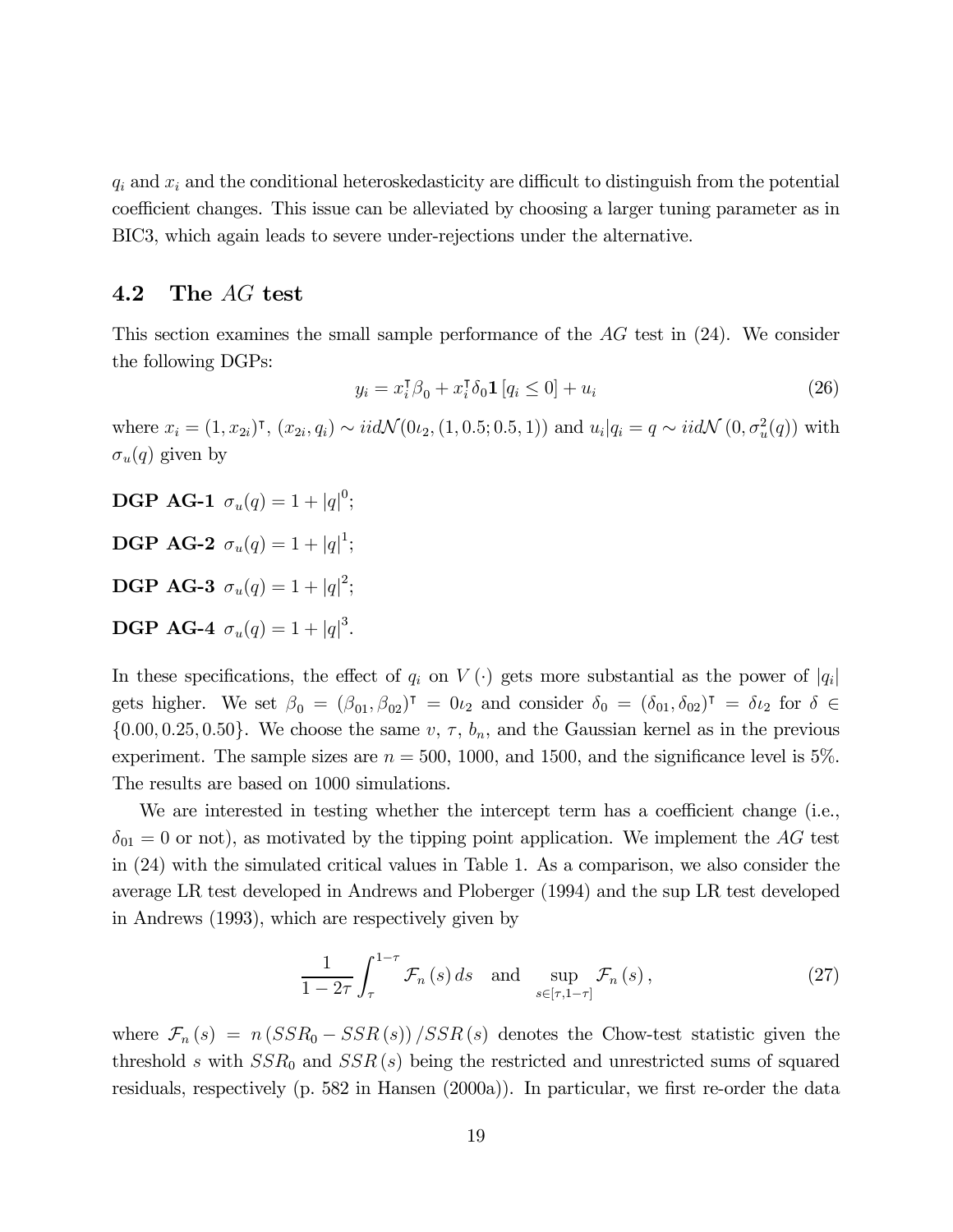|           |                       |      | DGP AG-1                  |      |      | DGP AG-2 |      |      | DGP AG-3 |      |      | DGP AG-4 |      |
|-----------|-----------------------|------|---------------------------|------|------|----------|------|------|----------|------|------|----------|------|
| $\delta$  | $n =$                 | 500  | 1000                      | 1500 | 500  | 1000     | 1500 | 500  | 1000     | 1500 | 500  | 1000     | 1500 |
| $AG$ test |                       |      |                           |      |      |          |      |      |          |      |      |          |      |
| 0.00      |                       | 0.07 | 0.05                      | 0.05 | 0.06 | 0.05     | 0.04 | 0.04 | 0.04     | 0.03 | 0.03 | 0.03     | 0.02 |
| 0.25      |                       | 0.20 | 0.33                      | 0.45 | 0.30 | 0.51     | 0.70 | 0.34 | 0.61     | 0.79 | 0.32 | 0.62     | 0.82 |
| 0.50      |                       | 0.57 | 0.85                      | 0.96 | 0.81 | 0.98     | 1.00 | 0.88 | 0.99     | 1.00 | 0.89 | 1.00     | 1.00 |
|           |                       |      | bootstrap average LR test |      |      |          |      |      |          |      |      |          |      |
| 0.00      |                       | 0.07 | 0.07                      | 0.07 | 0.07 | 0.06     | 0.06 | 0.07 | 0.06     | 0.06 | 0.06 | 0.06     | 0.06 |
| 0.25      |                       | 0.28 | 0.50                      | 0.66 | 0.16 | 0.29     | 0.46 | 0.10 | 0.12     | 0.14 | 0.08 | 0.07     | 0.07 |
| 0.50      |                       | 0.82 | 0.99                      | 1.00 | 0.64 | 0.95     | 1.00 | 0.24 | 0.57     | 0.84 | 0.10 | 0.12     | 0.13 |
|           | bootstrap sup LR test |      |                           |      |      |          |      |      |          |      |      |          |      |
| 0.00      |                       | 0.07 | 0.06                      | 0.06 | 0.08 | 0.06     | 0.06 | 0.07 | 0.05     | 0.06 | 0.06 | 0.06     | 0.06 |
| 0.25      |                       | 0.29 | 0.53                      | 0.71 | 0.22 | 0.38     | 0.56 | 0.12 | 0.16     | 0.22 | 0.08 | 0.08     | 0.07 |
| 0.50      |                       | 0.84 | 0.99                      | 1.00 | 0.72 | 0.97     | 1.00 | 0.34 | 0.65     | 0.88 | 0.12 | 0.15     | 0.20 |

Table 4: Rejection probabilities of the AG test and the average F test

Note: Entries are finite sample rejection probabilities of the  $AG$  test and the average  $F$  test with bootstrap critical values. Data are generated from (26). See the main text for description of four DGPs and two tests. The significance level is 5%. Based on 1000 simulations.

according to  $q_i$  and treat the rank of  $q_i$  as time. Then, we construct the average LR and the sup LR test statistics and apply the fixed-bootstrap algorithm given by Hansen (2000b) to adjust the critical value.

Table 4 presents the small sample rejection probabilities of the  $AG$  test, the average LR test, and the sup LR test in (27). They all have approximately correct size under the null hypothesis ( $\delta_{01} = 0$ ) and reasonable powers under the alternative ( $\delta_{01} = 0.25$  and 0.50), which increase in the sample size and the magnitude of  $\delta_{01}$ . However, a comparison among different DGPs exhibits a sharp difference in the efficiency among these tests. First, in DGP AG-1,  $q_i$  is independent of  $u_i$  and has only mild correlation with  $x_i$ . This feature implies that DGP AG-1 is very close to the classic structural break model with piecewise stationary data. Therefore, the bootstrap critical values are almost identical to the original ones tabulated in Table II of Andrews and Ploberger (1994), and hence the bootstrap tests are almost efficient. In comparison, the nonparametric estimation in the  $AG$  test suffers from some efficiency loss.

Second, in DGP AG-2,  $q_i$  enters the standard deviation of  $u_i$  linearly, which introduces nonlinearity to  $D(\cdot)$  and  $V(\cdot)$ . Now the bootstrap critical values start to deviate from the original ones, which results in substantial efficiency loss. In contrast, the transformation method substantially outperforms the bootstrap ones. Finally, the relative performance of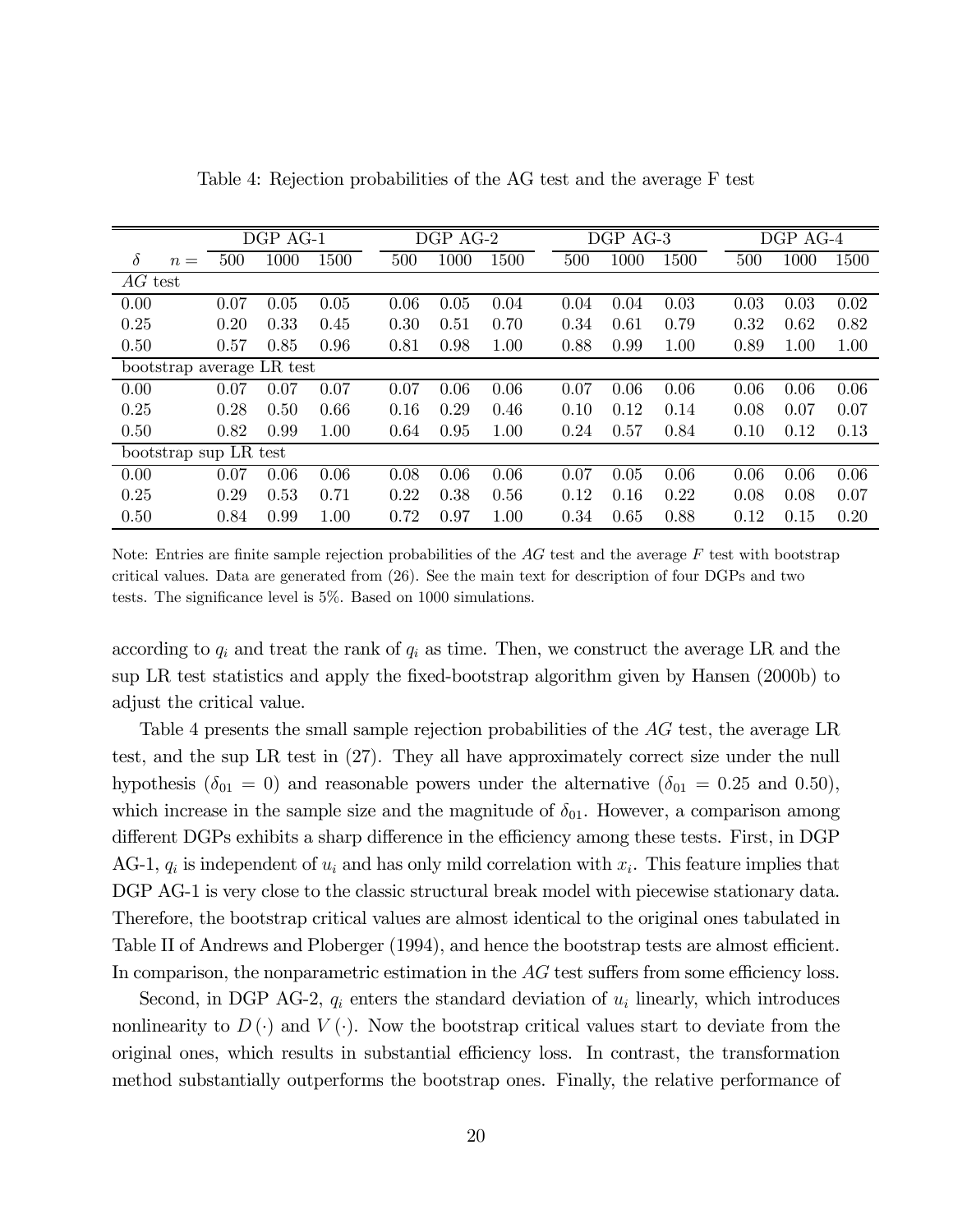| $\rm City$      | $\, n$ |       |       | AG $p$ -value $CT$ $p$ -value |
|-----------------|--------|-------|-------|-------------------------------|
| Chicago         | 688    | 6.94  | 0.000 | 0.000                         |
| Los Angeles     | 1263   | 17.47 | 0.000 | 0.000                         |
| New York        | 315    | 16.08 | 0.000 | 0.000                         |
| Washington D.C. | 719    | 15.54 | 0.000 | 0.000                         |

Table 5: Tipping point estimation and testing results (1980-1990)

Note: Entries are sample sizes  $(n)$ , the constant tipping point estimation  $(\widehat{\gamma})$ , and the p-values of the AG test (24) and the CT test (18). Data are available from Card, Mas, and Rothstein (2008).

the transformation grows profoundly better in the nonlinearity of  $\sigma_u(\cdot)$ . In particular, the  $AG$  test dominates the bootstrap ones by approximately  $80\%$  more powers when the sample size is 1500 in DGP AG-4, which is quite remarkable.

## 5 Application: Tipping Point and Social Segregation

Our motivating example is on social segregation and the tipping point phenomenon. Card, Mas, and Rothstein (2008) empirically examine the theory proposed by Schelling (1971) that the white population substantially decreases once the minority share in a tract exceeds a certain threshold, called the tipping point. In particular, they consider the following threshold regression model:

$$
y_i = \beta_{01} + \delta_{01} \mathbf{1} [q_i > \gamma_0] + x_i^{\mathsf{T}} \beta_{02} + u_i,
$$

where for tract  $i$  in a certain city,  $q_i$  denotes the minority share in percentage at the beginning of a certain decade,  $y_i$  the normalized white population change in percentage within this decade, and  $x_i$  includes six tract-level control variables: unemployment rate, the logarithm of mean family income, the fractions of single-unit, vacant, and renter-occupied housing units, and the fraction of workers who use public transport to travel to work. The data are collected from a variety of cities in three periods: 1970-1980, 1980-1990, and 1990-2000. They apply the least squares method to estimate the tipping point  $\gamma_0$ . For most cities and all three periods, they find that white population flows exhibit the tipping-like behavior, with the estimated tipping points ranging approximately from  $5\%$  to  $20\%$  across cities.

We revisit this problem by first testing for  $\delta_{01} = 0$  using the AG test in (24). We choose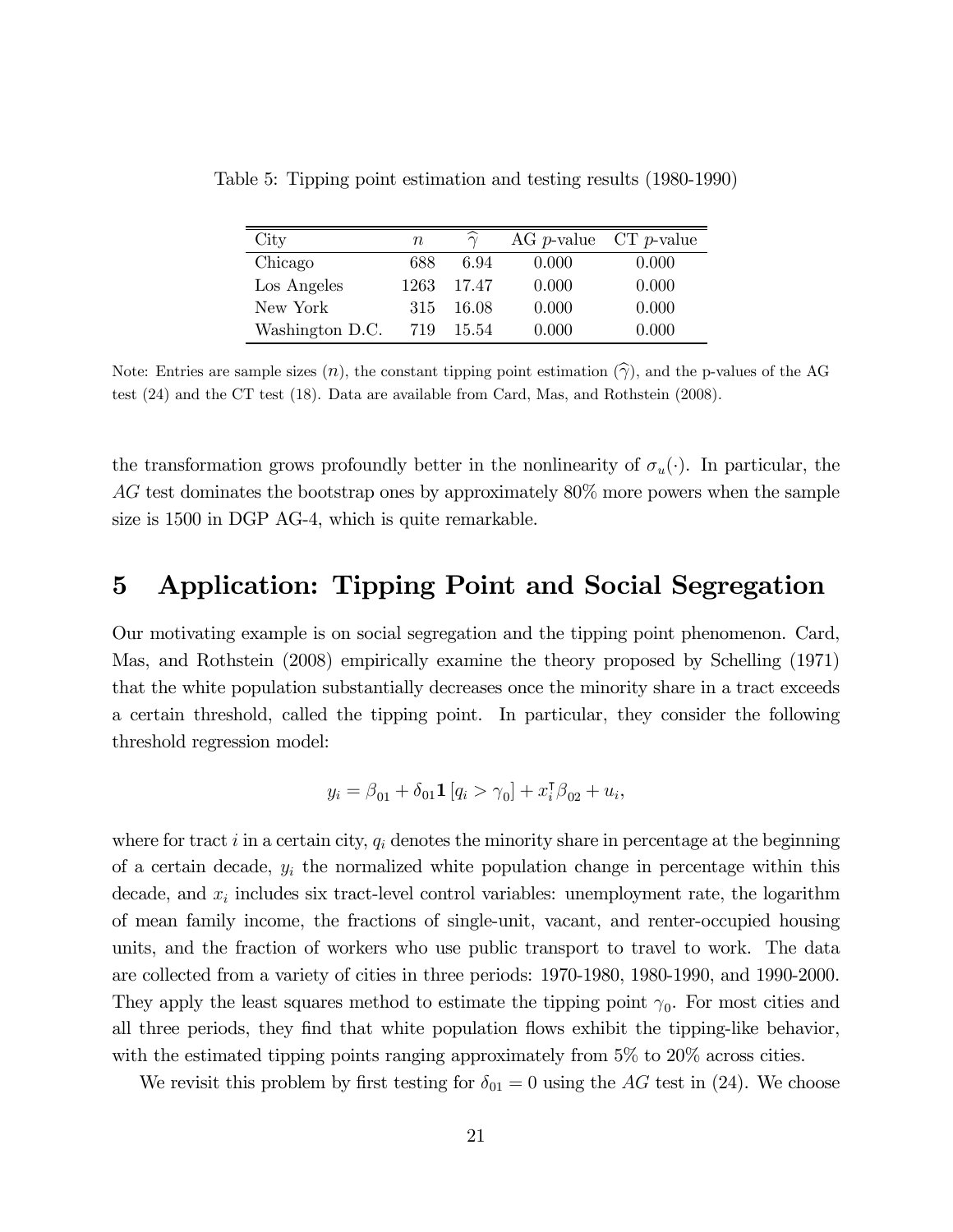



Note: The figure depicts the point estimate of the tipping point as a function of the tract-level unemployment rate, using the method proposed by Lee and Wang (2019) and the data in Chicago in 1980-1990. Data are available from Card, Mas, and Rothstein (2008).

the rule-of-thumb bandwidth  $b_n = (1/12)^{1/2} n^{-1/5}$  and the truncation parameter  $\tau = 0.1$  as in the Monte Carlo experiments. We also follow Card, Mas, and Rothstein (2008) to use the tracts in which the initial minority share is between 5% and 60%. As an illustration, Table 5 shows the  $p$ -values of the  $AG$  test with the data in Chicago, Los Angeles, New York City, and Washington D.C. in the decade 1980-1990. These small  $p$ -values reinforce the existing founding that the tipping point feature is statistically significant. See also Lee, Seo, and Shin (2011) for another test based on a sup-likelihood-ratio type statistic, which gives the same conclusion.

Next, we examine the hypothesis that the tipping point remains constant across different tracts. Intuitively, such a null hypothesis can be easily rejected since some social characteristics endogenously determine the tipping points. In particular, Card, Mas, and Rothstein (2008) construct an index that measures white people's attitude against the minority and find that the level of the tipping point strongly depends on this index. To formalize such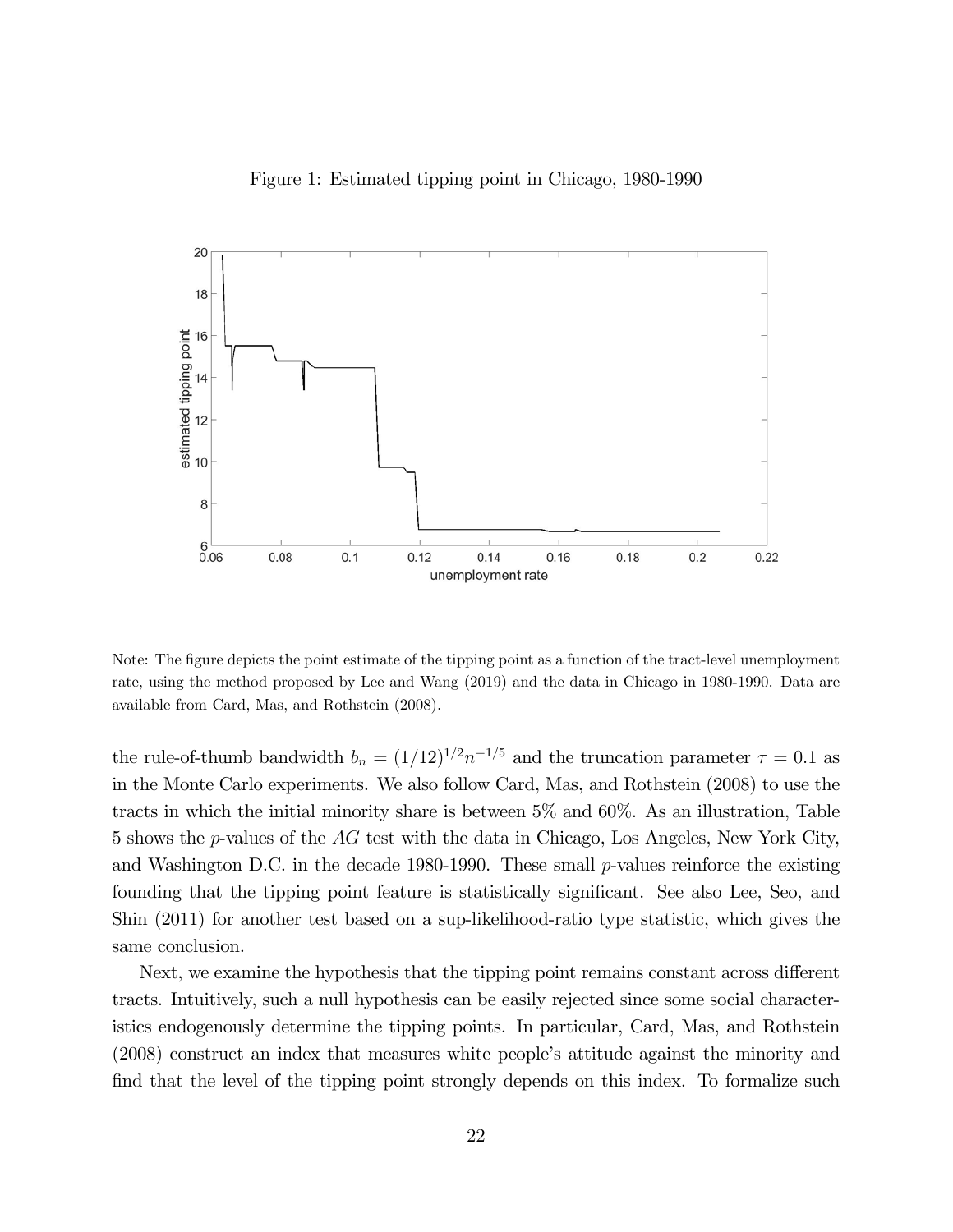finding, we consider the model:

$$
y_i = \beta_{01} + \delta_{01} \mathbf{1} [q_i > \gamma_0(z_i)] + x_i^{\mathsf{T}} \beta_{02} + u_i,
$$

where  $\gamma_0(\cdot)$  denotes an unknown tipping point function, and  $z_i$  denotes the attitude index. We are interested in testing if the tipping point remains constant across tracts. By treating  $\gamma_i = \gamma_0 (z_i)$ , the testing problem is then equivalent to (12).

Table 5 shows the results of the  $CT$  test in (18) with the same city/decade and tuning parameter choice as above. The small  $p$ -values suggest that a single constant threshold is insufficient for fully capturing the social segregation behavior. Data from other cities and decades lead to similar results, which are hence not reported. To have a rough sense of how the tipping point changes, we use the unemployment rate as  $z_i$  and nonparametrically estimate the function  $\gamma_0 (\cdot)$  using the method proposed by Lee and Wang (2019). Figure 1 shows that the tipping point decreases substantially in the unemployment rate.

## 6 Conclusion

Threshold models have broad applications in economics. This paper develops a new framework that recasts the cross-sectional threshold problem into the time-series structural break analogue. Using this new framework, we develop two tests empirically motivated by the tipping point problem: a test for homogeneity of the threshold parameter and a test for linear restrictions on the regression coefficients.

Though we focus on these two tests in this paper, we can apply the same approach to develop other types of tests. In particular, our framework allows other inference methods developed in the structural break models to be converted into the threshold model setup, including inference about  $\gamma_0$  (e.g., Elliott, Müller, and Watson (2015)) and inference about  $\beta_0$ (e.g., Elliott and Müller  $(2014)$ ). Moreover, for the  $CT$  test, since its alternative hypothesis is unspecified, we can modify it for more general cases as long as we can consistently estimate the null model. For instance, the test can be generalized to test for the null hypothesis of any fixed number of thresholds against additional thresholds.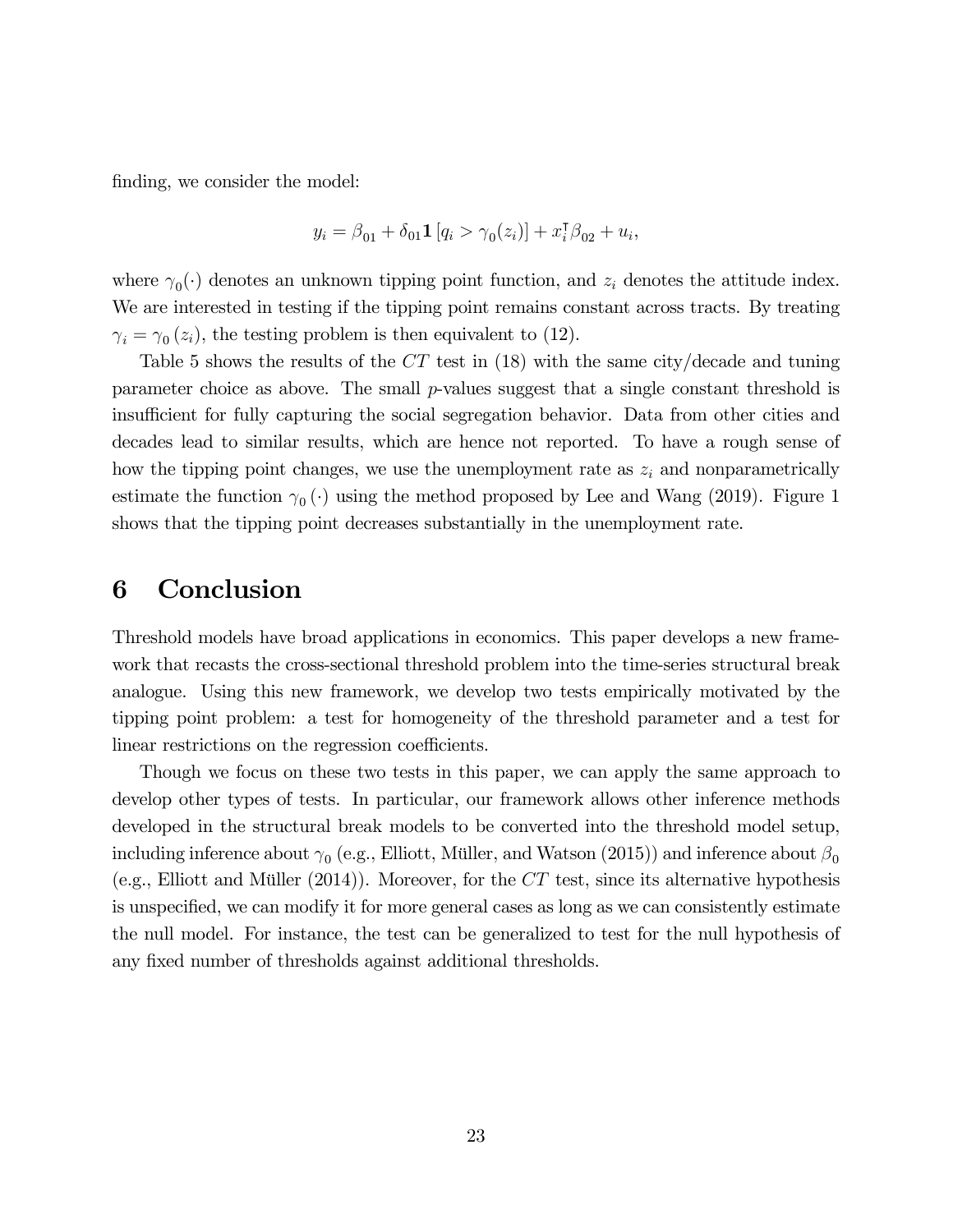# Appendix: Proofs

We first establish the convergence of the key partial sum processes. Let  $C$  denote a generic constant.

**Lemma A.1** Suppose Condition 1 holds. Then, as  $n \to \infty$ 

$$
\frac{1}{\sqrt{n}}\sum_{i=1}^{\lfloor sn \rfloor} x_{[i]}u_{[i]} \Rightarrow \int_0^s V(t)^{1/2}dW_k(t)
$$

for  $s \in [0,1]$  and

$$
\sup_{s\in[0,1]}\left\|\frac{1}{n}\sum_{i=1}^{\lfloor sn\rfloor}x_{[i]}x_{[i]}^{\intercal}-\int_{0}^{s}D\left(t\right)dt\right\|\to_{p} 0,
$$

where  $W_k(\cdot)$  is the  $k \times 1$  vector standard Wiener process defined on [0, 1].

**Proof of Lemma A.1** We prove the first result using Theorem 2 in Bhattacharya (1974). By the Cramér-Wold device, it suffices to show for any  $k \times 1$  non-zero vector v,

$$
\frac{1}{\sqrt{n}} \sum_{i=1}^{\lfloor sn \rfloor} v^{\mathsf{T}} x_{[i]} u_{[i]} \Rightarrow \int_0^s \left( v^{\mathsf{T}} V(t) v \right)^{1/2} dW_1(t) \,. \tag{A.1}
$$

Note that  $v^{\dagger} x_{[i]} u_{[i]}$  is a scalar random variable and is the induced order statistics of  $v^{\dagger} x_i u_i$  associated with  $q_i$ . We now check Conditions 1 to 3 in Bhattacharya (1974). Condition 1 requires  $q_i$  to be continuous, which is implied by our Condition 1.3. For Condition 2, our Conditions 1.2 and 1.8 imply that  $\mathbb{E}[v^{\intercal} x_i u_i | q_i] = 0$  a.s. and

$$
\sup_{q \in \mathbb{R}} \mathbb{E}\left[ \left( v^{\mathsf{T}} x_i u_i \right)^4 | q_i = q \right] \leq C \sup_{q \in \mathbb{R}} \mathbb{E}\left[ \left\| x_i u_i \right\|^4 | q_i = q \right] < \infty.
$$

Condition 3 is directly implied by our Condition 1.6. In particular, the continuous differentiability of  $V(\cdot)$  implies that the function  $v^{\intercal}V(\cdot)v$  is of bounded variation. Define

$$
\phi_V(s) = \int_0^s v^\intercal V(t)v dt.
$$

By Theorem 2 in Bhattacharya (1974), we have

$$
(n\phi_V(1))^{-1/2} \sum_{i=1}^{\lfloor sn \rfloor} v^\intercal x_{[i]} u_{[i]} \Rightarrow W_1 \left( \frac{\phi_V(s)}{\phi_V(1)} \right). \tag{A.2}
$$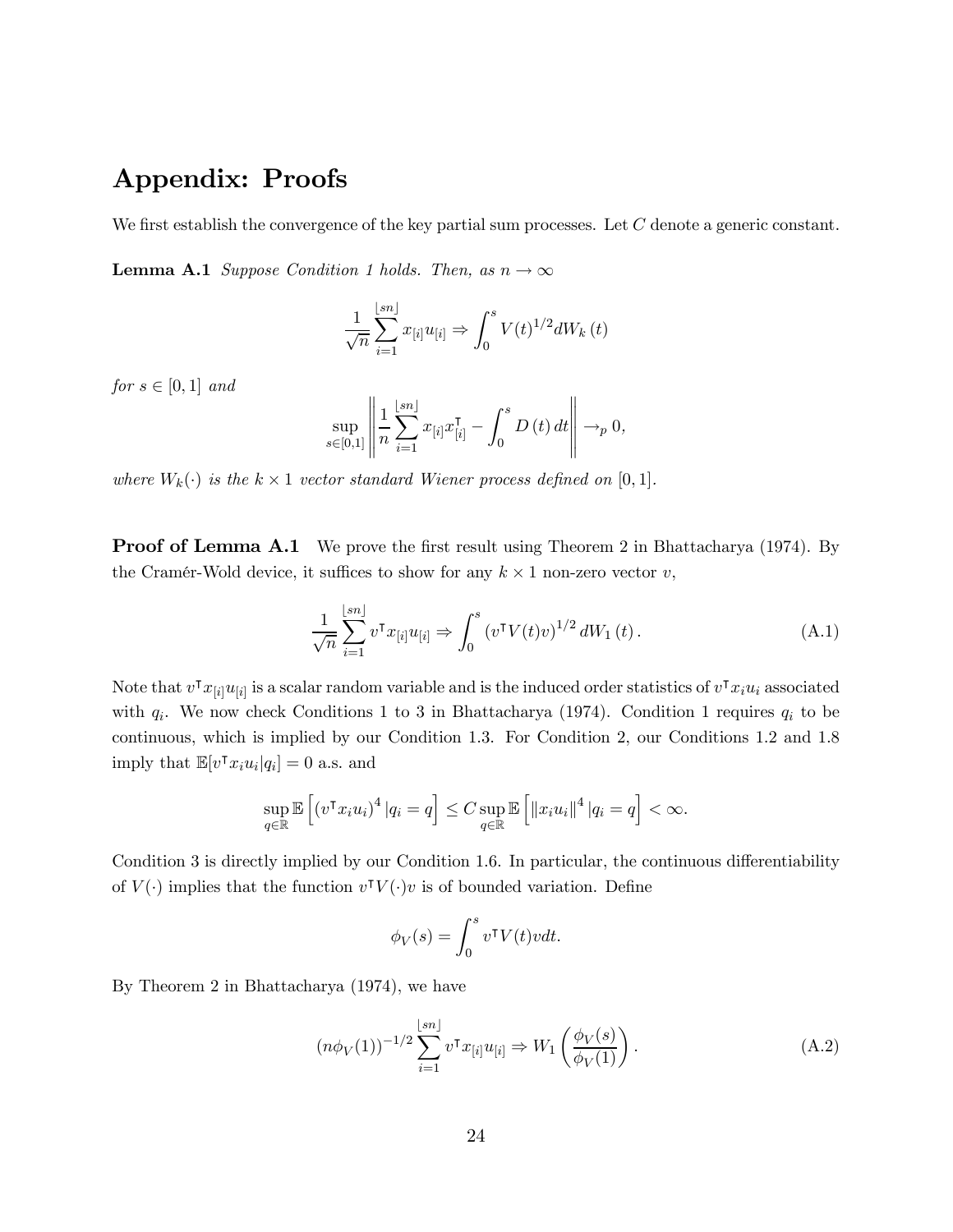Then (A.1) follows from the continuous mapping theorem and the fact that

$$
\phi_V(1)^{1/2} W_1\left(\frac{\phi_V(s)}{\phi_V(1)}\right) =_d \int_0^s \phi_V(t)^{1/2} dW_1(s).
$$

For the second result, we let  $\xi_i = v^{\dagger} x_i x_i^{\dagger} v$  and denote  $\xi_{[i]}$  as the induced order statistics of  $\xi_i$ associated with  $q(i)$ . Define the processes

$$
\phi_{nD}(s) = \int_{-\infty}^{\widehat{F}_n^{-1}(s)} \mathbb{E}[\xi_i] q_i = q] d\widehat{F}_n(q)
$$

where  $\widehat{F}_n(\cdot)$  is the empirical distribution of  $q_i$ , and

$$
\phi_D(s) = \int_{-\infty}^{F^{-1}(s)} \mathbb{E}[\xi_i] q_i = q] dF(q).
$$

Conditions 1.6 and 1.8 imply that  $\sup_{q\in\mathbb{R}} \mathbb{E}[\xi_i|q_i = q] < \infty$  and  $\mathbb{E}[\xi_i|q_i = q]$  is of bounded variation. Therefore,  $\sup_{s\in[0,1]}|\phi_{nD}(s)-\phi_D(s)|\to 0$  almost surely by integration by parts and application of the Glivenko-Cantelli theorem (e.g.,  $\overline{\phantom{a}}$ Lemma 2 in Bhattachary  $\begin{array}{c} \hline \end{array}$ a (1974)). By the triangular inequal ity, it will suffice to show  $\sup_{s\in[0,1]} \left| n^{-1} \sum_{i=1}^{\lfloor sn \rfloor} \xi_{[i]} - \phi_{n,D}(s) \right| \to_p 0$ , which is done in a way analogous to (A.2) (e.g., p. 1038 in Bhattacharya (1974)). The desired result follows by the Cramér-Wold device.  $\blacksquare$ 

Proof of Theorem 1 First note that

$$
\begin{split}\n\widehat{G}_{n}(s) &= \frac{1}{\sqrt{n}} \sum_{i=1}^{\lfloor sn \rfloor} x_{[i]} u_{[i]} \\
&\quad -\frac{1}{n} \sum_{i=1}^{\lfloor sn \rfloor} x_{[i]} x_{[i]}^{\mathsf{T}} \left\{ \sqrt{n} \left( \widehat{\beta} - \beta_{0} \right) + \mathbf{1} \left[ F(q_{(i)}) \le r_{0} \right] \sqrt{n} \left( \widehat{\delta} - \delta_{0} \right) \right\} \\
&\quad -\frac{1}{\sqrt{n}} \sum_{i=1}^{\lfloor sn \rfloor} x_{[i]} x_{[i]}^{\mathsf{T}} \widehat{\delta} \left\{ \mathbf{1} \left[ \widehat{F}_{n}(q_{(i)}) \le \widehat{r} \right] - \mathbf{1} \left[ F(q_{(i)}) \le r_{0} \right] \right\} \\
&\equiv \widehat{G}_{n1}(s) - \widehat{G}_{n2}(s) - \widehat{G}_{n3}(s),\n\end{split}
$$

where the continuous mapping theorem yields

$$
\widehat{G}_{n1}(s) \Rightarrow \int_0^s V(t)^{1/2} dW_k(t)
$$
  

$$
\widehat{G}_{n2}(s) \Rightarrow \left( \int_0^s D(t) dt \right) \Phi_\beta - \left( \int_0^{\min\{s, r_0\}} D(t) dt \right) \Phi_\delta
$$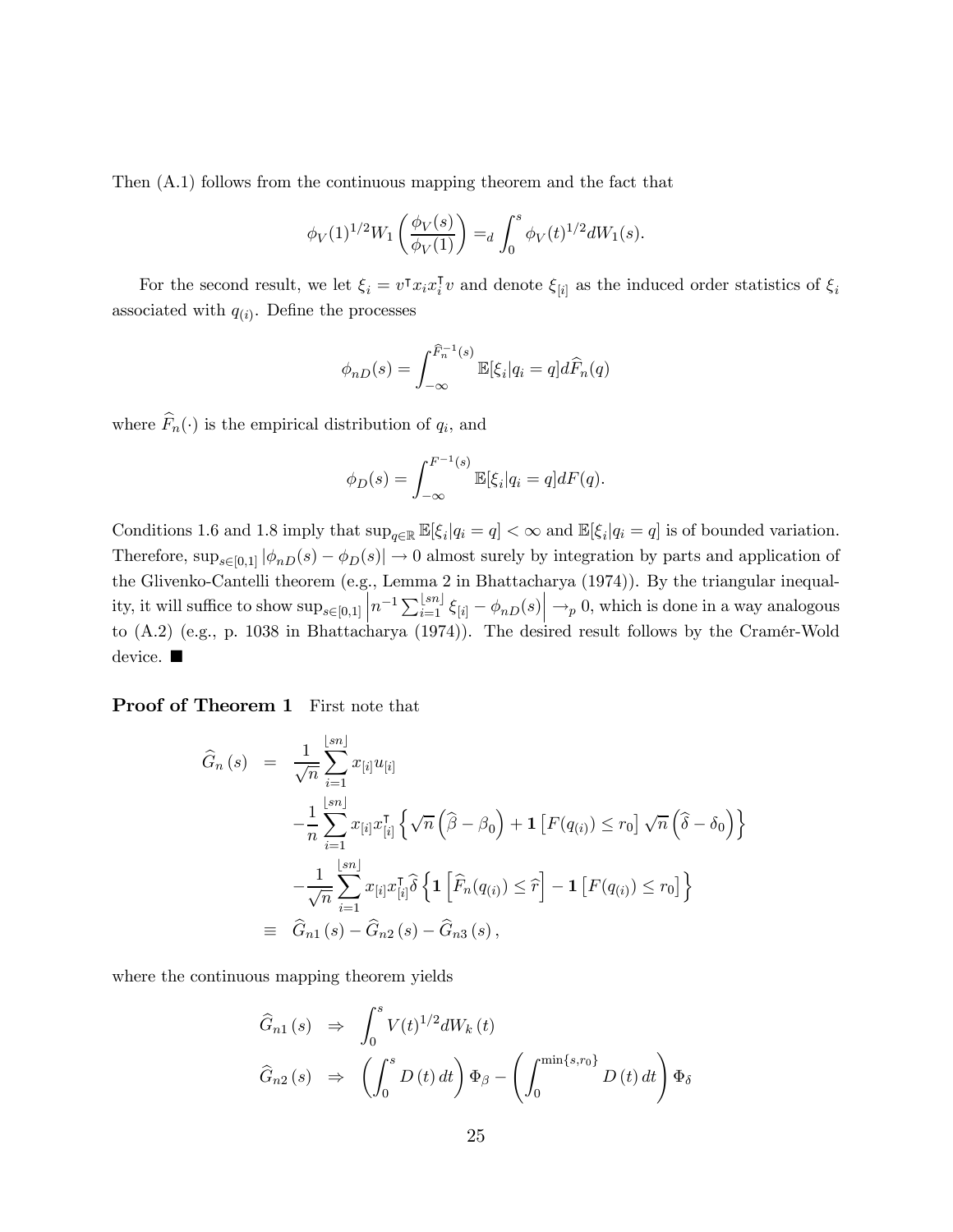from Lemma A.1 and (5). For the last term, we write

$$
\widehat{G}_{n3}(s) = \frac{1}{\sqrt{n}} \sum_{i=1}^{n} x_i x_i^{\mathsf{T}} \widehat{\delta} \{ \mathbf{1} [q_i \le \gamma_0] - \mathbf{1} [q_i \le \widehat{\gamma}] \} \mathbf{1} [q_i \le q_{\left(\lfloor sn \rfloor\right)}]
$$
\n
$$
= \frac{1}{\sqrt{n}} \sum_{i=1}^{n} x_i x_i^{\mathsf{T}} \delta_0 \{ \mathbf{1} [q_i \le \gamma_0] - \mathbf{1} [q_i \le \widehat{\gamma}] \} \mathbf{1} [q_i \le q_{\left(\lfloor sn \rfloor\right)}]
$$
\n
$$
+ \frac{1}{\sqrt{n}} \sum_{i=1}^{n} x_i x_i^{\mathsf{T}} \left( \widehat{\delta} - \delta_0 \right) \{ \mathbf{1} [q_i \le \gamma_0] - \mathbf{1} [q_i \le \widehat{\gamma}] \} \mathbf{1} [q_i \le q_{\left(\lfloor sn \rfloor\right)}]
$$
\n
$$
\equiv \widehat{G}_{n31}(s) + \widehat{G}_{n32}(s).
$$

Let  $E_{\gamma n}$  be the event that  $\hat{\gamma} \in \mathcal{B}_{Cn^{-1+2\epsilon}}(\gamma_0)$  for some  $C > 0$ , where  $\mathcal{B}_r(x)$  denotes a generic open ball centered at x with radius r. Lemma A.12 in Hansen (2000a) yields that  $\mathbb{P}(E_{\gamma n}^c) \leq \varepsilon$  for any  $\varepsilon > 0$  if *n* is sufficiently large. Then for any  $\eta > 0$  and any  $\varepsilon > 0$ , if *n* is sufficiently large,

$$
\mathbb{P}\left(\sup_{s\in[0,1]}\left\|\widehat{G}_{n31}(s)\right\| > \eta\right) \leq \mathbb{P}\left(\left\{\sup_{s\in[0,1]}\left\|\widehat{G}_{n31}(s)\right\| > \eta\right\} \cap E_{\gamma n}\right) + \mathbb{P}\left(E_{\gamma n}^c\right) \n\leq \eta^{-1}n^{1/2}\mathbb{E}\left[\|x_ix_i^{\intercal}\delta_0\left\{\mathbf{1}\left[q_i \leq \gamma_0\right] - \mathbf{1}\left[q_i \leq \widehat{\gamma}\right]\right\}\|\mathbf{1}\left[E_{\gamma n}\right]\right] + \varepsilon \n\leq \eta^{-1}n^{1/2-\epsilon}Cn^{-1+2\epsilon} + \varepsilon \n\leq \varepsilon,
$$

where the second inequality is by Markov's inequality; the third inequality is by Conditions 1.4 with  $\epsilon \in (0,1/2), 1.7,$  and 1.8. Using a similar argument, we can also show that  $\mathbb{P}\left(\sup_{s\in[0,1]}\|\widehat{G}_{n32}(s)\| > \eta\right) \leq \varepsilon$ . It follows that

$$
\sup_{s \in [0,1]} ||\hat{G}_{n3}(s)|| = o_p(1),
$$
\n(A.3)

and hence the desired result is obtained.  $\blacksquare$ 

**Proof of Theorem 2** Substituting the definition of  $G(\cdot)$  yields that

$$
\mathcal{G}_{v}(s) = h_{\tau}^{1/2} \int_{g^{-1}(0)}^{g^{-1}(s)} g^{(1)}(t) v^{\mathsf{T}} D(t)^{-1} V(t)^{1/2} dW_{k}(t)
$$

$$
-h_{\tau}^{1/2} \int_{g^{-1}(0)}^{g^{-1}(s)} g^{(1)}(t) dt \times v^{\mathsf{T}} \Phi_{\beta}
$$

$$
-h_{\tau}^{1/2} \int_{g^{-1}(0)}^{\min\{g^{-1}(s), r_{0}\}} g^{(1)}(t) dt \times v^{\mathsf{T}} \Phi_{\delta}
$$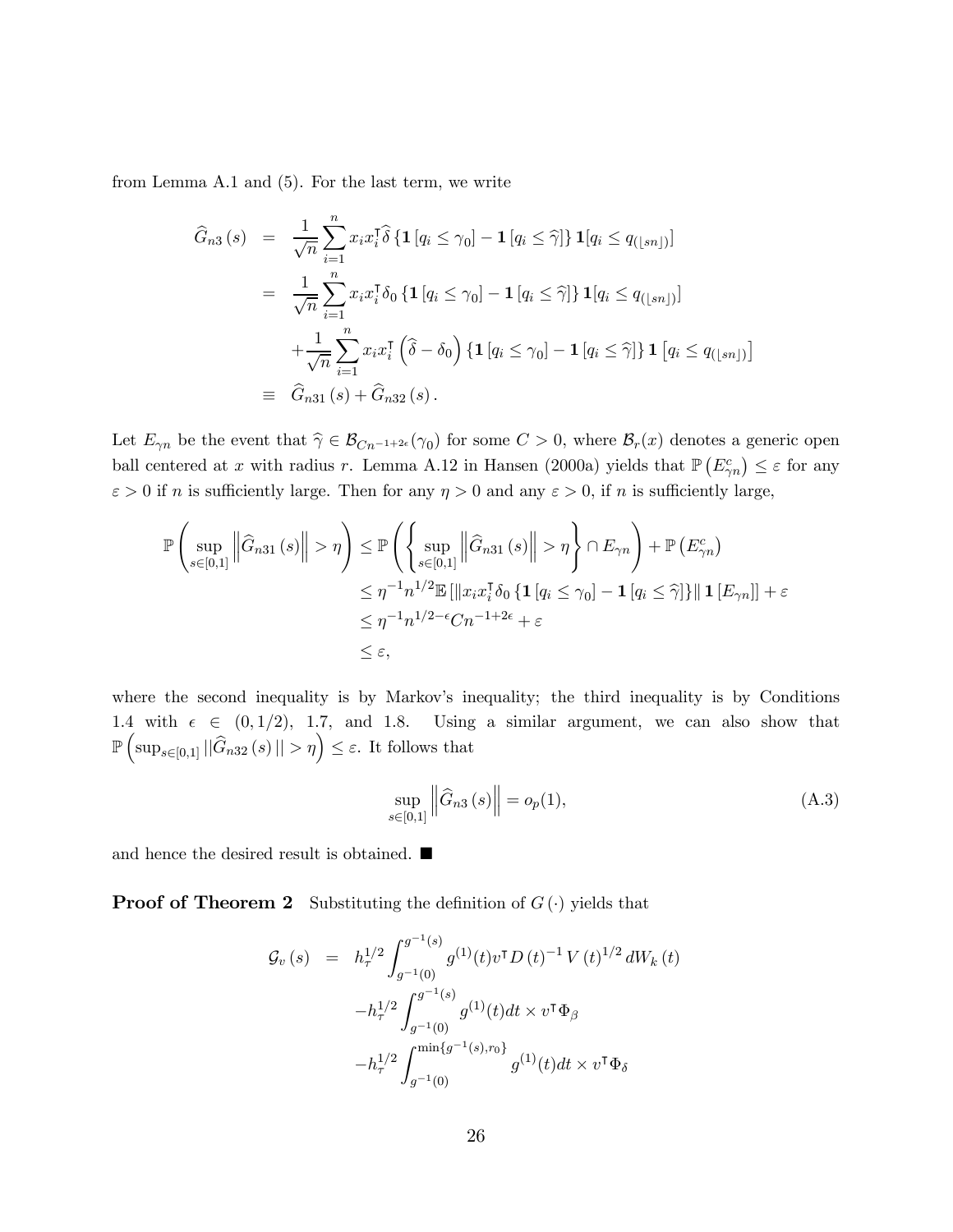$$
\equiv H_1(s) - H_2(s) - H_3(s). \tag{A.4}
$$

First, we show  $H_1(s) =_d W_1(s)$ . Since both terms are mean-zero Gaussian processes with independent increments, it suffices to show that they have the same variance function, which can be verified as

$$
\int_{g^{-1}(0)}^{g^{-1}(s)} h_{\tau} \left( g^{(1)}(t) \right)^{2} v^{\mathsf{T}} D(t)^{-1} V(t) D(t) v dt
$$
  
\n
$$
= \int_{g^{-1}(0)}^{g^{-1}(s)} \frac{h_{\tau}}{(v^{\mathsf{T}} D(t)^{-1} V(t) D(t) v h_{\tau})^{2}} v^{\mathsf{T}} D(t)^{-1} V(t) D(t) v dt
$$
  
\n
$$
= \int_{g^{-1}(0)}^{g^{-1}(s)} g^{(1)}(t) dt
$$
  
\n
$$
= g \left( g^{-1}(s) \right) - g(g^{-1}(0))
$$
  
\n
$$
= s
$$

for any  $s \in [0,1]$ . For  $H_3(s)$ , we have

$$
\int_{g^{-1}(0)}^{\min\{g^{-1}(s),r_0\}} g^{(1)}(t)dt = g(\min\{g^{-1}(s), g^{-1}(g(r_0))\}) - g(g^{-1}(0))
$$
  
=  $\min\{s, g(r_0)\}$ 

for any  $s \in [0,1]$  and hence  $H_3(s) =_d \min\{s, g(r_0)\} v^{\dagger} \Phi_\delta h_\tau^{1/2}$ . By the same argument, we have  $H_2(s) =_d sv^{\dagger} \Phi_{\beta} h_{\tau}^{1/2}$  as desired.

Lemma A.2 Let

$$
\widehat{V}^{0}(r) = \frac{\sum_{i=1, i \neq \lfloor rn \rfloor}^{n} x_{[i]} x_{[i]}^{T} u_{[i]}^{2} K_{i}(r)}{\sum_{i=1, i \neq \lfloor rn \rfloor}^{n} K_{i}(r)},
$$

where  $K_i(r) = b_n^{-1} K(((i/n) - r)/b_n)$ . Under Conditions 1 and 2,  $\sup_{r \in [\tau, 1-\tau]} || \hat{V}(r) - \hat{V}^0(r) || =$  $o_p(1)$ .

**Proof of Lemma A.2** For expositional simplicity, we only present the case with scalar  $x_i$ . Note that ³

$$
\widehat{V}(r) - \widehat{V}^{0}(r) = \frac{(1/n) \sum_{i=1, i \neq \lfloor rn \rfloor}^{n} \left( x_{[i]}^{2} \widehat{u}_{[i]}^{2} - x_{[i]}^{2} u_{[i]}^{2} \right) K_{i}(r)}{(1/n) \sum_{i=1, i \neq \lfloor rn \rfloor}^{n} K_{i}(r)},
$$

where the denominator converges to 1 in probability as  $n \to \infty$  for any  $r \in [\tau, 1 - \tau]$  from Condition 2.1. For the numerator, as  $\hat{u}_i = u_i - x_i(\hat{\beta} - \beta_0) - x_i(\hat{\delta} - \delta_0) \mathbf{1} [q_i \leq \gamma_0] - x_i \hat{\delta} (\mathbf{1} [q_i \leq \hat{\gamma}] - \mathbf{1} [q_i \leq \gamma_0]),$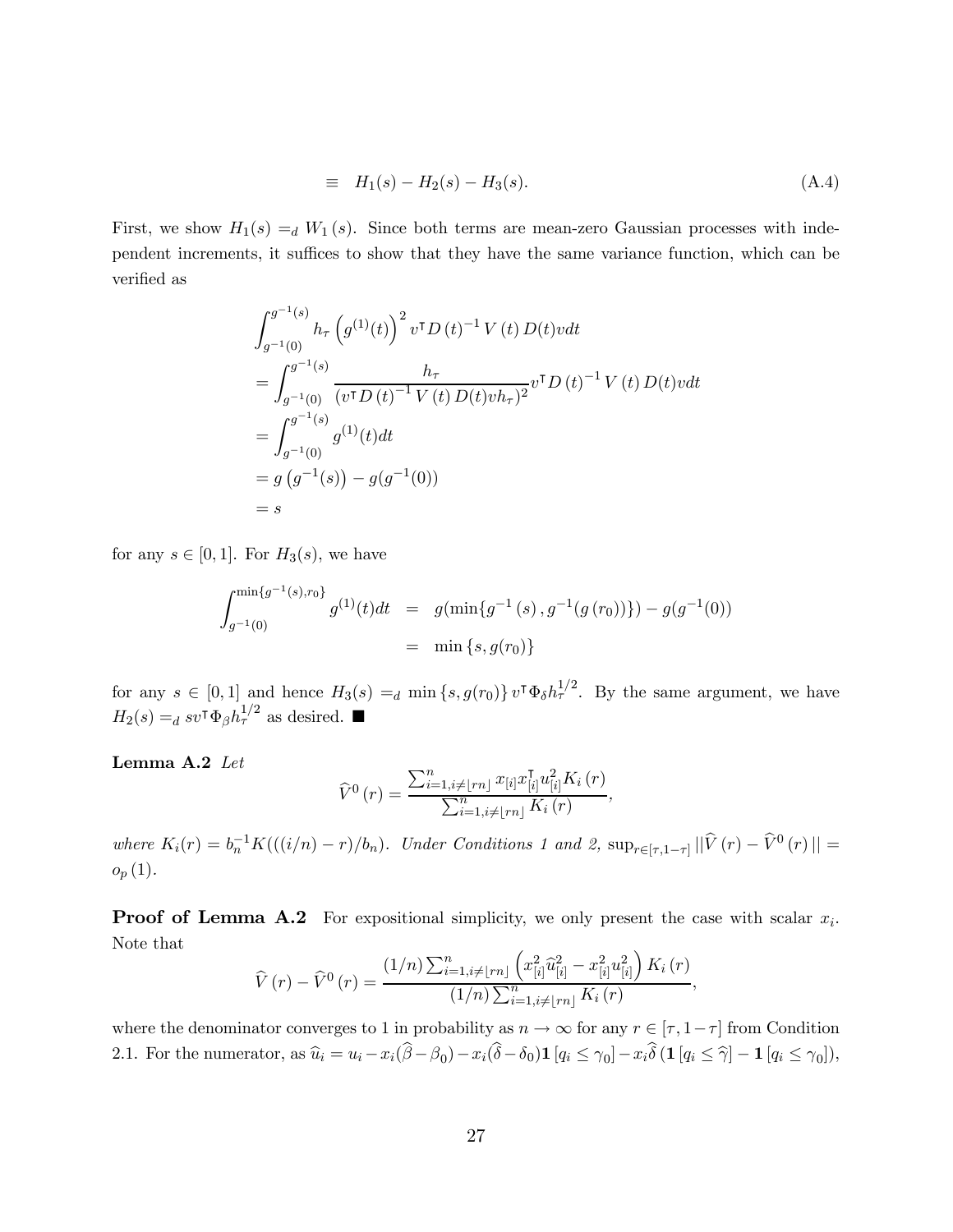we have

$$
\begin{split}\n&\left|\frac{1}{n}\sum_{i=1, i\neq [rn]}^{n} x_{[i]}^{2} \left(\hat{u}_{[i]} + u_{[i]}\right) \left(\hat{u}_{[i]} - u_{[i]}\right) K_{i}(r)\right| \\
&\leq \frac{1}{n}\sum_{i=1}^{n} \left|x_{i}^{3} \left(\hat{u}_{i} + u_{i}\right) \left(\hat{\beta} - \beta_{0}\right) K_{i}(r)\right| \\
&+ \frac{1}{n}\sum_{i=1}^{n} \left|x_{i}^{3} \left(\hat{u}_{i} + u_{i}\right) \left(\hat{\delta} - \delta_{0}\right) \mathbf{1}\left[q_{i} \leq \gamma_{0}\right] K_{i}(r)\right| \\
&+ \frac{1}{n}\sum_{i=1}^{n} \left|x_{i}^{3} \left(\hat{u}_{i} + u_{i}\right) \hat{\delta}\left\{\left(\mathbf{1}\left[q_{i} \leq \hat{\gamma}\right] - \mathbf{1}\left[q_{i} \leq \gamma_{0}\right]\right)\right\} K_{i}(r)\right| \\
&\equiv M_{1n}(r) + M_{2n}(r) + M_{3n}(r).\n\end{split}
$$
\n(A.5)

Let  $E_{\theta n}$  be the event that  $\widehat{\theta} = (\widehat{\beta}^{\mathsf{T}}, \widehat{\delta}^{\mathsf{T}})^{\mathsf{T}} \in \mathcal{B}_{Cn^{-1/2}}(\theta_0)$  and  $E_{\gamma n}$  the event that  $\widehat{\gamma} \in \mathcal{B}_{Cn^{-1+2\epsilon}}(\gamma_0)$ Let  $E_{\theta n}$  be the event that  $\sigma = (\rho_0, \sigma_-) \in \mathcal{B}_{Cn^{-1/2}}(\sigma_0)$  and  $E_{\gamma n}$  the event that  $\gamma \in \mathcal{B}_{Cn^{-1+2\epsilon}}(\gamma_0)$  for some C. Lemma A.12 in Hansen (2000a) implies  $\mathbb{P}(E_{\theta n}^c) \leq \varepsilon$  and  $\mathbb{P}(E_{\gamma n}^c) \leq \vare$ C and n are large enough. Then for any  $\eta > 0$ ,

$$
\mathbb{P}\left(\sup_{r\in[\tau,1-\tau]}|M_{1n}(r)|>\eta\right)
$$
\n
$$
\leq \mathbb{P}\left(\left\{\sup_{r\in[\tau,1-\tau]}|M_{1n}(r)|>\eta\right\}\cap E_{\gamma n}\cap E_{\theta n}\right)+\mathbb{P}(E_{\gamma n}^c\cup E_{\theta n}^c)
$$
\n
$$
\leq \eta^{-1}\max_{1\leq i\leq n}\sup_{r\in[0,1]}K_i(r)\times\mathbb{E}\left[\left|x_i^3(\hat{u}_i+u_i)(\hat{\beta}-\beta_0)\right||E_{\theta n}\right]+2\varepsilon
$$
\n
$$
\leq \eta^{-1}\max_{1\leq i\leq n}\sup_{r\in[0,1]}K_i(r)\times\left\{2\mathbb{E}\left[\left|x_i^3u_i(\hat{\beta}-\beta_0)\right||E_{\theta n}\right]+\mathbb{E}\left[\left|x_i^4(\hat{\beta}-\beta_0)^2\right||E_{\theta n}\right]\right.
$$
\n
$$
+\mathbb{E}\left[\left|x_i^4\mathbf{1}\left[q_i\leq\gamma_0\right](\hat{\delta}-\delta_0)(\hat{\beta}-\beta_0)^2\right||E_{\theta n}\right]
$$
\n
$$
+\mathbb{E}\left[\left|x_i^4\hat{\delta}(\hat{\beta}-\beta_0)(1\left[q_i\leq\hat{\gamma}\right]-1\left[q_i\leq\gamma_0\right]\right||E_{\gamma n}\cap E_{\theta n}\right]\right\}+2\varepsilon
$$
\n
$$
\leq C\eta^{-1}n^{-1/2}b_n^{-1}\left(2\mathbb{E}\left[\left|x_i^3u_i\right|\right]+\mathbb{E}\left[\left|x_i^4\right|\right]\right)+2\varepsilon
$$
\n
$$
\leq 3\varepsilon
$$

for sufficiently large  $n$ , where the second inequality is from Markov's inequality; the third inequality follows from the triangular inequality; the fourth inequality follows from Condition 2.1 and the fact that  $1[\cdot] \leq 1$ ; and the last inequality follows from Conditions 1.8 and 2.2. For  $M_{2n}(r)$  and  $M_{3n}(r)$ , the same argument yields that  $\sup_{r \in [\tau, 1-\tau]} |M_{2n}(r)| = o_p(1)$  and  $\sup_{r \in [\tau, 1-\tau]} |M_{3n}(r)| = o_p(1)$  as well because  $\hat{\delta} = O_p(n^{-\epsilon}) = o_p(1)$ . Hence, the desired result follows.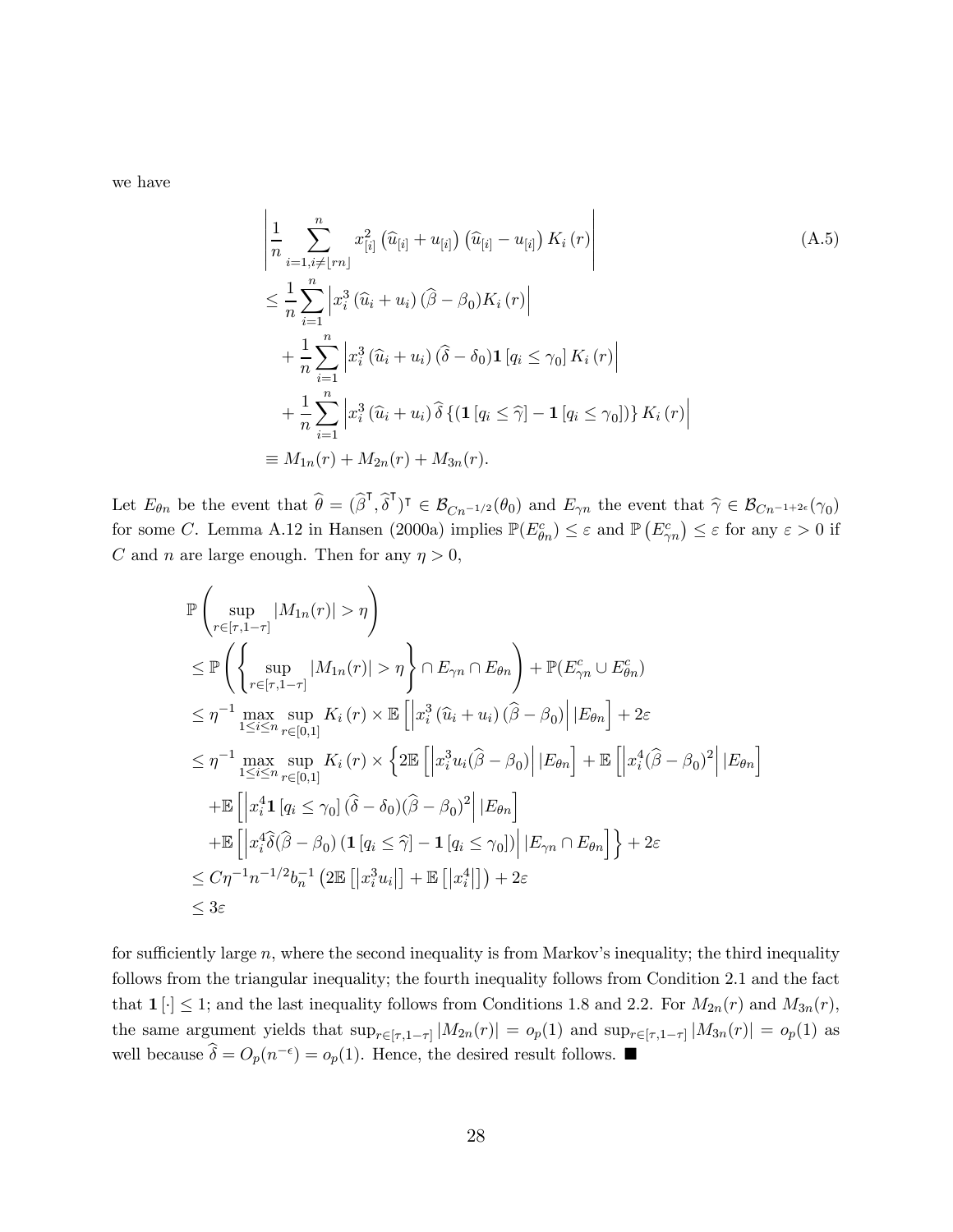**Lemma A.3** Suppose Conditions 1 and 2 hold. Then under the null hypothesis in  $(12)$ ,  $\sup\nolimits_{r\in [\tau,1-\tau]}\|\hat{D}\left(r\right)\,-\,D\left(r\right)\|\,=\, o_p\left(1\right),\,\,\sup\nolimits_{r\in [\tau,1-\tau]}\|\hat{V}\left(r\right)\,-\,V\left(r\right)\|\,=\, o_p\left(1\right),\,\,\sup\nolimits_{r\in [\tau,1-\tau]}\|\hat{h}\left(r\right)\,-\,D\left(r\right)\|$  $|h(r)| = o_p(1)$ , and  $\sup_{r \in [\tau, 1-\tau]} |\widehat{g}(r) - g(r)| = o_p(1)$ .

**Proof of Lemma A.3** We first prove the uniform consistency of  $\hat{V}(r)$ , and the uniform consistency of  $\hat{D}(r)$  follows in the same way. By Lemma A.2, it suffices to show  $\sup_{r\in[\tau,1-\tau]}||\hat{V}^0(r) ||V(r)|| = o_p(1)$ . For expositional simplicity, we only present the case with scalar  $x_i$ . We denote

$$
\widehat{V}^0(r) = \frac{n^{-1} \sum_{i=1, i \neq \lfloor rn \rfloor}^n x_{[i]}^2 u_{[i]}^2 K_i(r)}{n^{-1} \sum_{i=1, i \neq \lfloor rn \rfloor}^n K_i(r)} \equiv \frac{\widehat{T}_n(r)}{\widehat{f}_{n,\nu}(r)},
$$
\n
$$
V(r) = \mathbb{E} \left[ x_i^2 u_i^2 | F(q_i) = r \right] = \frac{\iint x^2 u^2 f_{x,u,\nu}(x, u, r) dx du}{f_{\nu}(r)} \equiv \frac{T(r)}{f_{\nu}(r)},
$$

where  $\nu_i = F(q_i)$  is the standard uniform random variable. Hence,  $f_{\nu}(r) = 1$  and  $f_{n,\nu}(r) \rightarrow_p 1$  as  $n \to \infty$  for any  $r \in [\tau, 1 - \tau]$  from the standard kernel density estimation result. It follows that

$$
\sup_{r \in [\tau, 1-\tau]} \left| \widehat{V}^0(r) - V(r) \right| \leq \sup_{r \in [\tau, 1-\tau]} \left| \widehat{T}_n(r) - T(r) \right| + o_p(1),
$$

and the desired result follows by showing  $\sup_{r\in[\tau,1-\tau]}|\widehat{T}_n(r)-T(r)| = o_p(1)$  using a similar argument as in the proof of Lemma A.11 of Lee and Wang (2019). We now provide more details.

The triangular inequality yields

$$
\sup_{r \in [\tau, 1-\tau]} \left| \widehat{T}_n(r) - T(r) \right| \leq \sup_{r \in [\tau, 1-\tau]} \left| \mathbb{E}[\widehat{T}_n(r)] - T(r) \right| + \sup_{r \in [\tau, 1-\tau]} \left| \widehat{T}_n(r) - \mathbb{E}[\widehat{T}_n(r)] \right|,
$$

where the first item is  $o_p(1)$  as established in eqs. (12)-(13) and Lemma 1 in Yang (1981). For the second term, let  $\kappa_n$  be some large truncation parameter to be chosen later, satisfying  $\kappa_n \to \infty$  as  $n \to \infty$ . Define

$$
\widehat{T}_{n}^{\kappa}(r) = \frac{1}{n} \sum_{i=1}^{n} x_{[i]}^{2} u_{[i]}^{2} K_{i}(r) \mathbf{1}[x_{[i]}^{2} u_{[i]}^{2} \leq \kappa_{n}].
$$

The triangular inequality gives that, for any  $\eta > 0$ ,

$$
\mathbb{P}\left(\sup_{r\in[\tau,1-\tau]}\left|\widehat{T}_n(r)-\mathbb{E}[\widehat{T}_n(r)]\right|>\eta\right) \leq \mathbb{P}\left(\sup_{r\in[\tau,1-\tau]}\left|\widehat{T}_n(r)-\widehat{T}_n^{\kappa}(r)\right|>\eta/3\right) \qquad (A.6)
$$

$$
+\mathbb{P}\left(\sup_{r\in[\tau,1-\tau]}\left|\mathbb{E}[\widehat{T}_n(r)]-\mathbb{E}[\widehat{T}_n^{\kappa}(r)]\right|>\eta/3\right)
$$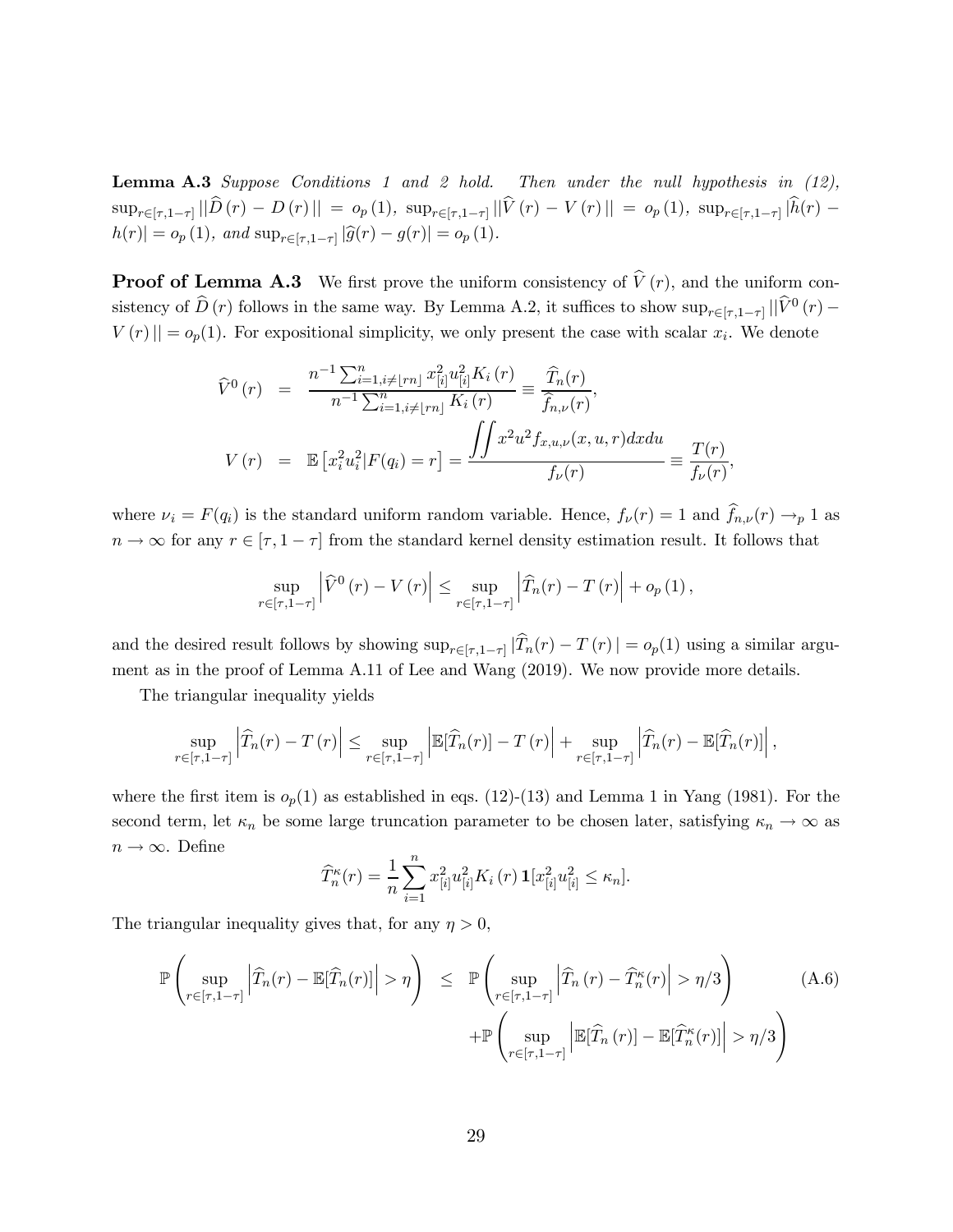$$
+\mathbb{P}\left(\sup_{r\in[\tau,1-\tau]}\left|\widehat{T}_{n}^{\kappa}(r)-\mathbb{E}[\widehat{T}_{n}^{\kappa}(r)]\right|>\eta/3\right)
$$
  

$$
\equiv P_{n1}+P_{n2}+P_{n3}.
$$

For  $P_{n1}$ , since  $\sup_{r \in [\tau, 1-\tau]} |K_i(r)| < b_n^{-1}C_1$  for some  $0 < C_1 < \infty$  from Condition 2.1, we have

$$
\mathbb{E}\left[\sup_{r\in[\tau,1-\tau]}\left|\widehat{T}_n(r)-\mathbb{E}[\widehat{T}_n(r)]\right|\right] \leq \mathbb{E}\left[\frac{C_1}{nb_n}\sum_{i=1}^n x_{[i]}^2 u_{[i]}^2 \mathbf{1}[x_{[i]}^2 u_{[i]}^2 > \kappa_n]\right] \leq b_n^{-1} \kappa_n^{-1} C_1 \sup_{q\in\mathbb{R}} \mathbb{E}\left[x_i^4 u_i^4 | q_i = q\right] \leq C_1 b_n^{-1} \kappa_n^{-1}
$$
\n(A.7)

for some  $C_1 \in (0, \infty)$ , where we use Condition 1.8 and the fact that

$$
\int_{|a|>\kappa_n} |a| F_A(da) \le \kappa_n^{-1} \int_{|a|>\kappa_n} |a|^2 F_A(da) \le \kappa_n^{-1} \mathbb{E}[A^2]
$$

for a generic random variable  $A \sim F_A$ . Therefore,  $P_{n1} \leq 3C_1/(\eta b_n \kappa_n)$  by Markov's inequality. Similarly,

$$
\sup_{r \in [\tau, 1 - \tau]} \left| \mathbb{E}[\widehat{T}_n(r)] - \mathbb{E}[\widehat{T}_n^{\kappa}(r)] \right| \le b_n^{-1} \kappa_n^{-1} C_1 \sup_{q \in \mathbb{R}} \mathbb{E} \left[ x_i^4 u_i^4 | q_i = q \right] \le C_1 b_n^{-1} \kappa_n^{-1}
$$

and hence  $P_{n2} \leq 3C_1/(\eta b_n \kappa_n)$  as well. For  $P_{n3}$ , Lemma A.4 below verifies that  $P_{n3} \leq$  $(\eta/3)^{-1}C(\log n/(nb_n))^{1/2}$  for some  $0 < C < \infty$ . Therefore, if we choose  $\kappa_n$  such that  $\kappa_n =$  $O((b_n \log n/n)^{-1/2})$ , we have both  $P_{n1}$  and  $P_{n2}$  are also bounded by  $(\eta/3)^{-1}C(\log n/(nb_n))^{1/2}$ . A  $O((b_n \log n/n)^{-1/2})$ , we have both  $P_{n1}$  and  $P_{n2}$  are also bounded by  $(\eta/3)^{-1}C(\log n/ (n b_n))^{-1/2}$ . A possible choice of  $\kappa_n$  is  $\kappa_n = O(n^{4/5})$  or larger as long as  $b_n = O(n^{-1/5})$ . By combining these results, it follows that

$$
\mathbb{P}\left(\sup_{r\in[\tau,1-\tau]}\left|\widehat{T}_n(r)-\mathbb{E}[\widehat{T}_n(r)]\right|>\eta\right)\leq \frac{9C}{\eta}\left(\frac{\log n}{nb_n}\right)^{1/2}\to 0
$$

as  $n \to \infty$ , where  $\log n/(nb_n) \to 0$  from Condition 2.2.

The uniform consistency of  $h(r)$  readily follows since

$$
\widehat{h}(r) - h(r) = \frac{1}{n} \sum_{i=\lfloor \tau n \rfloor + 1}^{\lfloor \tau n \rfloor} \frac{\widehat{D}(i/n)^2}{\widehat{V}(i/n)} - \int_{\tau}^r \frac{D(t)^2}{V(t)} dt \n= \frac{1}{n} \sum_{i=\lfloor \tau n \rfloor + 1}^{\lfloor \tau n \rfloor} \left\{ \frac{\widehat{D}(i/n)^2}{\widehat{V}(i/n)} - \frac{D(i/n)^2}{V(i/n)} \right\} + \frac{1}{n} \sum_{i=\lfloor \tau n \rfloor + 1}^{\lfloor \tau n \rfloor} \frac{D(i/n)^2}{V(i/n)} - \int_{\tau}^r \frac{D(t)^2}{V(t)} dt,
$$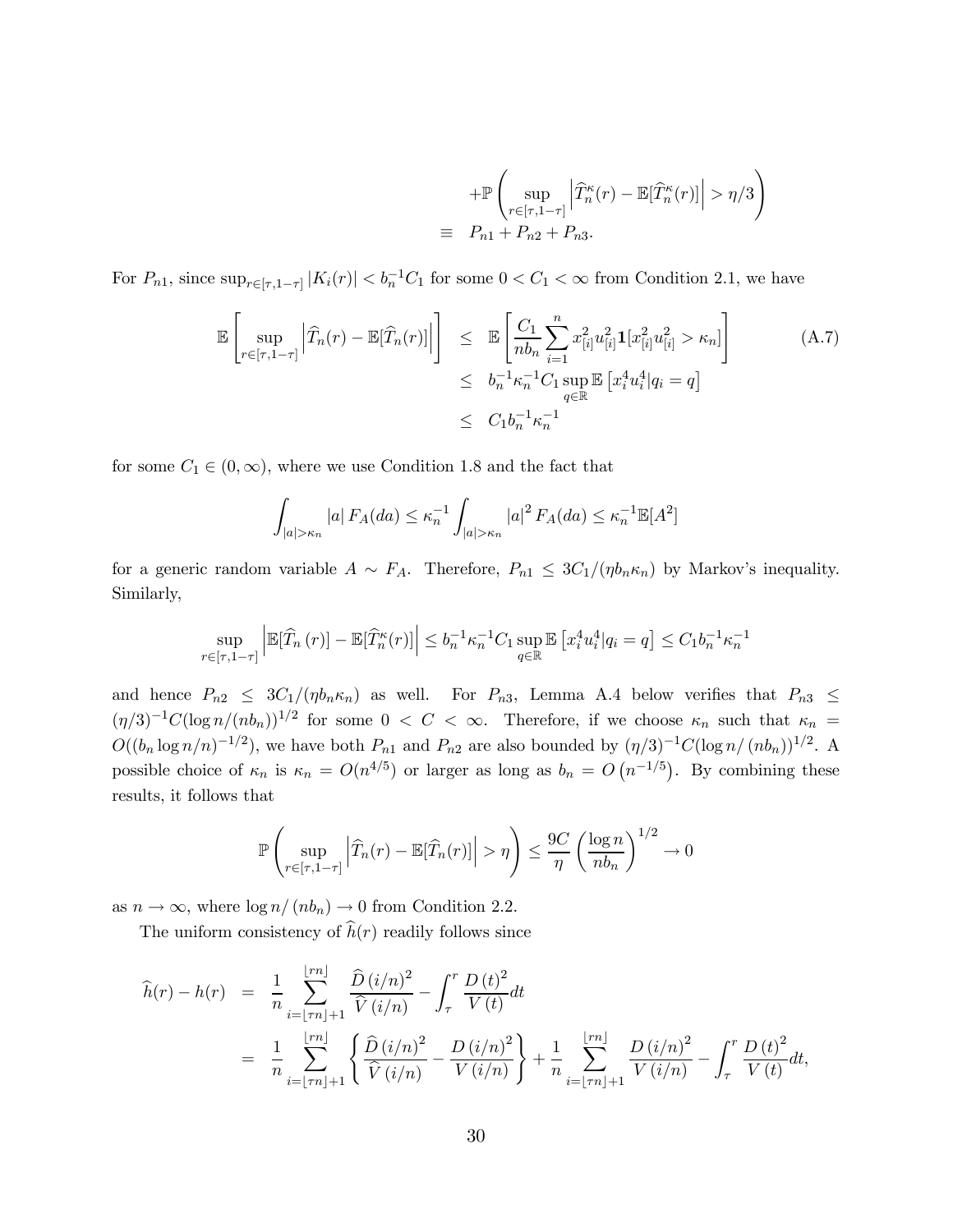where the first term is uniformly  $o_p(1)$  by the uniform consistency of  $\widehat{D}(\cdot)$  and  $\widehat{V}(\cdot)$ ; the second term is  $o(1)$  from the standard Riemann integral, which is guaranteed by Condition 1.6. The uniform convergence of  $\widehat{g}(r)$  then follows from that of  $h(r)$  and the continuous mapping theorem.

**Lemma A.4** Under the same condition as in Lemma A.3, for any  $\eta > 0$ ,  $P_{n3}$  in (A.6) satisfies that  $P_{n3} \leq (\eta/3)^{-1} C (\log n/(n b_n))^{1/2}$  for some  $0 < C < \infty$ .

**Proof of Lemma A.4** Since  $[\tau, 1 - \tau]$  is compact, we can find  $m_n$  intervals centered at  $r_1, \ldots, r_{m_n}$  with length  $C_S/m_n$  that cover  $[\tau, 1 - \tau]$  for some  $C_S \in (0, \infty)$ . We denote these intervals as  $\mathcal{I}_j$  for  $j = 1, \ldots, m_n$  and choose  $m_n$  later. The triangular inequality yields

$$
\sup_{r \in [\tau, 1-\tau]} \left| \widehat{T}_n^{\kappa}(r) - \mathbb{E}[\widehat{T}_n^{\kappa}(r)] \right| \le T_{1n}^* + T_{2n}^* + T_{3n}^*,
$$

where

$$
T_{1n}^{*} = \max_{1 \leq j \leq m_n} \sup_{r \in \mathcal{I}_j} \left| \widehat{T}_n^{\kappa}(r) - \widehat{T}_n^{\kappa}(r_j) \right|
$$
  
\n
$$
T_{2n}^{*} = \max_{1 \leq j \leq m_n} \sup_{r \in \mathcal{I}_j} \left| \mathbb{E}[\widehat{T}_n^{\kappa}(r)] - \mathbb{E}[\widehat{T}_n^{\kappa}(r_j)] \right|
$$
  
\n
$$
T_{3n}^{*} = \max_{1 \leq j \leq m_n} \left| \widehat{T}_n^{\kappa}(r_j) - \mathbb{E}[\widehat{T}_n^{\kappa}(r_j)] \right|.
$$

We first bound  $T_{3n}^*$ . Let

$$
Z_{n,i}^{\kappa}(r) = n^{-1} \left\{ x_{[i]}^2 u_{[i]}^2 K_i(r) \mathbf{1}[x_{[i]}^2 u_{[i]}^2 \le \kappa_n] - \mathbb{E} \left[ x_{[i]}^2 u_{[i]}^2 K_i(r) \mathbf{1}[x_{[i]}^2 u_{[i]}^2 \le \kappa_n] \right] \right\},\,
$$

and then

$$
\widehat{T}_{n}^{\kappa}(r) - \mathbb{E}[\widehat{T}_{n}^{\kappa}(r)] = \sum_{i=1}^{n} Z_{n,i}^{\kappa}(r).
$$

Note that, similarly as  $(A.7)$ ,  $\sup_{r \in [\tau, 1-\tau]} x_{[i]}^2 u_{[i]}^2 K_i(r) \mathbf{1}[x_{[i]}^2 u_{[i]}^2 \leq \kappa_n]$  is bounded by  $C_2 \kappa_n b_n^{-1}$  for some constant  $C_2 \in (0, \infty)$  and hence  $|Z_{n,i}^{\kappa}(r)| \leq 2C_2 \kappa_n/(nb_n)$  for all  $i = 1, \ldots, n$ . Define  $\psi_n =$  $(n b_n \log n)^{1/2}/\kappa_n$ . Then  $\psi_n |Z_{n,i}^{\kappa}(r)| \leq 2C_2(\log n/(n b_n))^{1/2} \leq 1/2$  for all *i* when *n* is sufficiently large. Using the inequality  $\exp(x) \leq 1 + x + x^2$  for  $|x| \leq 1/2$ , we have  $\exp(\psi_n | Z_{n,i}^{\kappa}(r)) \leq 1 +$  $\psi_n | Z_{n,i}^{\kappa}(r) | + \psi_n^2 | Z_{n,i}^{\kappa}(r) |^2$ . Hence

$$
\mathbb{E}[\exp(\psi_n \left| Z_{n,i}^{\kappa}(r) \right|)] \le 1 + \psi_n^2 \mathbb{E}\left[ (Z_{n,i}^{\kappa}(r))^2 \right] \le \exp\left(\psi_n^2 \mathbb{E}\left[ (Z_{n,i}^{\kappa}(r))^2 \right] \right) \tag{A.8}
$$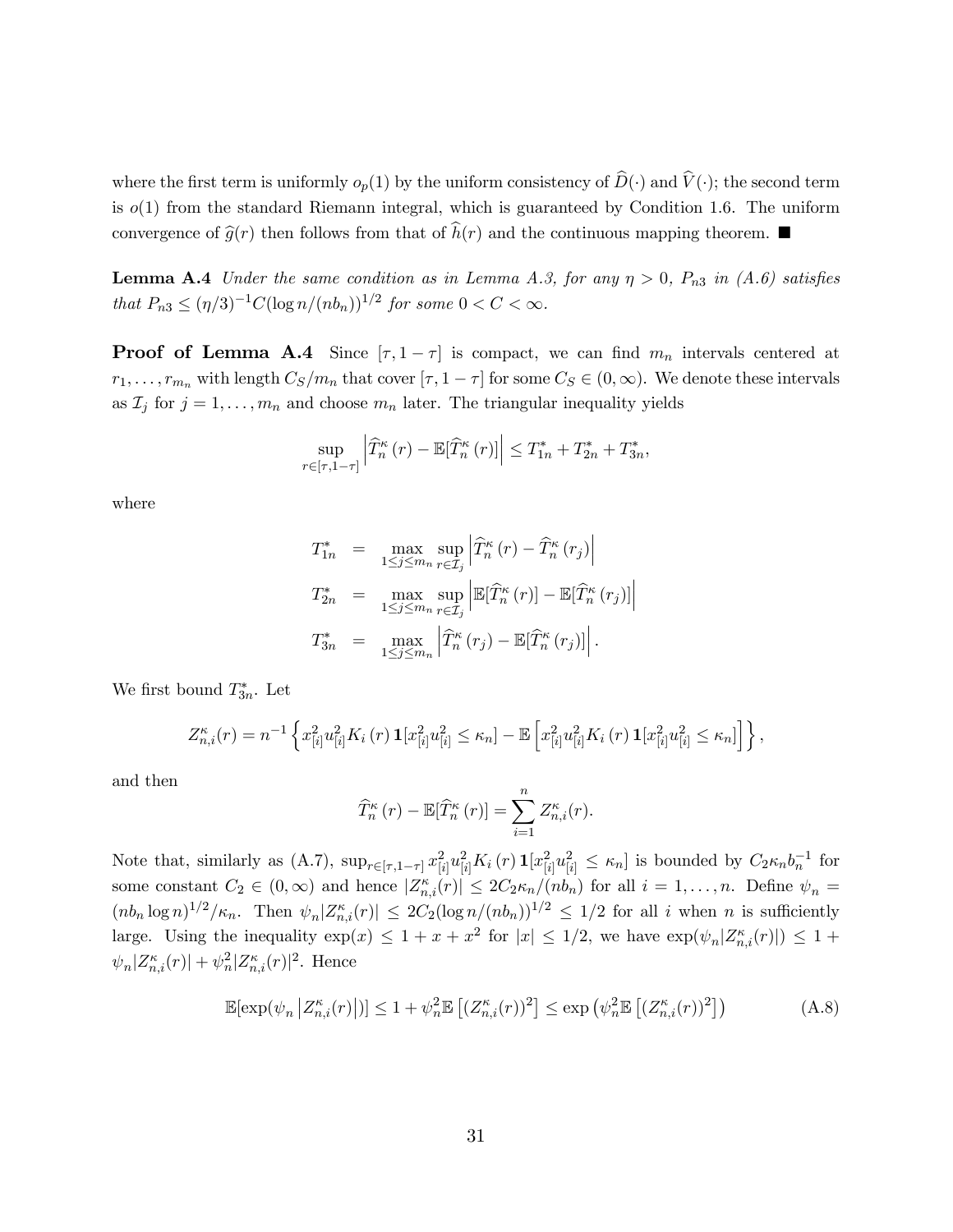since  $\mathbb{E}[Z_{n,i}^{\kappa}(r)] = 0$  and  $1 + x \leq \exp(x)$  for  $x \geq 0$ . Using the fact that  $\mathbb{P}(X > c) \leq$  $\mathbb{E}[\exp(Xa)] / \exp(ac)$  for any random variable X and nonrandom constants a and c, we have that

$$
\mathbb{P}\left(\left|\widehat{T}_{n}^{\kappa}(r)-\mathbb{E}[\widehat{T}_{n}^{\kappa}(r)]\right|> \eta_{n}\right) = \mathbb{P}\left(\widehat{T}_{n}^{\kappa}(r)-\mathbb{E}[\widehat{T}_{n}^{\kappa}(r)]> \eta_{n}\right) + \mathbb{P}\left(-\widehat{T}_{n}^{\kappa}(r)+\mathbb{E}[\widehat{T}_{n}^{\kappa}(r)]> \eta_{n}\right)
$$
\n
$$
\leq \frac{\mathbb{E}\left[\exp\left(\psi_{n}\sum_{i=1}^{n}Z_{n,i}^{\kappa}(r)\right)\right] + \mathbb{E}\left[\exp\left(-\psi_{n}\sum_{i=1}^{n}Z_{n,i}^{\kappa}(r)\right)\right]}{\exp(\psi_{n}\eta_{n})}
$$
\n
$$
\leq 2\exp(-\psi_{n}\eta_{n})\exp\left(\psi_{n}^{2}\sum_{i=1}^{n}\mathbb{E}\left[(Z_{n,i}^{\kappa}(r))^{2}\right]\right) \qquad \text{(by (A.8))}
$$
\n
$$
\leq 2\exp(-\psi_{n}\eta_{n})\exp(\psi_{n}^{2}C_{3}\kappa_{n}^{2}/\left(nb_{n}\right))
$$

for some sequence  $\eta_n \to 0$  as  $n \to \infty$ , where the last inequality is from

$$
\sum_{i=1}^{n} \mathbb{E} \left[ (Z_{n,i}^{\kappa}(r))^2 \right] \leq n^{-2} \sum_{i=1}^{n} \mathbb{E} \left[ x_{[i]}^4 u_{[i]}^4 K_i^2(r) \mathbf{1} [x_{[i]}^2 u_{[i]}^2 \leq \kappa_n \right] \right] \leq C_3 \kappa_n^2 (n b_n)^{-1}
$$

for some  $C_3 \in (0,\infty)$ . This bound is independent of r given Condition 1.8, and hence it is also the uniform bound, i.e.,

$$
\sup_{r \in [\tau, 1-\tau]} \mathbb{P}\left( \left| \widehat{T}_n^{\kappa}(r) - \mathbb{E}[\widehat{T}_n^{\kappa}(r)] \right| > \eta_n \right) \le 2 \exp\left( -\psi_n \eta_n + \psi_n^2 C_3 \kappa_n^2 / (nb_n) \right). \tag{A.9}
$$

Now given  $\kappa_n$ , we need to choose  $\eta_n \to 0$  as fast as possible, and at the same time we let  $\psi_n \eta_n \to \infty$ at a rate that ensures (A.9) is summable and  $\psi_n \eta_n > \psi_n^2 \kappa_n^2/(nb_n)$ . This is done by choosing  $\psi_n = (nb_n \log n)^{1/2}/\kappa_n$  and  $\eta_n = C^* \psi_n^{-1} \log n = C^* \kappa_n ((\log n)/(nb_n))^{1/2}$  for some finite constant  $C^*$ . This choice yields

$$
-\psi_n \eta_n + \psi_n^2 C_3 \kappa_n^2 / (nb_n) = -C^* \log n + C_3 \log n = -(C^* - C_3) \log n.
$$

Therefore, by substituting this into (A.9), we have

$$
\mathbb{P}(T_{3n}^* > \eta_n) = \mathbb{P}\left(\max_{1 \le j \le m_n} \left| \widehat{T}_n^{\kappa}(r_j) - \mathbb{E}[\widehat{T}_n^{\kappa}(r_j)] \right| > \eta_n\right)
$$
  

$$
\le m_n \sup_{s \in [\tau, 1-\tau]} \mathbb{P}\left(\left|\widehat{T}_n^{\kappa}(r) - \mathbb{E}[\widehat{T}_n^{\kappa}(r)] \right| > \eta_n\right) \le 2 \frac{m_n}{n^{C^* - C_4}}.
$$

Now, we can choose  $C^*$  sufficiently large so that  $\sum_{n=1}^{\infty} \mathbb{P}(T_{3n}^* > \eta_n)$  is summable, from which we have

$$
T_{3n}^* = O_{a.s.}(\eta_n) = O_{a.s.}\left( (\log n/(nb_n))^{1/2} \right)
$$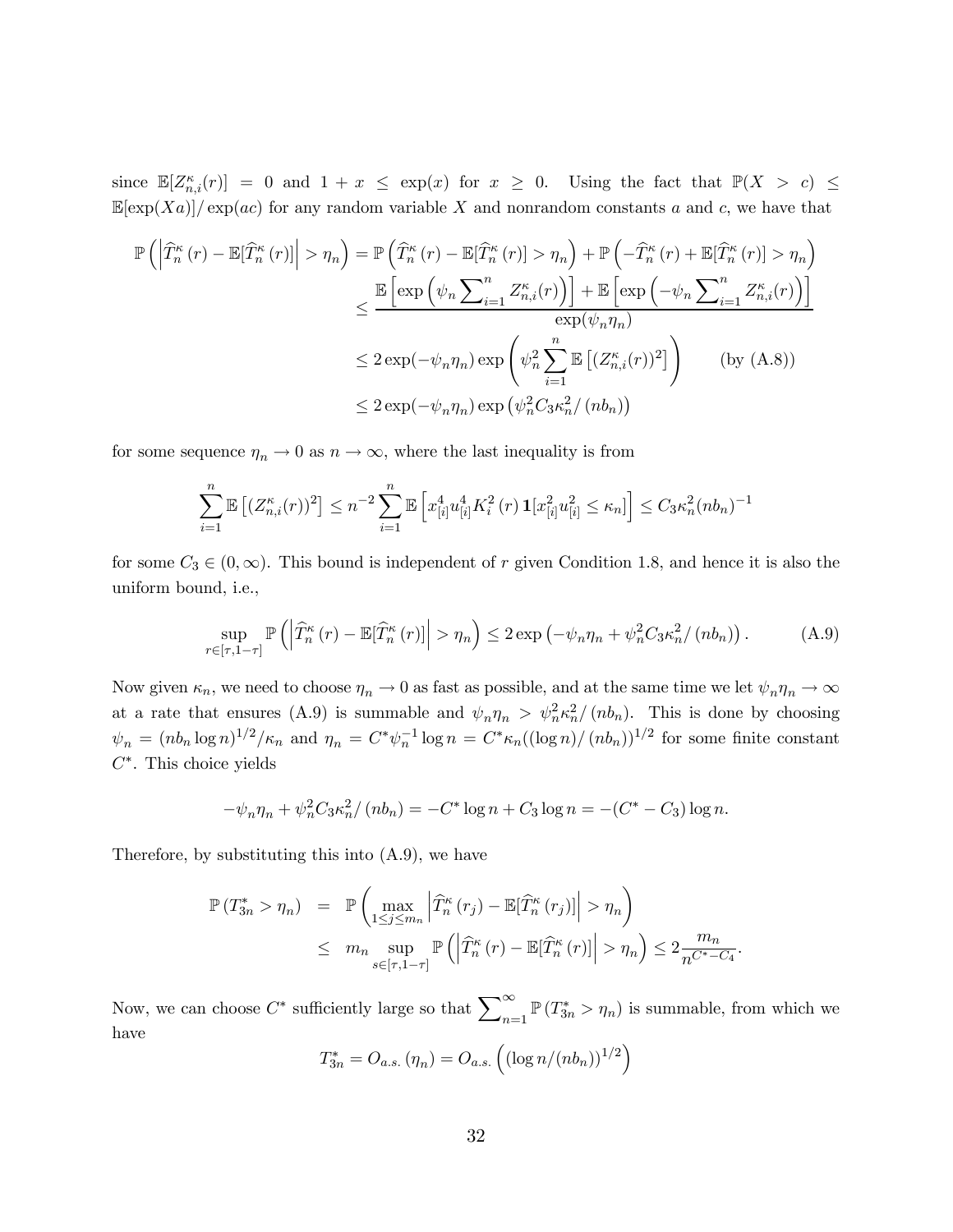by the Borel-Cantelli lemma.

For  $T_{1n}^*$ , if *n* is sufficiently large,

$$
\mathbb{E}\left|\widehat{T}_{n}^{\kappa}(r)-\widehat{T}_{n}^{\kappa}(r_{j})\right|=\mathbb{E}\left[\left|\frac{1}{n}\sum_{i=1}^{n}x_{[i]}^{2}u_{[i]}^{2}\left(K_{i}\left(r\right)-K_{i}\left(r_{j}\right)\right)\mathbf{1}[x_{[i]}^{2}u_{[i]}^{2}\leq\kappa_{n}]\right|\right]
$$
  

$$
\leq C_{4}\left(1-2\tau\right)\kappa_{n}/m_{n}
$$

for some constant  $C_4 < \infty$  given  $r \in \mathcal{I}_j$ . This bound does not depend on j and hence  $T_{1n}^* =$  $O_p(\kappa_n/m_n)$ . The same argument yields that

$$
\left| \mathbb{E}[\widehat{T}_{n}^{\kappa}(r)] - \mathbb{E}[\widehat{T}_{n}^{\kappa}(r_{j})] \right| \leq \mathbb{E}\left[ \left| \frac{1}{n} \sum_{i=1}^{n} x_{[i]}^{2} u_{[i]}^{2} \left( K_{i}(r) - K_{i}(r_{k}) \right) \mathbf{1}[x_{[i]}^{2} u_{[i]}^{2}] \leq \kappa_{n} \right| \right]
$$
  

$$
\leq C_{4} (1 - 2\tau) \kappa_{n} / m_{n},
$$

which does not depend on j, and hence it gives the uniform bound  $T_{2n}^* = O(\tau_n/m_n)$  as well. Therefore, by choosing  $m_n = [((\log n)/(nb_n))^{1/2}/\kappa_n]^{-1}$ , we have that  $T_{1n}^*$  and  $T_{2n}^*$  are both the order of  $((\log n)/ (nb_n))^{1/2}$ . By combining these results, it follows that  $P_{n3} \leq (\eta/3)^{-1}C((\log n)/(nb_n))^{1/2}$ for some  $C \in (0, \infty)$  by Markov's inequality.  $\blacksquare$ 

Lemma A.5 Let

$$
\mathcal{G}_{vn}(s) = \frac{h_{\tau}^{1/2}}{\sqrt{n}} \sum_{i=\lfloor \tau n \rfloor + 1}^{\lfloor g^{-1}(s)n \rfloor} g^{(1)}(i/n) v^{\mathsf{T}} D(i/n)^{-1} x_{[i]} \widehat{u}_{[i]}.
$$
\n(A.10)

Suppose Conditions 1 and 2 hold. Then under the null hypothesis in (12), we have  $\mathcal{G}_{vn}(\cdot) \Rightarrow \mathcal{G}_v(\cdot)$  $as\ n \to \infty.$ 

**Proof of Lemma A.5** Recall that  $\hat{u}_i = u_i - x_i^{\mathsf{T}}(\hat{\beta} - \beta_0) - x_i^{\mathsf{T}}(\hat{\delta} - \delta_0) \mathbf{1} [q_i \leq \gamma_0] - \hat{z}_i^{\mathsf{T}}(\hat{\delta} - \delta_0) \mathbf{1} [q_i \leq \gamma_0]$  $x_i^{\mathsf{T}}\widehat{\delta}(\mathbf{1}[q_i \leq \widehat{\gamma}] - \mathbf{1}[q_i \leq \gamma_0]).$  Hence, we have

$$
\mathcal{G}_{vn}(s) = \frac{h_{\tau}^{1/2} \left[ g^{-1}(s)n \right]}{\sqrt{n}} g^{(1)}(i/n) v^{T} D(i/n)^{-1} x_{[i]} u_{[i]}
$$
\n
$$
- \frac{h_{\tau}^{1/2} \left[ g^{-1}(s)n \right]}{n} g^{(1)}(i/n) v^{T} D(i/n)^{-1} x_{[i]} x_{[i]}^{T} \sqrt{n} (\hat{\beta} - \beta_{0})
$$
\n
$$
- \frac{h_{\tau}^{1/2} \left[ g^{-1}(s)n \right]}{n} g^{(1)}(i/n) v^{T} D(i/n)^{-1} x_{[i]} x_{[i]}^{T} \sqrt{n} (\hat{\beta} - \beta_{0})
$$
\n
$$
- \frac{h_{\tau}^{1/2} \left[ g^{-1}(s)n \right]}{n} g^{(1)}(i/n) v^{T} D(i/n)^{-1} x_{[i]} x_{[i]}^{T} \sqrt{n} (\hat{\delta} - \delta_{0}) \mathbf{1} \left[ q_{(i)} \leq \gamma_{0} \right]
$$
\n(A.11)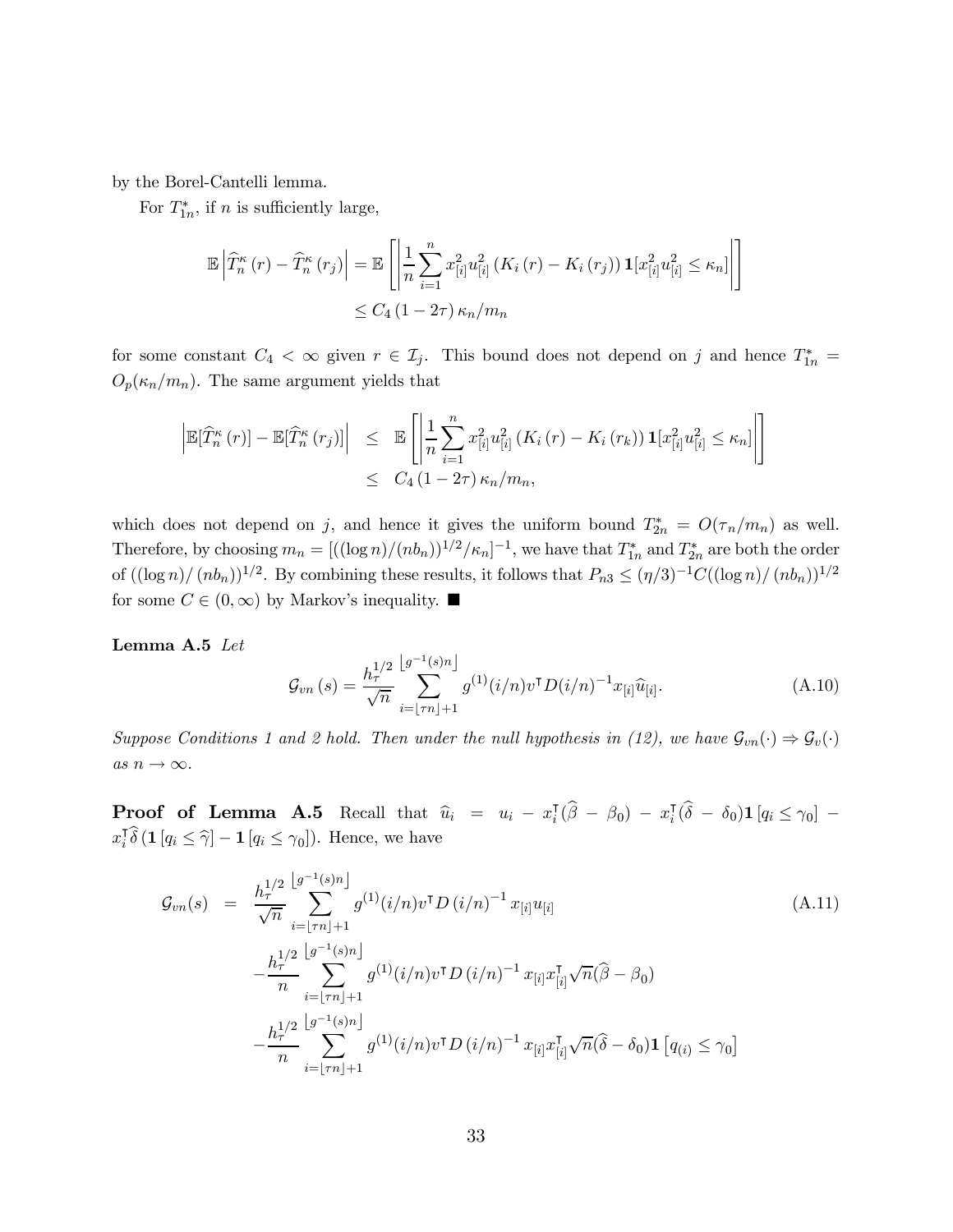$$
-\frac{h_{\tau}^{1/2}}{\sqrt{n}} \sum_{i=\lfloor \tau n \rfloor+1}^{\lfloor g^{-1}(s)n \rfloor} g^{(1)}(i/n) v^{\mathsf{T}} D(i/n)^{-1} x_{[i]} x_{[i]}^{\mathsf{T}} \hat{\delta} \left( \mathbf{1} \left[ q_{(i)} \leq \hat{\gamma} \right] - \mathbf{1} \left[ q_{(i)} \leq \gamma_0 \right] \right)
$$
  
\n
$$
\equiv A_{1n}(s) - A_{2n}(s) - A_{3n}(s) - A_{4n}(s).
$$

First, we derive the limit of  $A_{1n}(s)$  by applying Corollary 29.14 in Davidson (1994).<sup>6</sup> To this end, we let  $U_{n,i} = h_{\tau}^{1/2} n^{-1/2} g^{(1)}(i/n) v^{\intercal} D(i/n)^{-1} x_{[i]} u_{[i]}$  and  $q^{(n)} = \{q_i\}_{i=1}^n$ , and check Conditions 29.6(a) to (f') in the corollary. Condition (a) is satisfied since  $\mathbb{E}[U_{n,i}] = \mathbb{E}[\mathbb{E}[U_{n,i}|q^{(n)}]] = 0$  given our Conditions 1.1 and 1.2. Condition (b) is implied by our Conditions 1.6 and 1.8 by setting  $c_{n,i} = 1$  in the corollary as seen by

$$
\sup_{i/n \in [\tau, 1-\tau]} \|U_{n,i}\|_{4} \leq \frac{h_{\tau}^{1/2}}{\sqrt{n}} \sup_{r \in [\tau, 1-\tau]} \|v^{\mathsf{T}} D(r)^{-1}\|_{4} \sup_{r \in [\tau, 1-\tau]} |g^{(1)}(r)| \times \left(\sup_{q \in \mathbb{R}} \mathbb{E}\left[||x_i u_i||^4 | q_i = q\right]\right)^{1/4} < \infty,
$$

where  $||\cdot||_p$  denotes the  $L^p$ -norm. Condition (c) is implied by the fact that  $\{U_{n,i}\}_{i=1}^n$  is a martingale difference array (see, e.g., Lemma 3.2 of Bhattacharya (1984)). Thus, the NED condition is satisfied. Condition (d) holds by setting  $c_{n,i} = 1$  and  $K_n(t) = \lfloor g^{-1}(t)n \rfloor$ , and from the fact that  $g^{-1}(\cdot)$ is continuously differentiable. Condition (e) is satisfied by setting  $c_{n,i} = 1$  since  ${U_{n,i}}_{i=1}^n$  is independent conditional  $q^{(n)}$  almost surely (see, e.g., Lemma 3.1 of Bhattacharya (1984)). To satisfy Condition (f'), our Condition 1.6 and Taylor expansion of  $V(\cdot)$  at  $i/n$  yield that

$$
\mathbb{E}\left[x_{[i]}x_{[i]}^{\mathsf{T}}u_{[i]}^{2}\right] = \mathbb{E}\left[\mathbb{E}\left[x_{j}x_{j}^{\mathsf{T}}u_{j}^{2}|q_{j}=q_{(i)}\right]\right]
$$
\n
$$
= \mathbb{E}\left[V(F(q_{(i)}))\right]
$$
\n
$$
= V(i/n) + \mathbb{E}\left[\frac{\partial V(t_{i})}{\partial t}\left(F(q_{(i)}) - i/n\right)\right]
$$
\n
$$
= V(i/n) + O\left(n^{-1/2}\right), \tag{A.12}
$$

where  $t_i$  is between  $i/n$  and  $F(q_{(i)})$  in the third equality. The last equality follows from

$$
\sup_{i/n \in [\tau, 1-\tau]} \left\| \mathbb{E}\left[\frac{\partial V(t_i)}{\partial t} \left( F\left(q_{(i)}\right) - \widehat{F}_n(q_{(i)}) \right) \right] \right\| \leq \sup_{t \in [\tau, 1-\tau]} \left\| \frac{\partial V(t)}{\partial t} \right\| \mathbb{E}\left[\sup_{t \in [\tau, 1-\tau]} \left| F\left(t\right) - \widehat{F}_n(t) \right| \right] \right\|
$$
  
=  $O\left(n^{-1/2}\right),$ 

<sup>&</sup>lt;sup>6</sup>Note that we cannot apply Theorem 2 in Bhattacharya (1974) to derive the limit of  $A_{1n}(s)$  as in the proof of Theorem 1. This is because the pre-ordered version of  $\{g^{(1)}(i/n)v^{T}D(i/n)^{-1}x_{[i]}u_{[i]}\}_{i=1}^{n}$  is  ${g^{(1)}(R_i/n)v^{T}D(R_i/n)^{-1}x_iu_i}_{i=1}^{n}$ , which is no longer i.i.d. given the rank statistics  ${R_i}_{i=1}^{n}$ .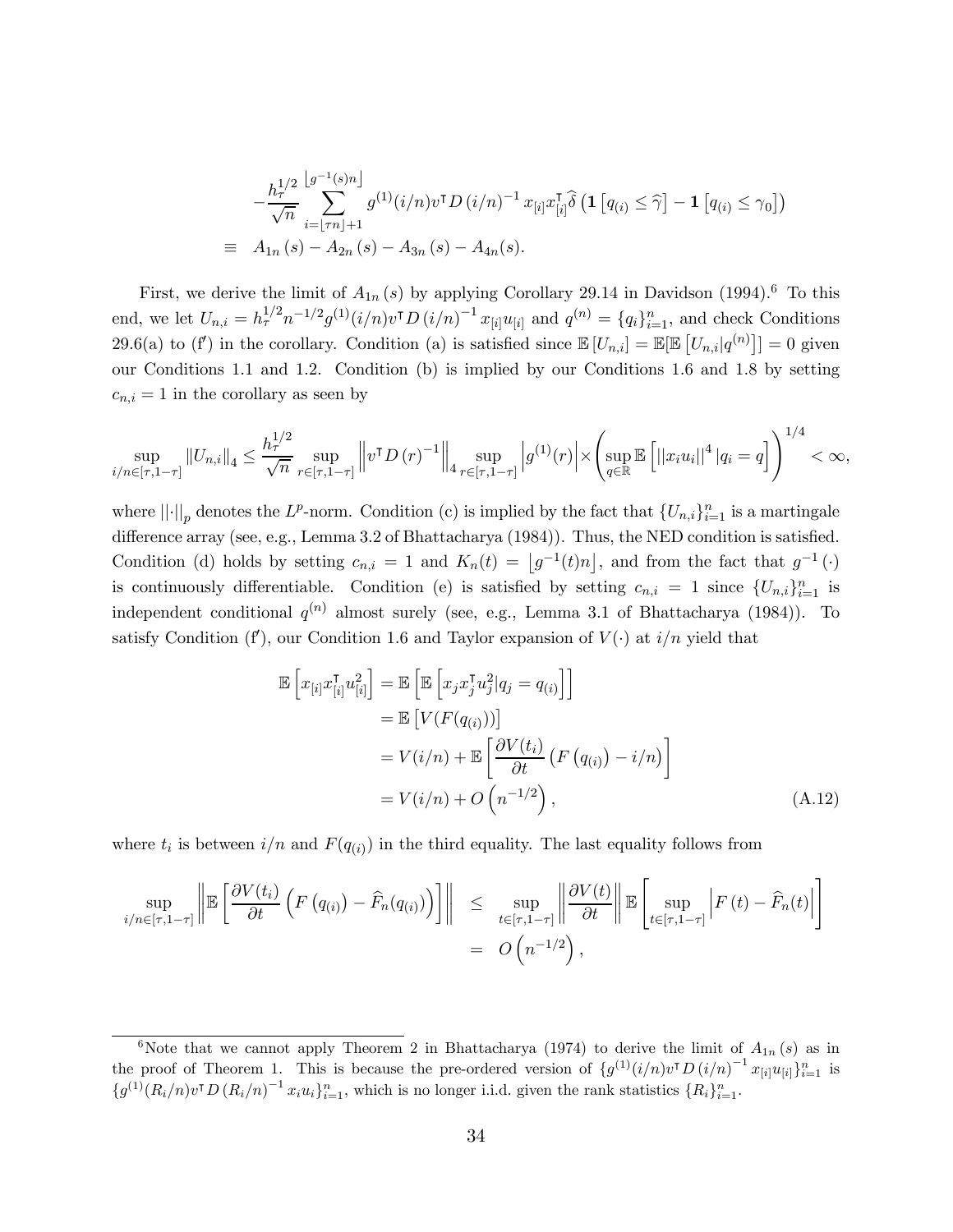which is from Donsker's theorem and Condition 1.6. Then we obtain that

$$
\mathbb{E}\left[\left(\sum_{i=\lfloor\tau n\rfloor+1}^{K_{n}(s)} U_{n,i}\right)^{2}\right] = \mathbb{E}\left[\sum_{i=\lfloor\tau n\rfloor+1}^{K_{n}(s)} U_{n,i}^{2}\right]
$$
\n
$$
= \frac{h_{\tau}}{n} \sum_{i=\lfloor\tau n\rfloor+1}^{[g^{-1}(s)n]} \left(g^{(1)}(i/n)\right)^{2} v^{\intercal} D(i/n)^{-1} \mathbb{E}\left[x_{[i]} x_{[i]}^{\intercal} u_{[i]}^{2}\right] D(i/n)^{-1} v
$$
\n
$$
= \frac{h_{\tau}}{n} \sum_{i=\lfloor\tau n\rfloor+1}^{[g^{-1}(s)n]} \left(g^{(1)}(i/n)\right)^{2} v^{\intercal} D(i/n)^{-1} V(i/n) D(i/n)^{-1} v + O(n^{-1/2})
$$
\n
$$
\to h_{\tau} \int_{\tau}^{g^{-1}(s)} \left(g^{(1)}(t)\right)^{2} v^{\intercal} D(t)^{-1} V(t) D(t)^{-1} v dt
$$
\n
$$
= \int_{g^{-1}(0)}^{g^{-1}(s)} g^{(1)}(t) dt = s,
$$

where the first equality is from the fact that  ${U_{n,i}}_{i=1}^n$  is a martingale difference array; the third equality is by (A.12); the second expression from the bottom is by Riemann integral as  $n \to \infty$ ; the last expression is by the definition of  $g^{(1)}(t)$  and  $g^{-1}(0) = \tau$ . Therefore, Corollary 29.14 Davidson (1994) implies that  $A_{1n}(s) = \sum_{i=\lfloor \tau n \rfloor+1}^{K_n(s)} U_{n,i}^2 \Rightarrow W_1(s)$  for  $s \in [0,1]$ .

For  $A_{2n}(s)$  and  $A_{3n}(s)$ , we apply Lemma A.1, Lemma A.12 in Hansen (2000a), and the continuous mapping theorem to obtain that

$$
A_{2n}(s) \to_p \left( \int_{g^{-1}(0)}^{g^{-1}(s)} g^{(1)}(t) v^{\mathsf{T}} D(t)^{-1} D(t) dt \right) \Phi_{\beta} h_{\tau}^{1/2} = s v^{\mathsf{T}} \Phi_{\beta} h_{\tau}^{1/2}
$$

and

$$
A_{3n}(s) = \frac{h_{\tau}^{1/2}}{n} \sum_{i=\lfloor \tau n \rfloor + 1}^{\lfloor g^{-1}(s)n \rfloor} g^{(1)}(i/n) v^{\mathsf{T}} D(i/n)^{-1} x_{[i]} x_{[i]}^{\mathsf{T}} \mathbf{1}_{[i/n \le r_0]} \sqrt{n} \left( \widehat{\delta} - \delta_0 \right)
$$
  

$$
\rightarrow_p \left( \int_{g^{-1}(0)}^{\min(g^{-1}(s), r_0)} g^{(1)}(t) v^{\mathsf{T}} D(t)^{-1} D(t) dt \right) \Phi_{\delta} h_{\tau}^{1/2}
$$
  

$$
= \min\{s, g(r_0)\} v^{\mathsf{T}} \Phi_{\delta} h_{\tau}^{1/2}.
$$

Finally, for  $A_{4n}$ , let  $E_{\gamma n}$  denote the event that  $\hat{\gamma} \in \mathcal{B}_{Cn^{-1+2\epsilon}}(\gamma_0)$  for some C. Lemma A.12 in Hansen (2000a) yields that  $\mathbb{P}(E_{\gamma n}^c) \leq \varepsilon$  for any  $\varepsilon > 0$  as  $n \to \infty$  Then for any  $\eta > 0$  and  $\varepsilon > 0$ , if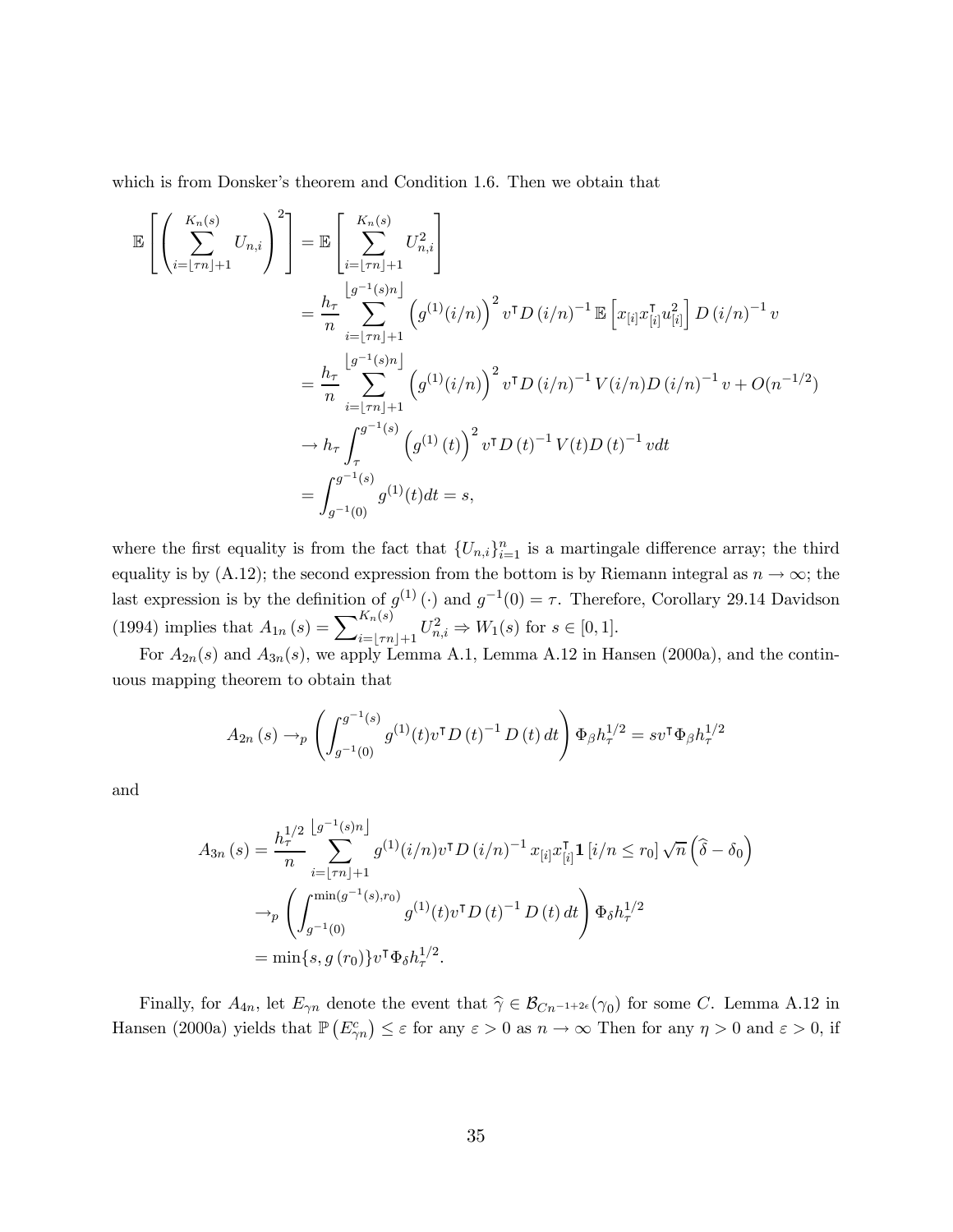$n$  is sufficiently large,

$$
\mathbb{P}\left(\sup_{s\in[0,1]}|A_{4n}(s)|>\eta\right)
$$
\n
$$
\leq \mathbb{P}\left(\left\{\sup_{s\in[0,1]}|A_{4n}(s)|>\eta\right\}\cap E_{\gamma n}\right)+\varepsilon
$$
\n
$$
\leq \eta^{-1}\frac{h_{\tau}^{1/2}}{n}\mathbb{E}\left[\sum_{i=\lfloor\tau n\rfloor+1}^{\lfloor(1-\tau)n\rfloor} |g^{(1)}(i/n)v^{\intercal}D(i/n)^{-1}x_{[i]}x_{[i]}^{\intercal}\hat{\delta}\left(\mathbf{1}\left[q_{(i)}\leq\widehat{\gamma}\right]-\mathbf{1}\left[q_{(i)}\leq\gamma_{0}\right]\right)|\mathbf{1}\left[E_{\gamma n}\right]\right]+\varepsilon
$$
\n
$$
\leq \eta^{-1}h_{\tau}^{1/2}\sup_{s\in[\tau,1-\tau]}||g^{(1)}(s)v^{\intercal}D(s)^{-1}||\mathbb{E}\left[\|x_{i}x_{i}^{\intercal}\|\hat{\delta}\left(\mathbf{1}\left[q_{i}\leq\widehat{\gamma}\right]-\mathbf{1}\left[q_{i}\leq\gamma_{0}\right]\right)\mathbf{1}\left[E_{\gamma n}\right]\right]+\varepsilon
$$
\n
$$
\leq \eta^{-1}Cn^{-1+2\epsilon}+\varepsilon
$$
\n
$$
\leq 2\varepsilon,
$$

where the second inequality is by Markov's inequality and the fourth inequality is by Conditions 1.6 and 1.8. Thus,  $\sup_{s\in[0,1]}||A_{4n}(s)|| = o_p(1)$ . The desired result follows by combining these results.  $\blacksquare$ 

Proof of Lemma 1 The first result follows from Lemma A.3. For the second result, given Lemma A.5, it suffices to establish

$$
\sup_{s\in[0,1]}\left|\widehat{\mathcal{G}}_{vn}\left(s\right)-\mathcal{G}_{vn}(s)\right|=o_p(1).
$$

We first consider  $g^{-1}(s) > \hat{g}^{-1}(s)$ . Given Lemma A.5 and  $\hat{h}^{1/2}_{\tau} = h^{1/2}_{\tau} + o_p(1)$  from Lemma A.3, we have, for any  $s\in[0,1],$ 

$$
\hat{\mathcal{G}}_{vn}(s) - \mathcal{G}_{vn}(s) = \frac{h_{\tau}^{1/2} \left[ \hat{g}^{-1}(s)n \right]}{\sqrt{n}} \hat{g}^{(1)}(i/n)v^{\mathsf{T}} \hat{D}(i/n)^{-1} x_{[i]} \hat{u}_{[i]}
$$
\n
$$
- \frac{h_{\tau}^{1/2} \left[ g^{-1}(s)n \right]}{\sqrt{n}} \sum_{i=\lfloor \tau n \rfloor + 1}^{n} g^{(1)}(i/n)v^{\mathsf{T}} D(i/n)^{-1} x_{[i]} \hat{u}_{[i]} + o_p(1)
$$
\n
$$
= \frac{h_{\tau}^{1/2} \left[ \hat{g}^{-1}(s)n \right]}{\sqrt{n}} \sum_{i=\lfloor \tau n \rfloor + 1}^{n} \left\{ \hat{g}^{(1)}(i/n)v^{\mathsf{T}} \hat{D}(i/n)^{-1} - g^{(1)}(i/n)v^{\mathsf{T}} D(i/n)^{-1} \right\} x_{[i]} \hat{u}_{[i]}
$$
\n
$$
- \frac{h_{\tau}^{1/2} \left[ g^{-1}(s)n \right]}{\sqrt{n}} \sum_{i=\lfloor \hat{g}^{-1}(s)n \rfloor + 1}^{n} g^{(1)}(i/n)v^{\mathsf{T}} D(i/n)^{-1} x_{[i]} \hat{u}_{[i]} + o_p(1)
$$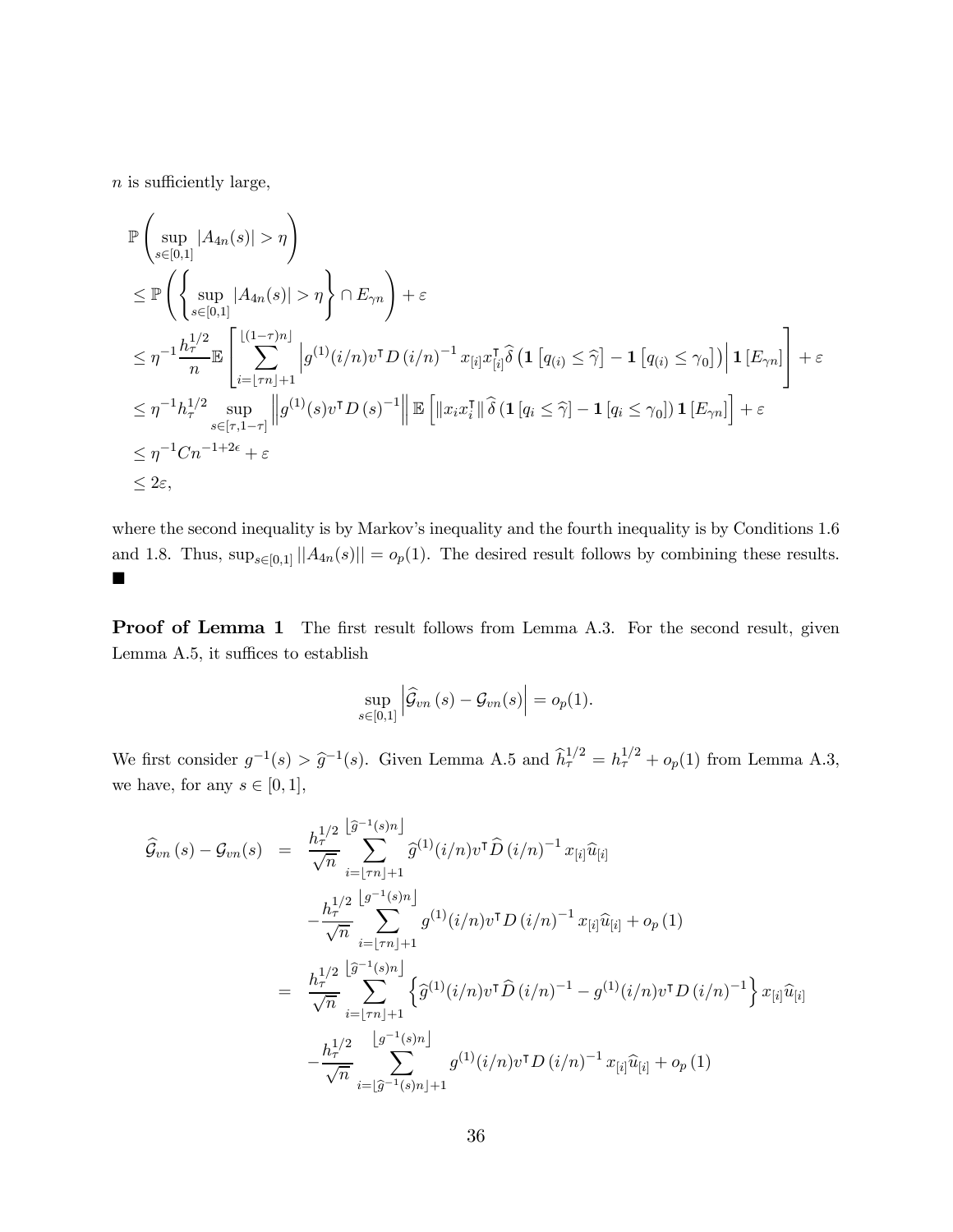$$
\equiv B_{1n}(s) - B_{2n}(s) + o_p(1). \tag{A.13}
$$

For expositional simplicity, we only present the case with scalar  $x_i$ . Then  $v$  is simply 1.

For  $B_{1n}(s)$ , we write

$$
B_{1n}(s) = \frac{h_{\tau}^{1/2} \left[ \hat{g}^{-1}(s)n \right]}{\sqrt{n}} \left\{ \hat{g}^{(1)}(i/n) \hat{D}(i/n)^{-1} - g^{(1)}(i/n)D(i/n)^{-1} \right\} x_{[i]} u_{[i]} + \frac{h_{\tau}^{1/2} \left[ \hat{g}^{-1}(s)n \right]}{\sqrt{n}} \left\{ \hat{g}^{(1)}(i/n) \hat{D}(i/n)^{-1} - g^{(1)}(i/n)D(i/n)^{-1} \right\} x_{[i]} \left( u_{[i]} - \hat{u}_{[i]} \right)
$$
  
\n
$$
\equiv B_{11n}(s) + B_{12n}(s).
$$
\n(A.14)

We can verify  $\sup_{s\in [0,1]} |B_{11n}(s)| = o_p(1)$  from the argument in Chapter 2 of van der Vaart and Wellner (1996), which we present in Lemma A.6 below. For  $B_{12n}(s)$ , define the event  $E_{\theta n} = {\hat{\theta}} \in$  $\mathcal{B}_{Cn^{-1/2}}(\theta_0)$  for some C. Lemma A.12 in Hansen (2000a) implies that  $\mathbb{P}(E_{\theta n}^c) \leq \varepsilon$  for any  $\varepsilon > 0$ as  $n \to \infty$ . Then for any  $\varepsilon > 0$ , if *n* is large enough, we have

$$
\sup_{s\in[0,1]} |B_{12n}(s)|
$$
\n
$$
\leq h_{\tau}^{1/2} \sup_{r\in[\tau,1-\tau]} \left| \hat{g}^{(1)}(r)\hat{D}(r)^{-1} - g^{(1)}(r)D(r)^{-1} \right| \sup_{r\in[\tau,1-\tau]} \frac{1}{\sqrt{n}} \left| \sum_{i=\lfloor \tau n \rfloor+1}^{\lfloor \tau n \rfloor} x_{[i]}(\hat{u}_{[i]} - u_{[i]}) \right|
$$
\n
$$
\leq o_p(1) \left\{ \sup_{r\in[\tau,1-\tau]} \frac{1}{\sqrt{n}} \sum_{i=\lfloor \tau n \rfloor+1}^{\lfloor \tau n \rfloor} x_{[i]}^2 |\hat{\beta} - \beta_0| + \sup_{r\in[\tau,1-\tau]} \frac{1}{\sqrt{n}} \sum_{i=\lfloor \tau n \rfloor+1}^{\lfloor \tau n \rfloor} x_{[i]}^2 1 [q_{(i)} \leq \gamma_0] |\hat{\delta} - \delta_0| + \sup_{r\in[\tau,1-\tau]} \frac{1}{\sqrt{n}} \sum_{i=\lfloor \tau n \rfloor+1}^{\lfloor \tau n \rfloor} x_{[i]}^2 |\hat{\delta}| |1 [q_{(i)} \leq \gamma_0] - 1 [q_{(i)} \leq \hat{\gamma}]| \right\}
$$
\n
$$
= o_p(1),
$$

where the second inequality is by Lemma A.3, and the last equality follows from Lemma A.1 and (A.3). Therefore,  $B_{1n}(s)$  in (A.13) is uniformly  $o_p(1)$ .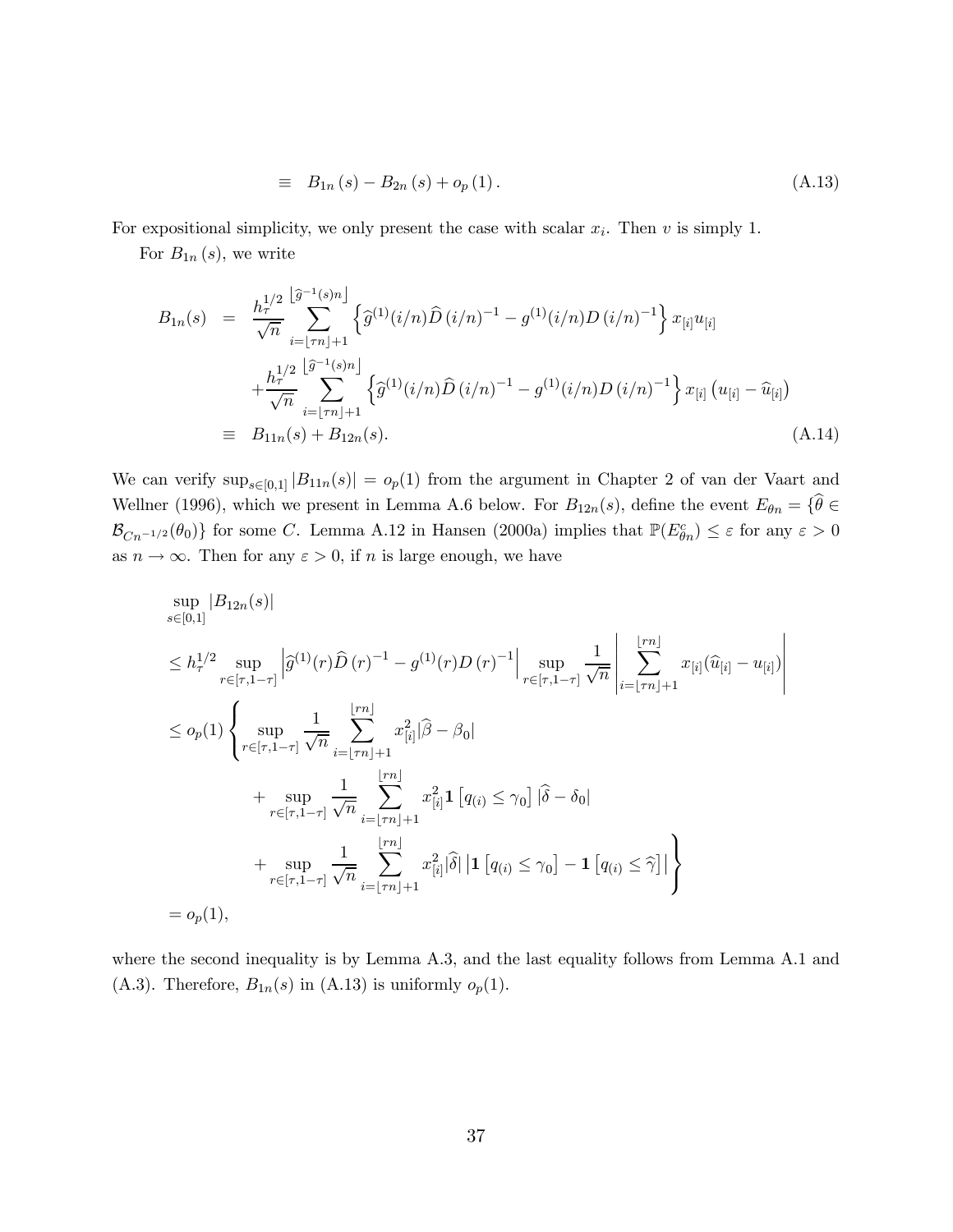For  $B_{2n}(s)$  in (A.13), we write

$$
B_{2n}(s) = \frac{h_{\tau}^{1/2}}{\sqrt{n}} \sum_{i=\lfloor \widehat{g}^{-1}(s)n \rfloor}^{\lfloor g^{-1}(s)n \rfloor} g^{(1)}(i/n) D(i/n)^{-1} x_{[i]} u_{[i]}
$$
  
+ 
$$
\frac{h_{\tau}^{1/2}}{\sqrt{n}} \sum_{i=\lfloor \widehat{g}^{-1}(s)n \rfloor+1}^{\lfloor g^{-1}(s)n \rfloor} g^{(1)}(i/n) D(i/n)^{-1} x_{[i]} (\widehat{u}_{[i]} - u_{[i]})
$$
  
= 
$$
B_{21n}(s) + B_{22n}(s).
$$
 (A.15)

For  $B_{21n}(s)$ , define the event  $E_{gn} = {\sup_{s \in [0,1]} |\widehat{g}^{-1}(s) - g^{-1}(s)| < \eta}$  for some  $\eta > 0$ . By Lemma A.3,  $\mathbb{P}(E_{gn}^c) \leq \varepsilon$  for any  $\varepsilon > 0$  and  $\eta > 0$  as  $n \to \infty$ . On the event  $E_{gn}$ , for any given value  $\widehat{g}^{-1}(s) = \varrho(s)$ , we have that

$$
\sup_{s\in[0,1]}|B_{21n}(s)| \leq \sup_{s\in[0,1]} \sup_{|\varrho(s)-g^{-1}(s)|<\eta} \left| \frac{h_{\tau}^{1/2}}{\sqrt{n}} \sum_{i=\lfloor \varrho(s)n \rfloor+1}^{\lfloor g^{-1}(s)n \rfloor} g^{(1)}(i/n)D(i/n)^{-1} x_{[i]} u_{[i]} \right|
$$
  
\n
$$
\Rightarrow \sup_{s\in[0,1]} \sup_{|\varrho(s)-g^{-1}(s)|<\eta} \left| h_{\tau}^{1/2} \int_{g^{-1}(0)}^{g^{-1}(s)} g^{(1)}(t)D(t)^{-1} V(t)^{1/2} dW_k(t) -h_{\tau}^{1/2} \int_{g^{-1}(0)}^{g(s)} g^{(1)}(t)D(t)^{-1} V(t)^{1/2} dW_k(t) \right|
$$
  
\n
$$
=_{d} \sup_{s\in[0,1]} \sup_{|\varrho(s)-g^{-1}(s)|<\eta} |W_1(s)-W_1(g(\varrho(s)))|
$$

similarly as  $H_1(s)$  in (A.4). Then, we can choose  $\eta$  small enough to obtain that, for any  $\varepsilon > 0$ ,

$$
\mathbb{P}\left(\sup_{s\in[0,1]}|B_{21n}(s)| > \varepsilon\right) \leq \mathbb{P}\left(\left\{\sup_{s\in[0,1]}|B_{21n}(s)| > \varepsilon\right\} \cap E_{gn}\right) + \mathbb{P}(E_{gn}^c)
$$
  

$$
\to \mathbb{P}\left(\sup_{s\in[0,1]}|\sup_{\varrho(s)-g^{-1}(s)|<\eta}|W_1(s) - W_1(g(\varrho(s)))| > \varepsilon\right) + \varepsilon
$$
  

$$
\leq \varepsilon^{-1}\mathbb{E}\left[\sup_{s\in[0,1]}|\sup_{\varrho(s)-g^{-1}(s)|<\eta}|W_1(s) - W_1(g(\varrho(s)))|\right] + \varepsilon
$$
  

$$
\leq \varepsilon^{-1}\eta^{1/2}C + \varepsilon
$$
  

$$
\leq 2\varepsilon,
$$

where the second inequality is by Markov's inequality; the third inequality follows from the continuity of  $g(\cdot)$  and from the fact that  $\mathbb{E}\left[\sup_{s\in[0,t]}|W_1(s)|\right] \leq \sqrt{2t/\pi}$ , and the last inequality holds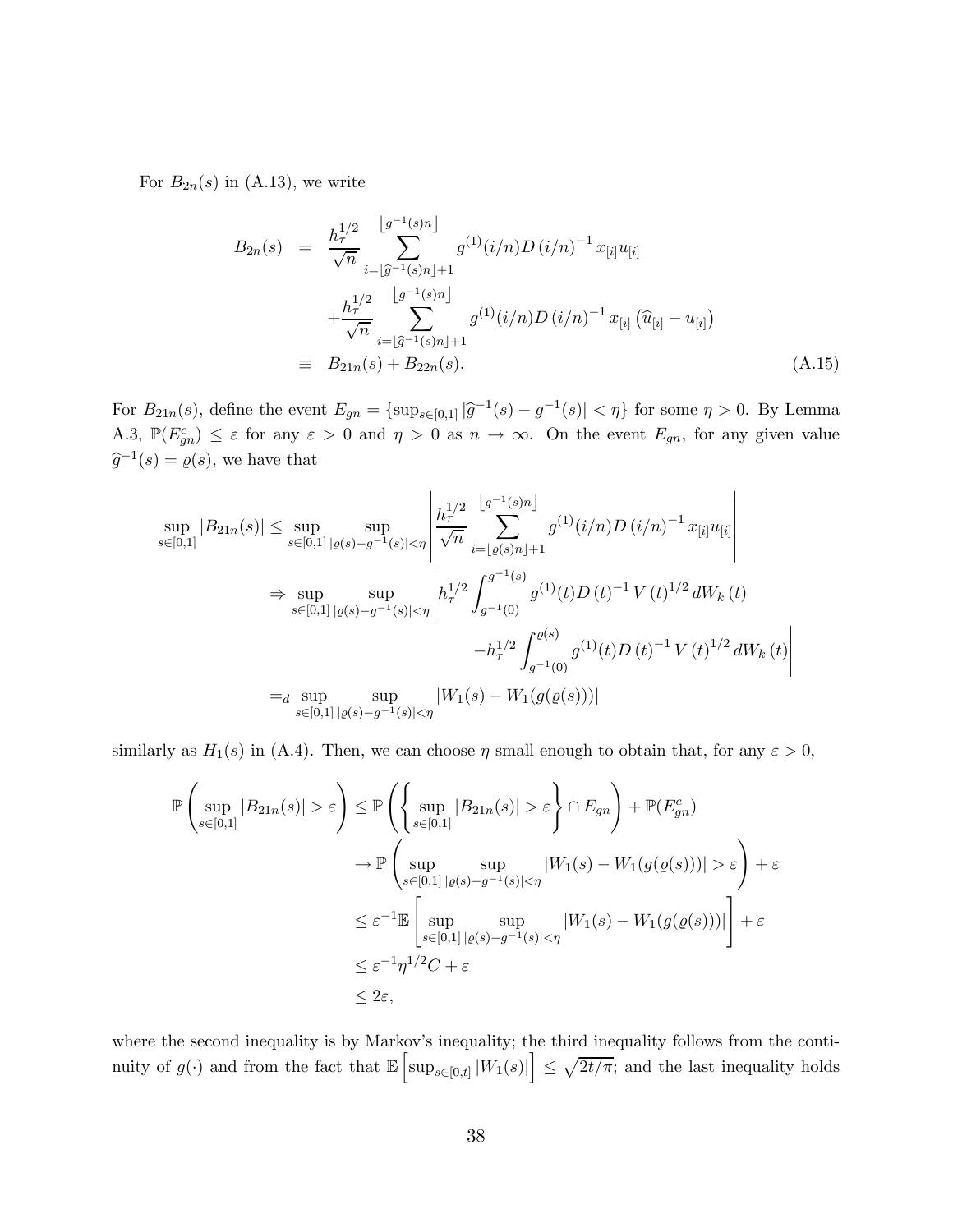with a sufficiently small  $\eta$ . For  $B_{22n}(s)$ , consider the same events  $E_{\theta n}$  and  $E_{gn}$  as above. Then, on the these two events, using the same decomposition with the  $A_{2n}(s)$ ,  $A_{3n}(s)$ , and  $A_{4n}(s)$  terms as in (A.11), we have that

$$
\sup_{s\in[0,1]} |B_{22n}(s)|
$$
\n
$$
\leq h_{\tau}^{1/2} \sup_{r\in[\tau,1-\tau]} |g^{(1)}(r)D(r)^{-1}| \sup_{s\in[0,1]} \frac{1}{\sqrt{n}} \sum_{i=\lfloor \hat{g}^{-1}(s)n \rfloor}^{\lfloor g^{-1}(s)n \rfloor} |x_{[i]}(u_{[i]} - \hat{u}_{[i]})|
$$
\n
$$
\leq C \sup_{s\in[0,1]} \frac{1}{\sqrt{n}} \sum_{i=\lfloor (g^{-1}(s)-\eta)n \rfloor+1}^{\lfloor g^{-1}(s)n \rfloor} x_{[i]}^2 \left\{ |\hat{\beta} - \beta_0| + |\hat{\delta} - \delta_0| \mathbf{1} [q_{(i)} \leq \gamma_0] + \hat{\delta} \left| \mathbf{1} [q_{(i)} \leq \hat{\gamma}] - \mathbf{1} [q_{(i)} \leq \gamma_0] \right| \right\}
$$
\n
$$
\leq C \sup_{s\in[0,1]} \frac{1}{n} \sum_{i=\lfloor (g^{-1}(s)-\eta)n \rfloor+1}^{\lfloor g^{-1}(s)n \rfloor} x_{[i]}^2
$$
\n
$$
\to_p C \sup_{s\in[0,1]} \int_{g^{-1}(s)-\eta}^{g^{-1}(s)} D(t) dt
$$

for some constant  $0 < C < \infty$ , where the second inequality is from Condition 1.6; the third inequality is from the fact that  $1 (q_{(i)} \leq \gamma] \leq 1$  for any  $\gamma$ , result in (A.3), and by conditioning on the events  $E_{\theta n}$  and  $E_{gn}$ ; the last convergence is from Lemma A.1. By choosing a sufficiently small  $\eta$ , therefore,  $\sup_{s\in[0,1]}|B_{22n}(s)| = o_p(1)$ , which completes the proof. The proof for  $g(s) \leq \hat{g}^{-1}(s)$  is identical and hence omitted.  $\blacksquare$ 

**Lemma A.6** Under the same condition as in Lemma 1,  $\sup_{s\in[0,1]}|B_{11n}(s)| = o_p(1)$ , where  $B_{11n}(\cdot)$ is defined in  $(A.14)$ .

**Proof of Lemma A.6** Note that for each n,  $\{x_{[i]}u_{[i]}\}_{i=1}^n$  are independent conditional on  $q^{(n)}$  =  ${q_1, \ldots, q_n}$  almost surely (Lemma 3.1 in Bhattacharya (1984)). We aim to use the empirical process argument for independent variables in van der Vaart and Wellner (1996). To this end, we consider the class of functions  $J(\cdot) = g^{(1)}(\cdot)v^{T}D(\cdot)^{-1}$  and the stochastic process

$$
\mathbb{V}_{\ell}(J) = \sum_{i=\lfloor \tau n \rfloor + 1}^{\ell} V_{ni}(J),
$$

where  $V_{ni}(J) = h_{\tau}^{1/2} n^{-1/2} J(i/n) x_{[i]} u_{[i]}$ . Define the semi-metric  $\rho(J_1, J_2) = \sup_{r \in [\tau, 1-\tau]} |J_1(r) J_2(r)$ . Then the space of continuously differentiable functions defined on  $[\tau, 1-\tau]$ , denoted  $C^1[\tau, 1-\tau]$  $\tau$ , is totally bounded. We now apply Theorem 2.11.9 in van der Vaart and Wellner (1996) by checking their conditions. (See also Theorem 3 in Bae, Jun, and Levental (2010) for a martingale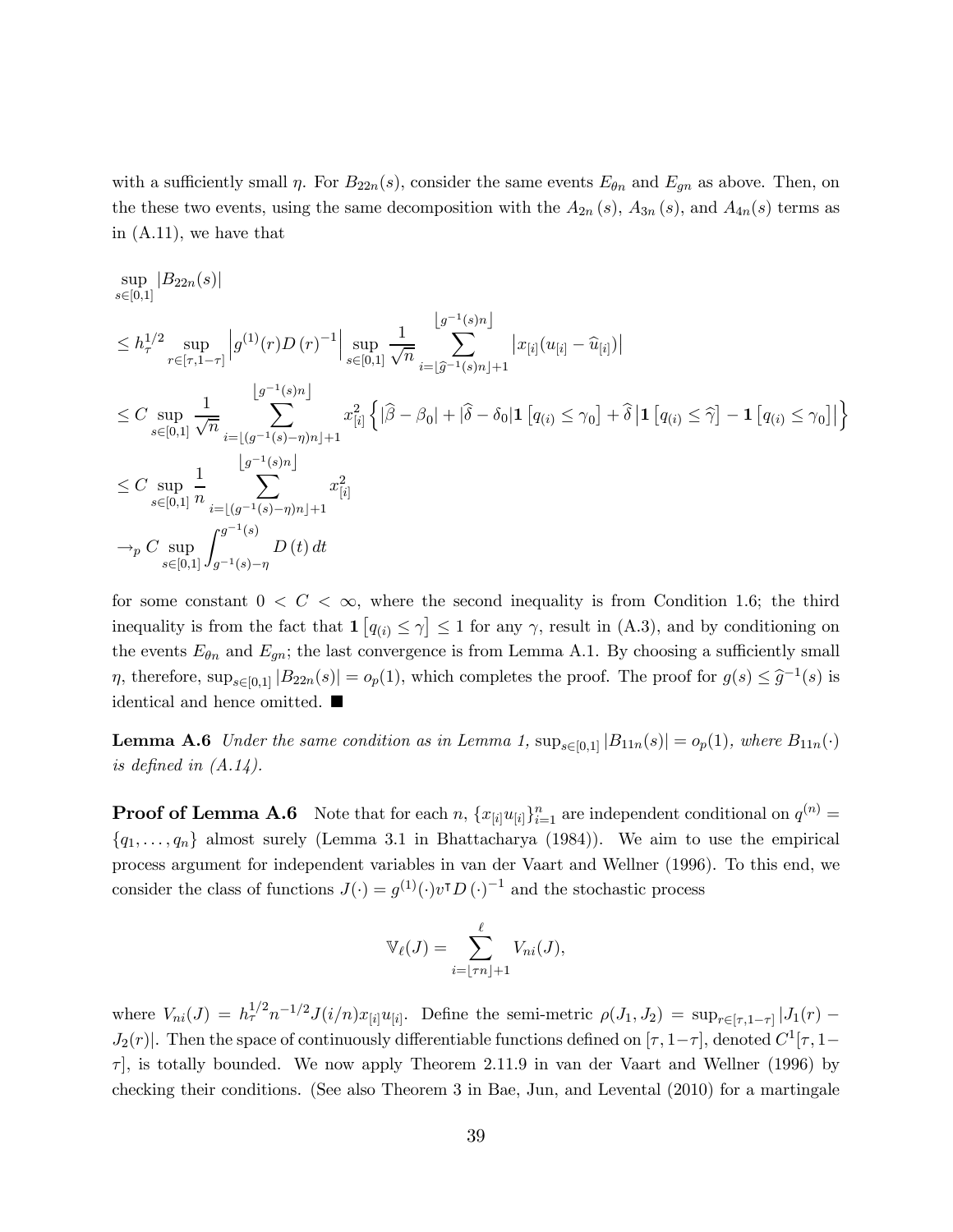difference array argument since  ${x_{[i]}u_{[i]}}_{i=1}^n$  also form a martingale difference array by Lemma 3.2 in Bhattacharya (1984)).

First, we let their  $m_n$  be  $[(1 - \tau)n]$  and their F be  $C^1[\tau, 1 - \tau]$ . Set their envelope function F as  $\bar{C}$  ||x|| for a large enough constant  $\bar{C}$ . Then, their first condition is satisfied as we write, for any  $\varepsilon > 0$ ,

$$
\sum_{i=\lfloor \tau n \rfloor+1}^{\lfloor (1-\tau)n \rfloor} \mathbb{E} \left[ \sup_{J \in \mathcal{F}} |V_{ni}(J)| \mathbf{1} \left[ \sup_{J \in \mathcal{F}} |V_{ni}(J)| > \varepsilon \right] \right] q^{(n)} \right]
$$
\n
$$
\leq \sum_{i=\lfloor \tau n \rfloor+1}^{\lfloor (1-\tau)n \rfloor} \mathbb{E} \left[ \sup_{J \in \mathcal{F}} |V_{ni}(J)|^2 \right] q^{(n)} \right]^{1/2} \mathbb{P} \left( \sup_{J \in \mathcal{F}} |V_{ni}(J)| > \varepsilon \right| q^{(n)} \right)^{1/2}
$$
\n
$$
\leq \varepsilon^{-4} \sum_{i=\lfloor \tau n \rfloor+1}^{\lfloor (1-\tau)n \rfloor} \mathbb{E} \left[ \sup_{J \in \mathcal{F}} |V_{ni}(J)|^2 \right| q^{(n)} \right]^{1/2} \mathbb{E} \left[ \sup_{J \in \mathcal{F}} |V_{ni}(J)|^4 \right| q^{(n)} \right]^{1/2}
$$
\n
$$
\leq \bar{C}^3 n^{-3/2} \varepsilon^{-4} \sum_{i=\lfloor \tau n \rfloor+1}^{\lfloor (1-\tau)n \rfloor} \mathbb{E} \left[ \left\| x_{[i]} u_{[i]} \right\|^2 \right| q^{(n)} \right]^{1/2} \mathbb{E} \left[ \left\| x_{[i]} u_{[i]} \right\|^4 \right| q^{(n)} \right]^{1/2}
$$
\n
$$
\to 0 \quad \text{a.s.}
$$

as  $n \to \infty$ , where the first two inequalities are from Cauchy-Schwarz inequality and the third inequality is by substituting the envelope function  $\bar{C} ||x||$  and from Condition 1.8. Regarding their second condition, we have

$$
\sup_{\rho(J,J_1)\leq\varepsilon_n}\sum_{i=\lfloor\tau n\rfloor+1}^{\lfloor(1-\tau)n\rfloor}\mathbb{E}\left[\left(V_{ni}(J)-V_{ni}(J_1)\right)^2|q^{(n)}\right] \leq \bar{C}^2\varepsilon_n n^{-1}\sum_{i=\lfloor\tau n\rfloor+1}^{\lfloor(1-\tau)n\rfloor}\mathbb{E}\left[\left|x_{[i]}u_{[i]}\right|^2\right|q^{(n)}\right]
$$
  
 $\to 0$  a.s.

for every  $\varepsilon_n \downarrow 0$ . Regarding their third condition, the smoothness of  $\mathcal F$  is sufficient for Corollary 2.7.2 in van der Vaart and Wellner (1996) by considering their d and  $\alpha$  as both 1. This is further sufficient for their uniform bracketing entropy condition. Thus their Theorem 2.11.9 implies that conditional on  $q^{(n)}$ , the process  $\mathbb{V}_n(\cdot)$  is asymptotically tight, that is, for any  $\varepsilon > 0$ , there exists some  $\eta$  such that if  $n$  is large enough,

$$
\mathbb{P}\left(\sup_{\rho(J_1,J_2)\le\eta} |\mathbb{V}_n(J_1) - \mathbb{V}_n(J_2)| > \varepsilon \, \middle| \, q^{(n)} \right) \le \varepsilon \quad \text{a.s.} \tag{A.16}
$$

Define  $E_{Jn} = \{\rho(\widehat{J},J) \leq \eta_n\}$  for  $\eta_n > 0$ , where  $\widehat{J}(\cdot) = \widehat{g}^{(1)}(\cdot)v^{\intercal}\widehat{D}(\cdot)^{-1}$ . Then, for any  $\varepsilon > 0$ , we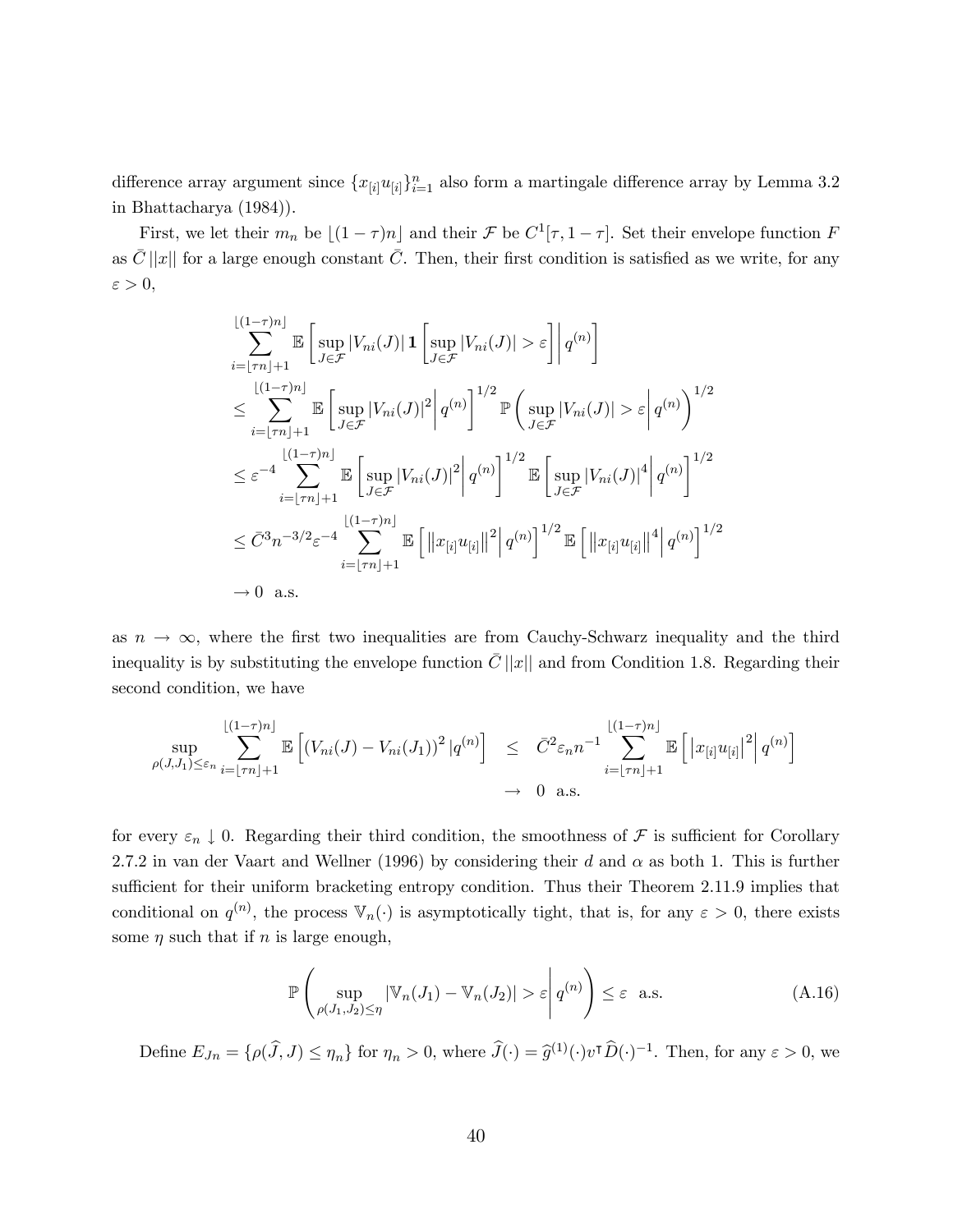have

$$
\mathbb{P}\left(\sup_{s\in[0,1]}|B_{11n}(s)|>\varepsilon\right)
$$
\n
$$
\leq \mathbb{E}\left[\mathbb{P}\left(\left\{\sup_{s\in[0,1]}|B_{11n}(s)|>\varepsilon\right\}\cap E_{Jn}\middle|q^{(n)}\right)\right]+\mathbb{P}\left(E_{Jn}^c\right)
$$
\n
$$
\leq \mathbb{E}\left[\mathbb{P}\left(\max_{1\leq\ell\leq n}\sup_{\rho(\hat{J},J)\leq\eta}\big|\mathbb{V}_{\ell}(J)-\mathbb{V}_{\ell}(\hat{J})\big|>\varepsilon\middle|q^{(n)}\right)\right]+\varepsilon
$$
\n
$$
\leq \mathbb{E}\left[\frac{\mathbb{P}\left(\sup_{\rho(\hat{J},J)\leq\eta}|\mathbb{V}_{n}(J)-\mathbb{V}_{n}(\hat{J})|>\varepsilon\middle|q^{(n)}\right)}{1-\max_{1\leq\ell\leq n}\mathbb{P}\left(\sqrt{\ell/n}\sup_{\rho(\hat{J},J)\leq\eta}|\mathbb{V}_{\ell}(J)-\mathbb{V}_{\ell}(\hat{J})|>\varepsilon\middle|q^{(n)}\right)}\right]+\varepsilon
$$
\n
$$
\leq C\varepsilon.
$$

The second inequality is from Lemma A.3 that implies  $\mathbb{P}(E_{J_n}^c) \leq \varepsilon$  if n is large enough, and from the law of iterated expectations. The third inequality is from the Ottaviani's inequality (e.g., A.1.1 in van der Vaart and Wellner (1996)) and the fact that  ${x_{[i]}u_{[i]}}_{i=1}^n$  are independent conditional on  $q^{(n)}$ . The last inequality is from (A.16) and the steps in p. 227 in van der Vaart and Wellner (1996). In particular, for some  $1 \leq n_0 \leq n$ ,

$$
\max_{1 \leq \ell \leq n} \mathbb{P}\left(\sqrt{\ell/n} \sup_{\rho(\widehat{J},J) \leq \eta} \left|\mathbb{V}_{\ell}(J) - \mathbb{V}_{\ell}(\widehat{J})\right| > \varepsilon \middle| q^{(n)}\right)
$$
\n
$$
\leq \max_{\ell \leq n_0} \mathbb{P}\left(n^{-1/2} \sum_{i=\lfloor \tau n \rfloor + 1}^{n_0} C \left|\left|x_{[i]} u_{[i]}\right|\right| > \varepsilon \middle| q^{(n)}\right)
$$
\n
$$
+ \max_{n_0 \leq \ell} \mathbb{P}\left(\sup_{\rho(\widehat{J},J) \leq \eta} \left|\mathbb{V}_{\ell}(J) - \mathbb{V}_{\ell}(\widehat{J})\right| > \varepsilon \middle| q^{(n)}\right)
$$
\n
$$
\leq C \varepsilon \text{ a.s.},
$$

where the second inequality follows from Markov's inequality,  $(A.16)$ , and setting a large enough  $n_0$  satisfying  $n_0 \to \infty$  and  $n_0 n^{-1/2} \to 0$ .

**Proof of Theorem 3** We first prove (19) under the null hypothesis. To this end, define

$$
\widetilde{\mathcal{G}}_n^*(s) = \begin{cases} \widehat{\mathcal{G}}_{1n}^*(\cdot) & \text{if } s \le g(r_0) \\ \widehat{\mathcal{G}}_{2n}^*(\cdot) & \text{otherwise,} \end{cases}
$$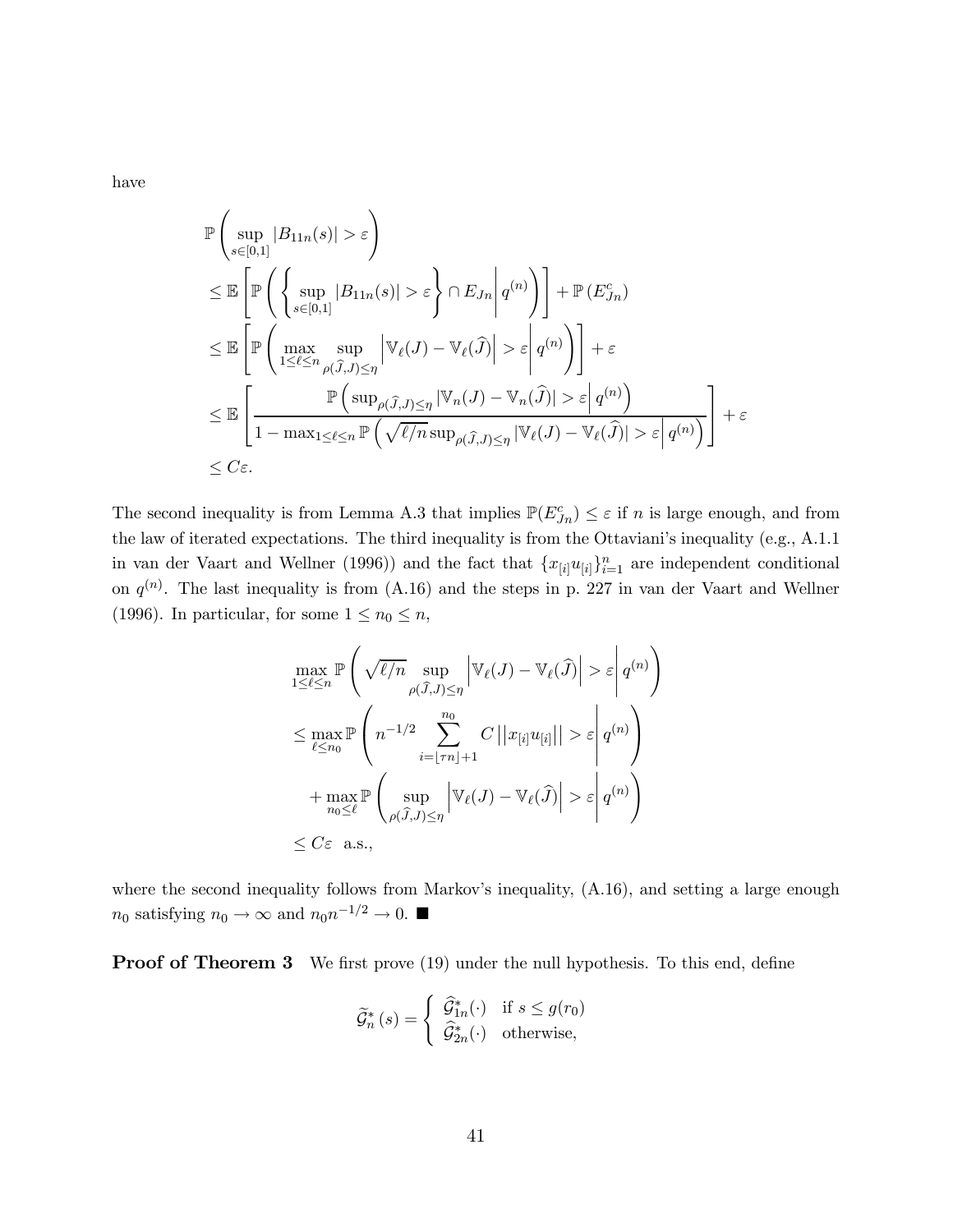which is different from  $\mathcal{G}_n^*(\cdot)$  only in a neighborhood of  $g(r_0)$ . Under the null hypothesis, Lemmas A.1 and A.3 and the continuous mapping theorem yield that

$$
\widetilde{\mathcal{G}}_{n}^{*}(s) \Rightarrow \begin{cases} \frac{1}{\sqrt{g(r_{0})}} \left\{ W_{1}\left(s\right) - \frac{s}{g(r_{0})} W_{1}\left(g\left(r_{0}\right)\right) \right\} & \text{if } s \le g(r_{0}) \\ \frac{1}{\sqrt{1 - g(r_{0})}} \left\{ W_{1}\left(1\right) - W_{1}\left(s\right) - \frac{1 - s}{1 - g(r_{0})} \left(W_{1}\left(1\right) - W_{1}\left(g\left(r_{0}\right)\right)\right) \right\} & \text{otherwise} \end{cases}
$$

as  $n \to \infty$ . Therefore, we can establish  $\int_0^1 \left| \widehat{\mathcal{G}}_n^*(s) - \widetilde{\mathcal{G}}_n^*(s) \right| ds = o_p(1)$  to obtain the desired result. However, since the empirical cdf is uniformly consistent, Lemma A.3 yields  $\hat{g}(\hat{r}) - g(r_0) = o_p(1)$ .<br>Therefore, it suffices to setablish  $\hat{g}(r_0) + \varepsilon_n |\hat{\sigma}^*(t)| \frac{d}{dt} = \hat{g}(1)$  for some  $\varepsilon_n \to 0$  with  $r_0 \to \infty$ . Therefore, it suffices to establish  $\int_{g(r_0)-\varepsilon_n}^{g(r_0)+\varepsilon_n} \left| \widehat{\mathcal{G}}_n^*(t) - \widetilde{\mathcal{G}}_n^*(t) \right| dt = o_p(1)$  for some  $\varepsilon_n \to 0$  with  $n \to \infty$ , which is further implied by the fact that both  $\sup_{s \in [0,1]} \left| \widehat{\mathcal{G}}_n^*(s$  $\mathcal{L}_{\in [0,1]} \left| \mathcal{G}_n^*(s) \right| \text{ and } \sup_{s \in [0,1]} \left| \mathcal{G}_n^*(s) \right| \text{ are } O_p(1) \text{ given}$ Lemma 1. The limiting null distribution of  $CT_n$  hence follows as (19) by the continuous mapping theorem.

We now examine the limit of  $\widehat{\mathcal{G}}_n(s)$  under the alternative. In this case,  $\widehat{\gamma}$  (or  $\widehat{r} = \widehat{F}_n(\widehat{\gamma})$ ) is never consistent since  $\gamma_i$  (or  $r_i$ ) is a random variable with a non-degenerate variance. Hence, the nonparametric estimators that depend on  $\hat{\gamma}$ ,  $V(\cdot)$ ,  $h(\cdot)$ , and  $\hat{g}(\cdot)$ , are no longer consistent but still  $O_p(1)$ . On the other hand,  $\widehat{D}(\cdot)$  does not depend on  $\widehat{\gamma}$  (or  $\widehat{r}$ ), and hence it is still consistent under the alternative. For  $\hat{\theta} = (\hat{\beta}^{\mathsf{T}}, \hat{\delta}^{\mathsf{T}})^{\mathsf{T}}$ , in addition, we can verify that there exists a constant  $C_{\theta} \in [0, \infty)$  such that

$$
n^{\epsilon}(\widehat{\theta} - \theta_0) = C_{\theta} + o_p(1) \tag{A.17}
$$

for any given  $\hat{\gamma}$  (or  $\hat{r}$ ). In particular, denote  $X_i(\gamma) = (x_i^{\mathsf{T}}, x_i^{\mathsf{T}} \mathbf{1} [q_i \langle \gamma \rangle])^{\mathsf{T}}$  and  $X_i(\gamma_i) =$  $(x_i^{\mathsf{T}}, x_i^{\mathsf{T}} \mathbf{1} [q_i < \gamma_i])^{\mathsf{T}}$ . Given  $\widehat{\gamma} = \gamma$  for any  $\gamma$ ,

$$
n^{\epsilon}(\widehat{\theta} - \theta_0) = n^{\epsilon} \left( \sum_{i=1}^n X_i(\gamma) X_i(\gamma)^\intercal \right)^{-1} \left( \sum_{i=1}^n X_i(\gamma) \{ y_i - X_i(\gamma)^\intercal \theta_0 \} \right)
$$
  
= 
$$
\left( \frac{1}{n} \sum_{i=1}^n X_i(\gamma) X_i(\gamma)^\intercal \right)^{-1} \left( \frac{n^{\epsilon}}{n} \sum_{i=1}^n X_i(\gamma) u_i + \frac{n^{\epsilon}}{n} \sum_{i=1}^n X_i(\gamma) (X_i(\gamma_i) - X_i(\gamma))^\intercal \theta_0 \right)
$$
  
\equiv 
$$
\Theta_{n1}^{-1} (\Theta_{n2} + \Theta_{n3}).
$$

Similarly as Lemma A.5 of Lee and Wang (2019), we have  $\hat{\Theta}_{n1} \rightarrow_{p} \Theta_1$ , which is positive definite by Condition 1.7. For the numerator, since  $n^{1/2-\epsilon}\widehat{\Theta}_{n2} = O_p(1)$  by the standard Central Limit Theorem, we have  $\widehat{\Theta}_{n2} = o_p(1)$  as  $\epsilon \in (0, 1/2)$  in Condition 1.4. Furthermore, since  $\delta_0 = c_0 n^{-\epsilon}$ with  $c_0 \neq 0$ , we have  $\widehat{\Theta}_{n3} = O_p(1)$  at most from Conditions 1.4, 5 and 7, though it can be  $o_p(1)$ under some special circumstances.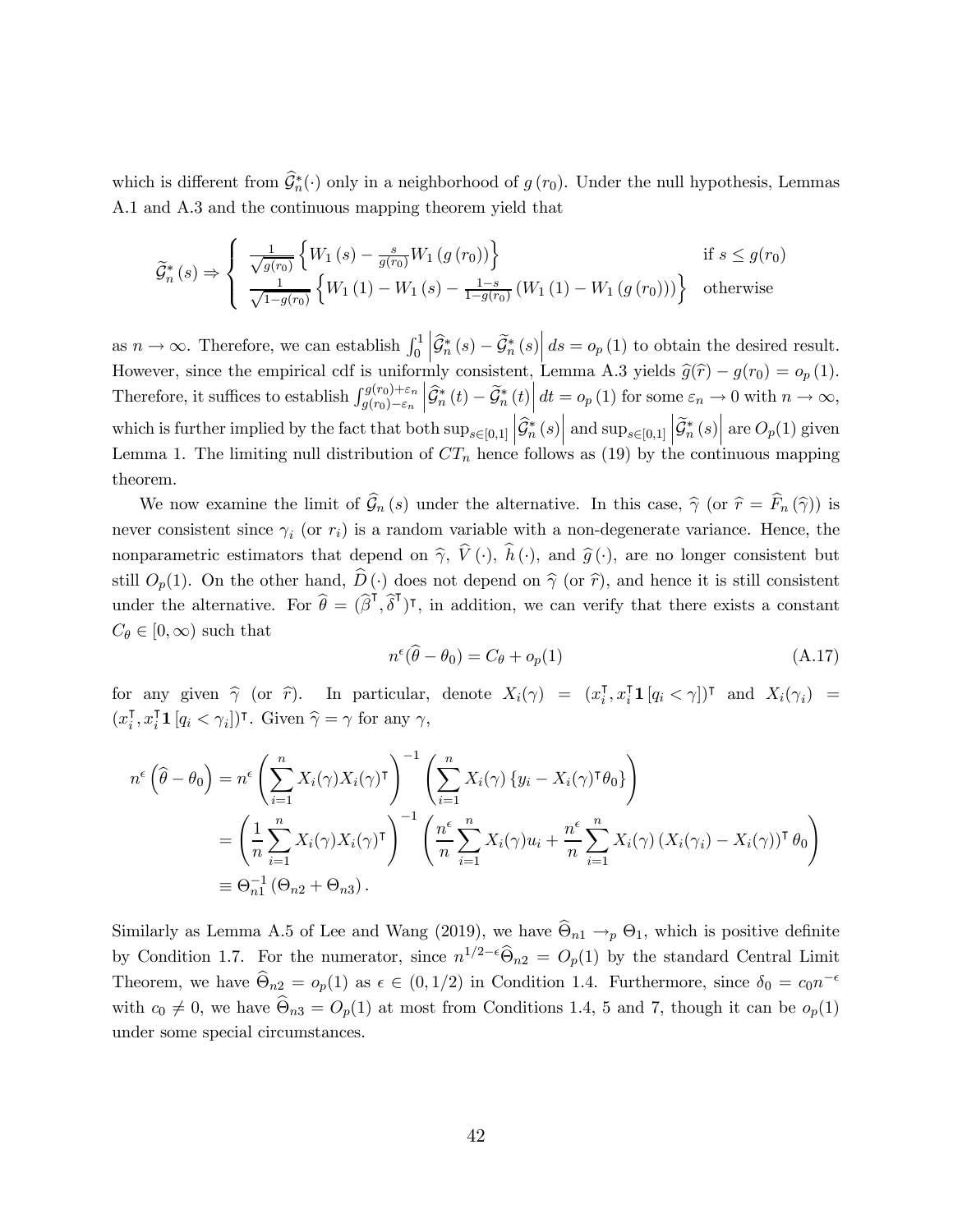Let  $r_{[i]}$  be the induced order statistics of  $F(\gamma_i)$  associated with  $q_{(i)}$ . We decompose

$$
\hat{\mathcal{G}}_{vn}(s) = \frac{\hat{h}_{\tau}^{1/2} \left[ \hat{\sigma}^{-1}(s)n \right]}{\sqrt{n}} \hat{\mathcal{G}}^{(1)}(i/n) v^{\mathsf{T}} \hat{D}(i/n)^{-1} x_{[i]} \hat{u}_{[i]}
$$
\n
$$
= \frac{\hat{h}_{\tau}^{1/2} \left[ \hat{\sigma}^{-1}(s)n \right]}{\sqrt{n}} \hat{\mathcal{G}}^{(1)}(i/n) v^{\mathsf{T}} \hat{D}(i/n)^{-1} x_{[i]} u_{[i]}
$$
\n
$$
- \frac{\hat{h}_{\tau}^{1/2} \left[ \hat{\sigma}^{-1}(s)n \right]}{\sqrt{n}} \hat{\mathcal{G}}^{(1)}(i/n) v^{\mathsf{T}} \hat{D}(i/n)^{-1} x_{[i]} x_{[i]}^{\mathsf{T}} \{(\hat{\beta} - \beta_0) + \mathbf{1} \left[ i/n \leq \hat{\tau} \right] (\hat{\delta} - \delta_0) \}
$$
\n
$$
- \frac{\hat{h}_{\tau}^{1/2} \left[ \hat{\sigma}^{-1}(s)n \right]}{\sqrt{n}} \hat{\mathcal{G}}^{(1)}(i/n) v^{\mathsf{T}} \hat{D}(i/n)^{-1} x_{[i]} x_{[i]}^{\mathsf{T}} \{(\hat{\beta} - \beta_0) + \mathbf{1} \left[ i/n \leq \hat{\tau} \right] (\hat{\delta} - \delta_0) \}
$$
\n
$$
- \frac{\hat{h}_{\tau}^{1/2} \left[ \hat{\sigma}^{-1}(s)n \right]}{\sqrt{n}} \hat{\mathcal{G}}^{(1)}(i/n) v^{\mathsf{T}} \hat{D}(i/n)^{-1} x_{[i]} x_{[i]}^{\mathsf{T}} \delta_0 \left( \mathbf{1} \left[ i/n \leq \hat{\tau} \right] - \mathbf{1} \left[ i/n \leq r_{[i]} \right] \right)
$$
\n
$$
\equiv \hat{C}_{1n}(s) - \hat{C}_{2n}(s) - \hat{C}_{3n}(s),
$$

and denote their re-scaled and demeaned terms as in (17) as

$$
\widehat{G}_{n}^{*}\left(s\right) = \widehat{C}_{1n}^{*}\left(s\right) - \widehat{C}_{2n}^{*}\left(s\right) - \widehat{C}_{3n}^{*}\left(s\right).
$$

The first  $C_{1n}^*(s)$  term is  $O_p(1)$  because  $C_{1n}(s) = O_p(1)$  given Theorem 1, where the probability limits of  $\hat{h}_{\tau}$ ,  $\hat{g}^{(1)}(\cdot)$  are all still bounded and  $\hat{g}(\hat{r}) \to_p \bar{g} \in [0, 1]$  as  $n \to \infty$  though  $\bar{g}$  is not necessarily the same as  $g(r_0)$ . For  $C_{2n}^*(s)$ , since  $D(\cdot)$  is still uniformly consistent, a similar argument as Lemma A.5 implies that, for any  $s \in [\tau, 1 - \tau]$ ,

$$
\frac{1}{n} \sum_{i=\lfloor \tau n \rfloor + 1}^{\lfloor \widehat{g}^{-1}(s)n \rfloor} \widehat{g}^{(1)}(i/n) \widehat{D}(i/n)^{-1} x_{[i]} x_{[i]}^{\mathsf{T}} \to_{p} s,
$$
  

$$
\frac{1}{n} \sum_{i=\lfloor \tau n \rfloor + 1}^{\lfloor \widehat{g}^{-1}(s)n \rfloor} \widehat{g}^{(1)}(i/n) v^{\mathsf{T}} \widehat{D}(i/n)^{-1} x_{[i]} x_{[i]}^{\mathsf{T}} \mathbf{1}_{[i/n \le r] \to_{p} \min \{s, \overline{g}\}
$$

as  $n \to \infty$ , which yields

$$
\widehat{C}_{2n}(s) = (s + o_p(1)) n^{1/2} (\widehat{\beta} - \beta_0) + (\min\{s, \bar{g}\} + o_p(1)) n^{1/2} (\widehat{\delta} - \delta_0) = O_p\left(n^{1/2 - \epsilon}\right)
$$

since  $\hat{\theta} - \theta_0 = O_p(n^{-\epsilon})$  from (A.17). However, as  $\hat{C}_{2n}(s)$  is linear in s, the re-scaling and demeaning procedure eliminates the leading term and hence we have  $\hat{C}_{2n}^*(s) = o_p(n^{1/2-\epsilon})$ . This result holds naturally when  $\hat{\theta} - \theta_0 = o_p(n^{-\epsilon}).$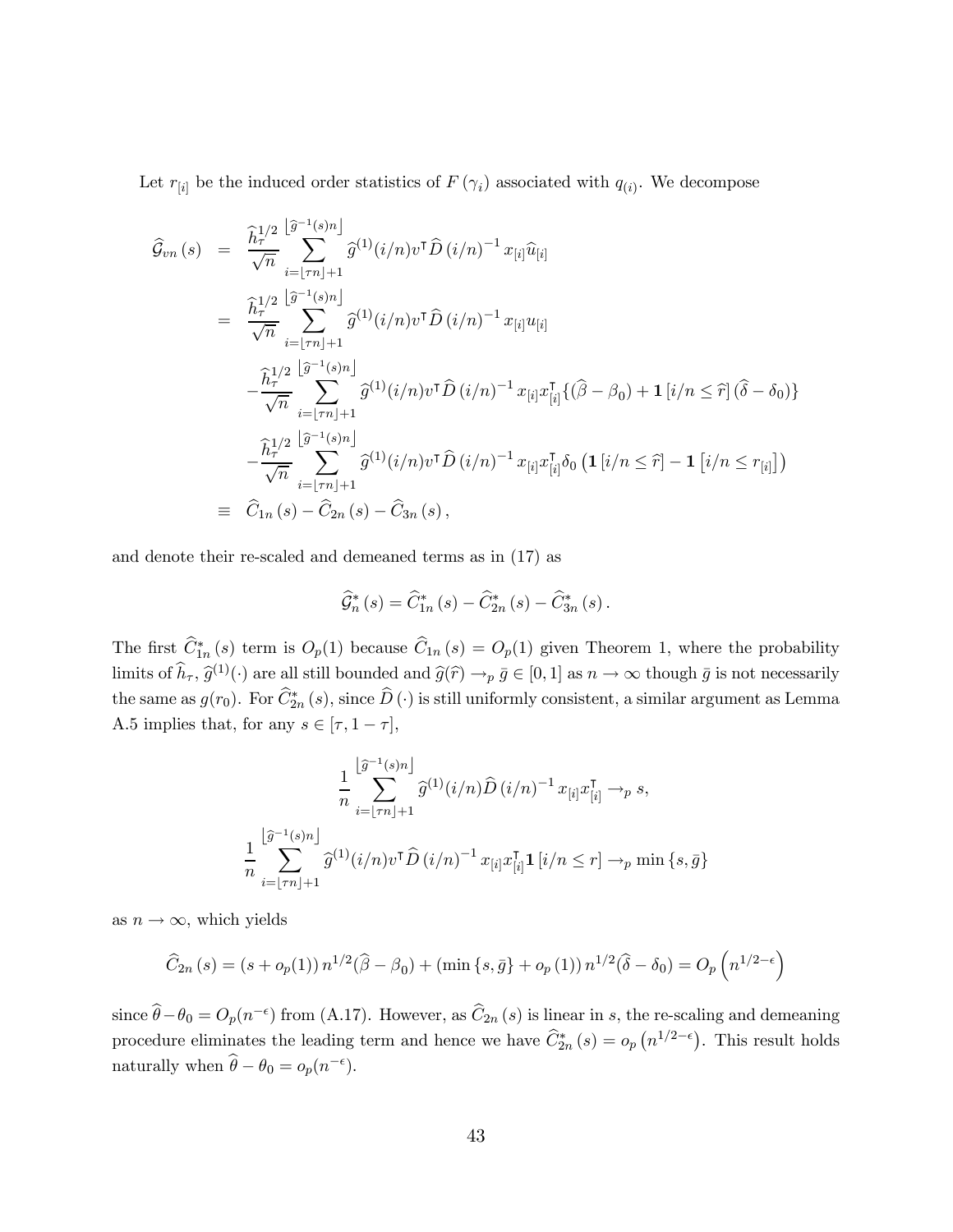Lastly, the fact that  $r_{[i]}$  is a non-degenerate random variable implies

$$
\frac{1}{n}\sum_{i=\lfloor \tau n\rfloor+1}^{\lfloor \widehat{g}^{-1}(s)n\rfloor} \widehat{g}^{(1)}(i/n)v^{\intercal}\widehat{D}(i/n)^{-1}x_{[i]}x_{[i]}^{\intercal}\left(\mathbf{1}\left[i/n\leq \widehat{r}\right]-\mathbf{1}\left[i/n\leq r_{[i]}\right]\right)=O_p(1).
$$

Furthermore, since we suppose the support of  $\gamma_i$  is located in the interior of the support of  $q_i$ (i.e., Condition 1.5 holds for any values of  $r_i$ ),  $\mathbf{1} [q_i < \hat{\gamma}] - \mathbf{1} [q_i < \gamma_i]$  or equivalently  $\mathbf{1} [i/n \leq \hat{r}] \mathbf{1} [i/n \le r_{[i]}]$  cannot be zero for all i at the same time unless  $\hat{\gamma}$  locates at the boundary of the support of  $q_i$  (or  $\hat{r}$  is either 0 or 1), which is excluded in our case. Hence  $\hat{C}_{3n}(s) = O_p(n^{1/2-\epsilon})$  as  $\delta_0 = c_0 n^{-\epsilon}$  with  $c_0 \neq 0$  and  $\mathbb{E}[x_i x_i^{\intercal}] > \mathbb{E}[x_i x_i^{\intercal} \mathbf{1}[F(q_i) \leq r]] > 0$  for any r from Condition 1.7. In this case, even the re-scaling and demeaning procedure cannot eliminate the leading  $O_p(n^{1/2-\epsilon})$ term unless  $r_i = r_0$  for all i.<sup>7</sup> It follows that  $\hat{C}_{3n}^*(s) = O_p(n^{1/2-\epsilon})$ , which dominates  $\hat{G}_{vn}^*(\cdot)$ . Therefore, since  $\epsilon \in (0,1/2), \mathcal{G}_{vn}^*(\cdot)$  diverges and hence  $CT_n \to \infty$  with probability approaching to one under the alternative hypothesis.  $\blacksquare$ 

**Proof of Lemma 2** Let  $r_g$  be uniformly distributed over  $[\tau, 1 - \tau]$  and  $c_v | (r_g = s) \sim \mathcal{N}(0, \kappa(s))$ for some function  $\kappa(s)$  to be specified later. Then the weighted likelihood ratio test statistic reads

$$
WLR = \frac{1}{1 - 2\tau} \int_{\tau}^{1 - \tau} \int \phi \left( \frac{c_v}{\sqrt{\kappa(s)}} \right) \exp \left( c_v \mathcal{G}_v^*(s) - \frac{c_v^2}{2} s (1 - s) \right) ds dc_v,
$$

where  $\phi(\cdot)$  denotes the standard normal density function. Denote  $a = \mathcal{G}_v^*(s)$  and  $b = \kappa(s)^{-1}$  +  $s(1-s)$ . Then, we have

$$
\phi\left(\frac{c_v}{\sqrt{\kappa(s)}}\right) \exp\left(c_v \mathcal{G}_v^*(s) - \frac{c_v^2}{2}s(1-s)\right) = \frac{1}{\sqrt{2\pi\kappa(s)}} \exp\left(-\frac{c_v^2}{2}b + c_v a\right)
$$

$$
= \frac{1}{\sqrt{2\pi\kappa(s)}} \exp\left(-\frac{1}{2}b\left(\frac{a}{b} - c_v\right)^2 + \frac{1}{2}\frac{a^2}{b}\right).
$$

Using the fact that a density integrates to 1, we find that

$$
\int \phi \left( \frac{c_v}{\sqrt{\kappa(s)}} \right) \exp \left( c_v \mathcal{G}_v^*(s) - \frac{c_v^2}{2} s (1-s) \right) d c_v = \frac{1}{\sqrt{b \kappa(s)}} \exp \left( \frac{1}{2} \frac{a^2}{b} \right).
$$

<sup>&</sup>lt;sup>7</sup>For instance, consider the case with two thresholds,  $r_1$  and  $r_2$  with  $r_1 \neq r_2$ . Even when  $\hat{r}$  consistently estimates one threshold, say  $r_1$ , and the re-scaling and demeaning procedure in (17) is defined using  $\hat{r}$ , one of the right or left sides of  $r_1$  still has a jump at  $r_2$ . Because of this nonlinearity, the re-scaling and demeaning procedure cannot completely eliminate the leading  $O_p(n^{1/2-\epsilon})$  term asymptotically.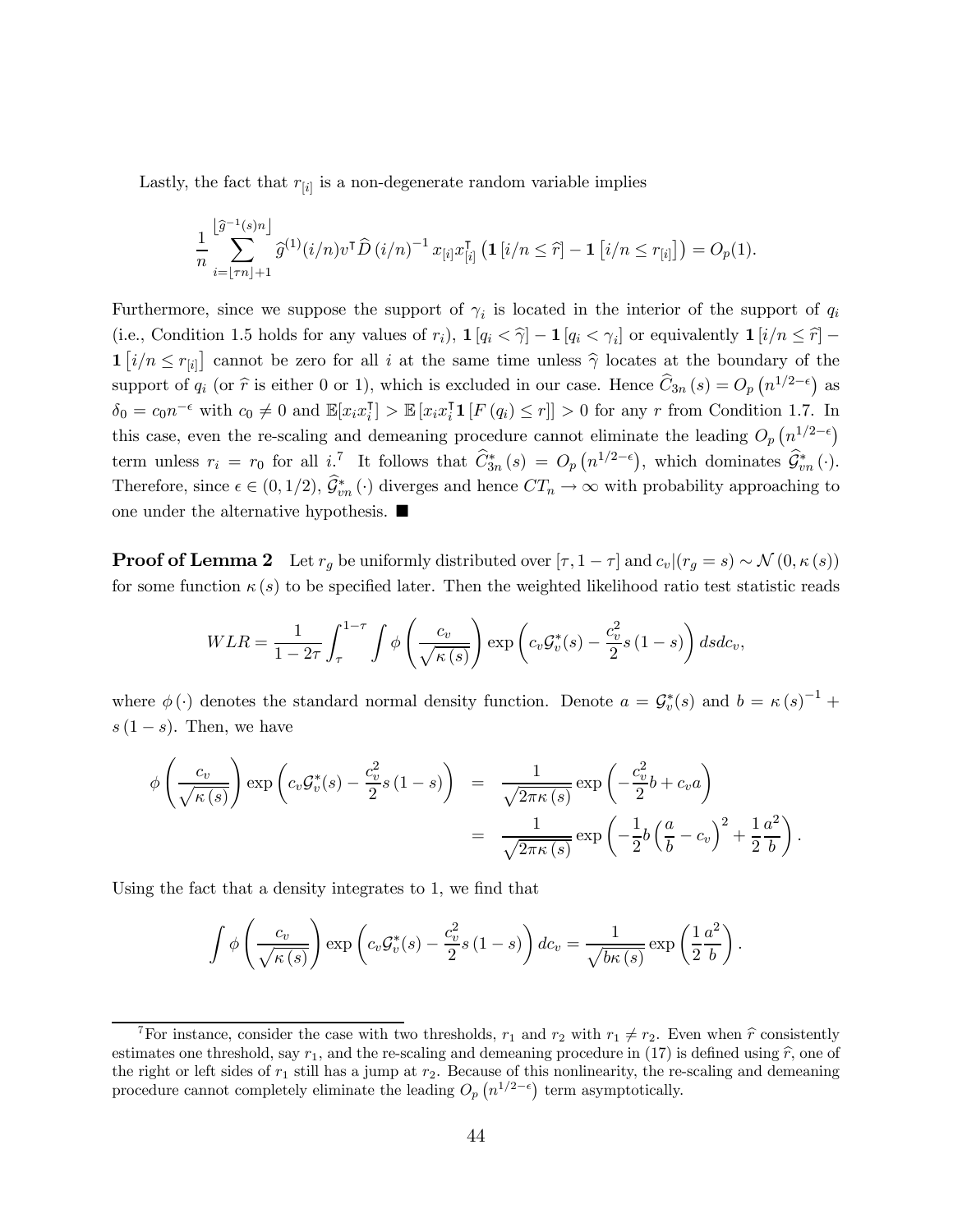Setting  $\kappa(s) = \omega^2(s(1-s))^{-1}$  for some constant  $\omega^2 > 0$  yields that

$$
WLR = \frac{1}{1 - 2\tau} \int_{\tau}^{1 - \tau} \frac{1}{\sqrt{1 + \omega^2}} \exp\left(\frac{1}{2} \frac{\omega^2}{1 + \omega^2} \frac{\mathcal{G}_v^*(s)^2}{s(1 - s)}\right) ds.
$$

Then following Andrews and Ploberger (1994), we have

$$
\lim_{\omega^2 \to 0} \frac{2\left(\sqrt{1+\omega^2}WLR - 1\right)}{\omega^2} = \frac{1}{1 - 2\tau} \int_{\tau}^{1-\tau} \frac{\mathcal{G}_v^*(s)^2}{s(1-s)} ds
$$

as desired.  $\blacksquare$ 

**Proof of Theorem 4** We first show  $\widehat{\mathcal{G}}_{vn}(s) \Rightarrow \mathcal{G}_v(s)$  for  $s \in [0,1]$ , where

$$
\widehat{\mathcal{G}}_{vn}(s) = \frac{\widehat{h}_{\tau}^{1/2}}{\sqrt{n}} \sum_{i=\lfloor \tau n \rfloor+1}^{\lfloor \widehat{g}^{-1}(s)n \rfloor} \widehat{g}^{(1)}(i/n) v^{\mathsf{T}} \widehat{D}(i/n)^{-1} x_{[i]} \widehat{u}_{[i]}
$$

with  $\hat{u}_i = u_i - x_i(\hat{\beta} - \beta) + c_0 n^{-1/2} \mathbf{1} [q_i \leq \gamma_0].$  To this end, we go through the proof of Lemma 1 under  $\delta_0 = c_0 n^{-1/2}$ . For simplicity, we present the case for a scalar  $x_i$  (so  $v = 1$ ). First, in view of the proof of Lemma A.2, we replace  $(A.5)$  by

$$
\left| \frac{1}{n} \sum_{i=1, i \neq [rn]}^{n} x_{[i]}^2 \left( \hat{u}_{[i]} + u_{[i]} \right) \left( \hat{u}_{[i]} - u_{[i]} \right) K_i(r) \right| \leq \frac{1}{n} \sum_{i=1}^{n} \left| x_i^3 \left( \hat{u}_i + u_i \right) \left( \hat{\beta} - \beta_0 \right) K_i(r) \right|
$$
  
+ 
$$
\frac{1}{n^{3/2}} \sum_{i=1}^{n} \left| x_i^3 \left( \hat{u}_i + u_i \right) c_0 \mathbf{1} \left[ q_i \leq \gamma_0 \right] K_i(r) \right|
$$
  

$$
\equiv M_{1n}(r) + M'_{2n}(r).
$$

Then by the same argument as the proof of Lemma A.2,  $M_{1n}(r)$  and  $M'_{2n}(r)$  are both uniformly  $o_p(1)$  over  $r \in [\tau, 1 - \tau].$ 

Second, Lemma A.3 holds identically since it does not rely on the magnitude of  $\delta_0$ . Third, we establish Lemma A.5. Substituting  $\hat{u}_i$ , we obtain

$$
\mathcal{G}_{vn}(s) = \frac{\hat{h}_{\tau}^{1/2} \left[ g^{-1}(s)n \right]}{\sqrt{n}} g^{(1)}(i/n) D(i/n)^{-1} x_{[i]} u_{[i]}
$$

$$
- \frac{\hat{h}_{\tau}^{1/2} \left[ g^{-1}(s)n \right]}{n} - \frac{\hat{h}_{\tau}^{1/2} \left[ g^{-1}(s)n \right]}{\sum_{i=[\tau n]+1}^{N} g^{(1)}(i/n) D(i/n)^{-1} x_{[i]} x_{[i]}^{\mathsf{T}} \sqrt{n} (\hat{\beta} - \beta_0)
$$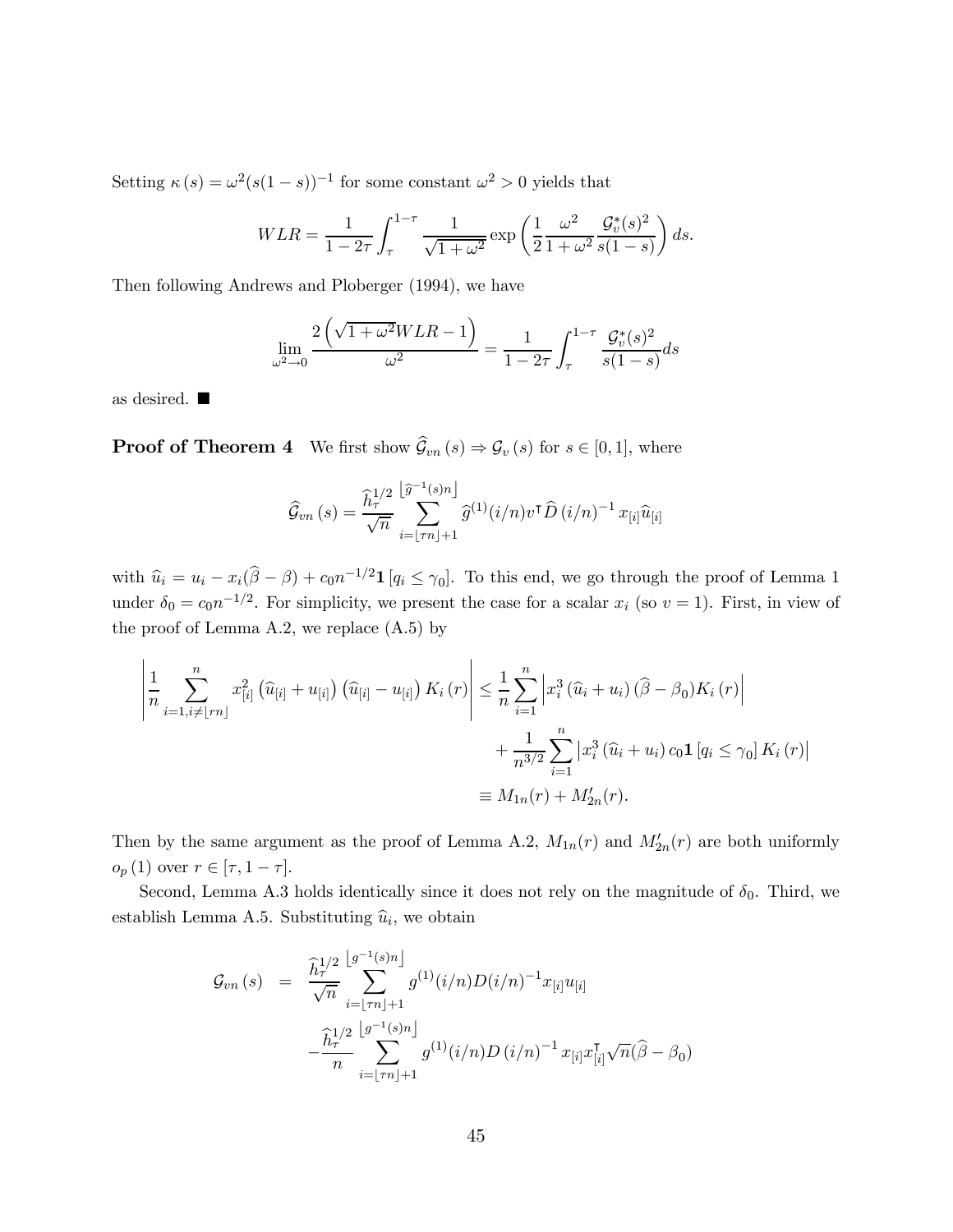$$
+\frac{\hat{h}_{\tau}^{1/2}}{n} \sum_{i=\lfloor \tau n \rfloor+1}^{\lfloor g^{-1}(s)n \rfloor} g^{(1)}(i/n) D(i/n)^{-1} x_{[i]} x_{[i]}^{\mathsf{T}} \sqrt{n} \delta_0 \mathbf{1} [q_{(i)} \le \gamma_0]
$$
  
\n
$$
\equiv A_{1n}(s) - A_{2n}(s) + A'_{3n}(s).
$$

By the same argument as the proof of Lemma A.5, the  $A_{1n}(s)$  and  $A_{2n}(s)$  terms have the same limits as before. Regarding  $A'_{3n}(s)$ , since  $\delta_0 = c_0 n^{-1/2}$ , we apply Lemma A.1 and the continuous mapping theorem to obtain

$$
A'_{3n}(s) = \frac{\hat{h}_{\tau}^{1/2} \left[ g^{-1}(s)n \right]}{n} g^{(1)}(i/n) D(i/n)^{-1} x_{[i]} x_{[i]}^{\mathsf{T}} \mathbf{1}_{[i}/n \le r_0] \sqrt{n} \delta_0
$$

$$
\rightarrow_p h_{\tau}^{1/2} \left( \int_{g^{-1}(0)}^{\min(g^{-1}(s), r_0)} g^{(1)}(t) D(t)^{-1} D(t) dt \right) c_0
$$

$$
= \min\{s, g(r_0)\} c_0 h_{\tau}^{1/2}.
$$

Finally, in view of the proof of Lemma 1, the  $B_{11n}$  term in (A.14) and the  $B_{21n}$  term in (A.15) remain unchanged. For  $B_{12n}$ , Lemmas A.1 and A.3 and the fact that  $\hat{\beta} - \beta_0 = O_p(n^{-1/2})$  yield that

$$
\sup_{s\in[0,1]}|B_{12n}(s)|
$$
\n
$$
\leq h_{\tau}^{1/2} \sup_{r\in[\tau,1-\tau]} \left| \widehat{g}^{(1)}(r)\widehat{D}(r)^{-1} - g^{(1)}(r)D(r)^{-1} \right| \sup_{r\in[\tau,1-\tau]} \frac{1}{\sqrt{n}} \left| \sum_{i=\lfloor \tau n \rfloor+1}^{\lfloor \tau n \rfloor} x_{[i]}(\widehat{u}_{[i]} - u_{[i]}) \right|
$$
\n
$$
\leq o_p(1) \times \left\{ \sup_{r\in[\tau,1-\tau]} \frac{1}{\sqrt{n}} \sum_{i=\lfloor \tau n \rfloor+1}^{\lfloor \tau n \rfloor} x_{[i]}^2 |\widehat{\beta} - \beta_0| + \sup_{r\in[\tau,1-\tau]} \frac{1}{n} \sum_{i=\lfloor \tau n \rfloor+1}^{\lfloor \tau n \rfloor} x_{[i]}^2 |c_0| \right\}
$$
\n
$$
= o_p(1).
$$

For  $B_{22n}$ , consider the events  $E_{\beta n} = {\hat{\beta}} \in \mathcal{B}_{Cn^{-1/2}}(\beta_0)$  for some  $C > 0$  and  $E_{gn} =$  $\{\sup_{s\in[0,1]}|\widehat{g}^{-1}(s)-g^{-1}(s)|<\eta\}$  for some  $\eta>0$ . Then, on the these two events, Condition 1.6 and Lemma A.1 yield that

$$
\sup_{s \in [0,1]} |B_{22n}(s)| \le h_{\tau}^{1/2} \sup_{r \in [\tau,1-\tau]} \left| g^{(1)}(r)D(r)^{-1} \right| \sup_{s \in [0,1]} \frac{1}{\sqrt{n}} \sum_{i=\lfloor \hat{g}^{-1}(s)n \rfloor + 1}^{\lfloor g^{-1}(s)n \rfloor} |x_{[i]}(u_{[i]} - \hat{u}_{[i]})|
$$
  

$$
\le C \sup_{s \in [0,1]} \frac{1}{\sqrt{n}} \sum_{i=\lfloor (g^{-1}(s)-\eta)n \rfloor + 1}^{\lfloor (g^{-1}(s)+\eta)n \rfloor} |x_{[i]}^2| \left( |\hat{\beta} - \beta_0| + n^{-1/2} |c_0| \right)
$$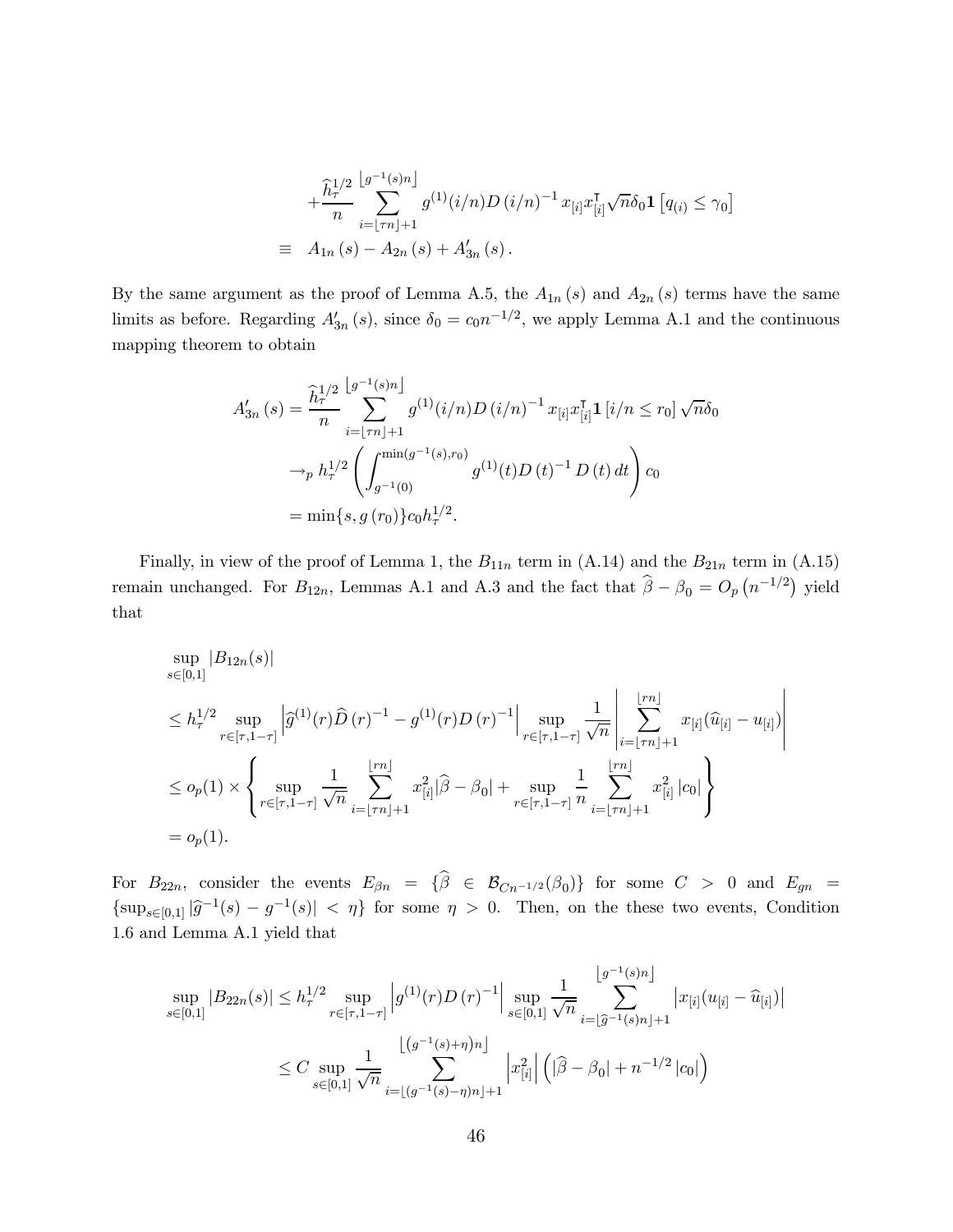$$
\leq C \sup_{s \in [0,1]} \frac{1}{n} \sum_{i=\lfloor (g^{-1}(s)-\eta)n \rfloor + 1}^{\lfloor g^{-1}(s)n \rfloor} x_{[i]}^2
$$

$$
\to_p C \sup_{s \in [0,1]} \int_{g^{-1}(s)-\eta}^{g^{-1}(s)} D(t) dt
$$

for some constant  $0 < C < \infty$ . Then  $\sup_{s \in [0,1]} |B_{22n}(s)| = o_p(1)$  by choosing a sufficiently small  $\eta$ . We thus establish  $\widehat{\mathcal{G}}_{vn}(s) \Rightarrow \mathcal{G}_v(s)$  for  $s \in [0,1]$  by combining the above four steps. The rest of the proof follows immediately from the continuous mapping theorem.  $\blacksquare$ 

# References

- Andrews, D. W. K. (1993): "Tests for Parameter Instability and Structural Change with Unknown Change Point," Econometrica, 61, 821—856.
- Andrews, D. W. K., and W. Ploberger (1994): "Optimal Tests When a Nuisance Parameter Is Present Only under the Alternative," Econometrica, 62, 1383—1414.
- Bae, J., D. Jun, and S. Levental (2010): "The Uniform CLT for Martingagle Difference Arrays under the Uniformly Integrable Entropy," Bulletin of the Korean Mathematical Society, 47(1), 39—51.
- BAI, J., AND P. PERRON (1998): "Estimating and Testing Linear Models with Multiple Structural Changes," Econometrica, 66, 47—78.
- BHATTACHARYA, P. K. (1974): "Convergence of Sample Paths of Normalized Sums of Induced Order Statistics," The Annals of Statistics, 2(5), 1034—1039.
- (1984): "18 Induced Order Statistics: Theory and Applications," *Handbook of Statistics*, 4, 383—403.
- Caner, M., and B. E. Hansen (2004): "Instrumental Variable Estimation of a Threshold Model," Econometric Theory, 20, 813—843.
- CARD, D., A. MAS, AND J. ROTHSTEIN (2008): "Tipping and the Dynamics of Segregation," Quarterly Journal of Economics, 123(1), 177—218.
- Chan, K. S. (1993): "Consistency and Limiting Distribution of the Least Squares Estimator of a Threshold Autoregressive Model," Annals of Statistics, 21, 520—533.
- DAVIDSON, J. (1994): Stochastic Limit Theory. Oxford University Press, New York.
- ELLIOTT, G., AND U. K. MÜLLER (2007): "Confidence Sets for the Date of a Single Break in Linear Time Series Regressions," Journal of Econometrics, 141, 1196—1218.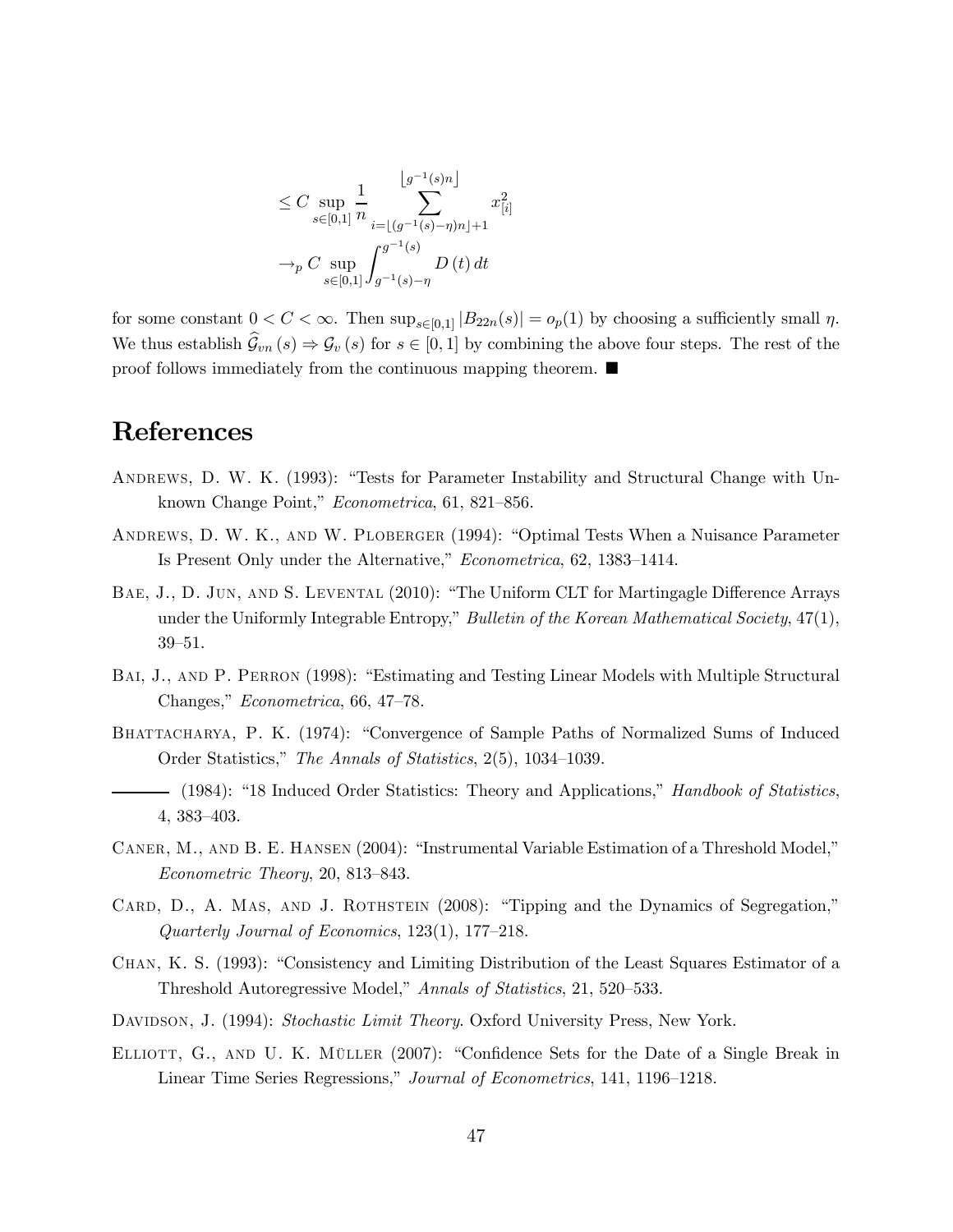(2014): "Pre and Post Break Parameter Inference," Journal of Econometrics, 180, 141— 157.

- Elliott, G., U. K. Müller, and M. W. Watson (2015): "Nearly Optimal Tests When a Nuisance Parameter is Present under the Null Hypothesis," Econometrica, 83, 771—811.
- Gonzalo, J., and J. Pitarakis (2002): "Estimation and Model Selection Based Inference in Single and Multiple Threshold Models," Journal of Econometrics, 110, 319—352.
- HANSEN, B. E. (1997): "Inference in TAR Models," Studies in Nonlinear Dynamics & Economet $rics, 2(1), 1-14.$
- (2000a): "Sample Splitting and Threshold Estimation," Econometrica, 68, 575—603.
- (2000b): "Testing for Structural Change in Conditional Models," Journal of Econometrics, 97, 93—115.
- Hidalgo, J., J. Lee, and M. H. Seo (2019): "Robust Inference for Threshold Regression Models," Journal of Econometrics, 210, 291—309.
- LEE, S., Y. LIAO, M. H. SEO, AND Y. SHIN (2018): "Factor-driven Two-regime Regression," Working paper.
- LEE, S., M. H. SEO, AND Y. SHIN (2011): "Testing for Threshold Effects in Regression Models," Journal of the American Statistical Association, 106(493), 220—231.
- Lee, Y., and Y. Wang (2019): "Nonparametric Sample Splitting," Working Paper.
- Li, H., and S. Ling (2012): "On the Least Squares Estimation of Multiple-Regime Threshold Autoregressive Models," Journal of Econometrics, 1, 240—253.
- LI, H., AND U. K. MÜLLER (2009): "Valid Inference in Partially Unstable General Method of Moment Models," Review of Economic Studies, 76, 343—365.
- Li, Q., and J. S. Racine (2007): Nonparametric Econometrics: Theory and Practice. Princeton University Press.
- LIPTSER, R., AND N. SHIRYAEV (2013): Statistics of Random Processes: I. General Theory, vol. 5. Springer Science & Business Media.
- NYBLOM, J. (1989): "Testing for the Constancy of Parameters Over Time," Journal of the American Statistical Association, 84, 223—230.
- PARK, J., AND P. PHILLIPS (1999): "Asymptotics for Nonlinear Transformations of Integrated Time Series," Econometric theory, 15, 269—298.
- SCHELLING, T. C. (1971): "Dynamic Models of Segregation," Journal of Mathematical Sociology, 1(2), 143—186.